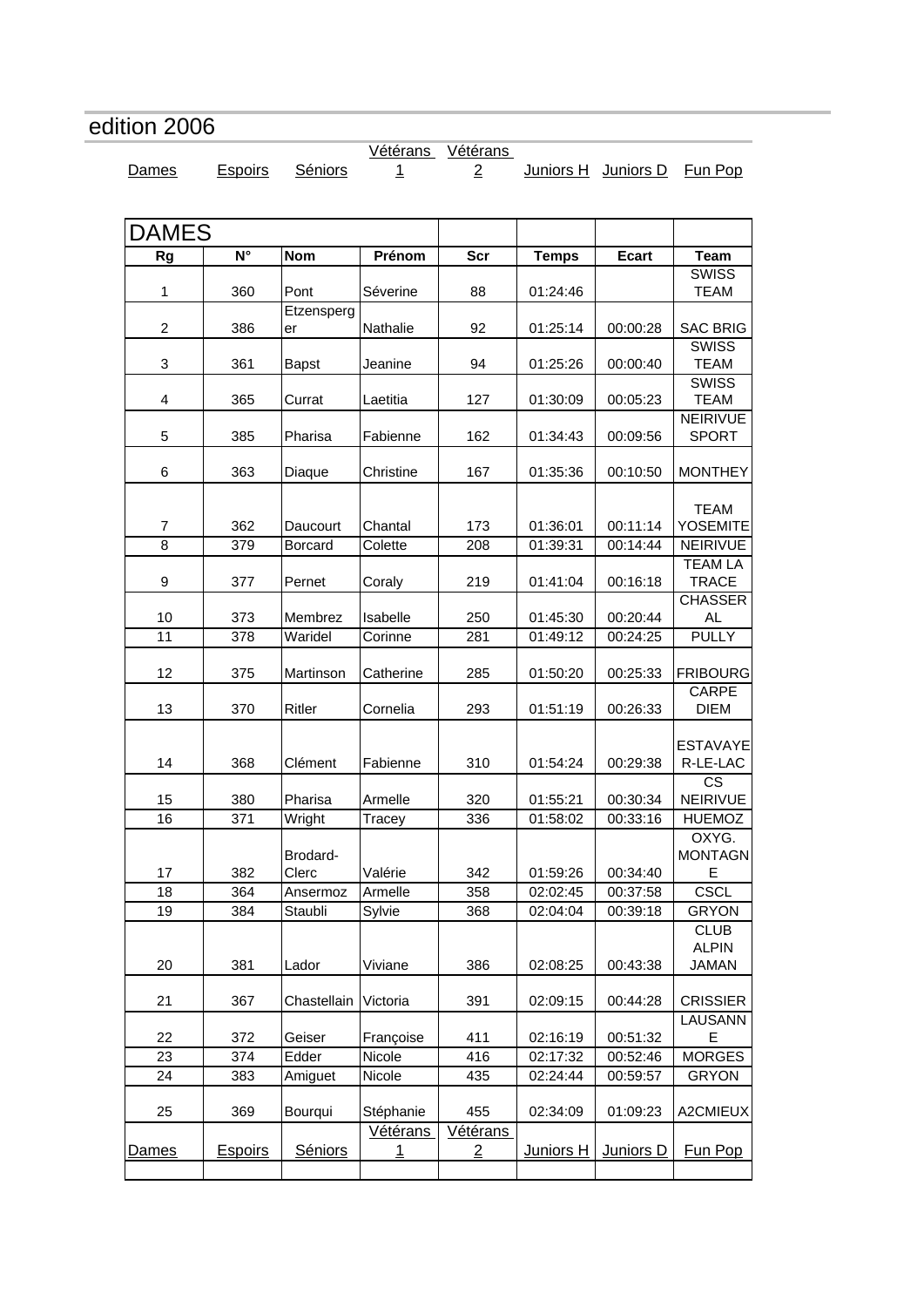<span id="page-1-0"></span>

| <b>ESPOIRS</b> |                |                |                      |                        |                  |              |                                                       |
|----------------|----------------|----------------|----------------------|------------------------|------------------|--------------|-------------------------------------------------------|
| Rg             | N°             | <b>Nom</b>     | Prénom               | <b>Scr</b>             | <b>Temps</b>     | <b>Ecart</b> | <b>Team</b>                                           |
| 1              | 400            | Richard        | Alain                | 3                      | 01:09:38         |              | SC<br><b>EVIONNAZ</b>                                 |
| $\overline{2}$ | 411            | Corthay        | Raphaël              | 37                     | 01:17:17         | 00:07:38     | <b>SKI CLUB</b><br><b>BEX</b>                         |
| 3              | 405            | Charrière      | Eric                 | 50                     | 01:19:21         | 00:09:42     | <b>SC LES</b><br><b>CHEVALET</b><br>S                 |
| 4              | 412            | Gabioud        | Thomas               | 80                     | 01:24:01         | 00:14:22     | <b>TOUTANG</b><br><b>EULES</b>                        |
| 5              | 401            | Roulet         | Michaël              | 143                    | 01:32:22         | 00:22:43     | <b>TANDEM</b><br>DE CHOC                              |
| 6              | 408            | Charrière      | Alain                | 180                    | 01:36:17         | 00:26:38     | <b>SCLES</b><br><b>CHEVALET</b><br>S<br><b>TANDEM</b> |
| 7              | 410            | Piasenta       | Gaël                 | 207                    | 01:39:26         | 00:29:47     | DE CHOC                                               |
| 8              | 406            | Ruffieux       | Benoît               | 242                    | 01:44:10         | 00:34:31     | <b>SCLES</b><br><b>CHEVALET</b><br>S                  |
| 9              | 413            | Bapst          | Philippe             | 273                    | 01:48:45         | 00:39:07     | <b>CH/MONTS</b><br><b>ALVENS</b>                      |
| 10             | 403            | Farquet        | Marc                 | 377                    | 02:06:48         | 00:57:09     | LE<br><b>LEVRON</b>                                   |
| 11             | 402            | Farquet        | François             | 421                    | 02:18:24         | 01:08:45     | LE<br><b>LEVRON</b>                                   |
| 12             | 404            | Meizoz         | Grégoire<br>Vétérans | 422<br><b>Vétérans</b> | 02:18:28         | 01:08:49     | LE<br><b>LEVRON</b>                                   |
| <b>Dames</b>   | <b>Espoirs</b> | Séniors        | 1                    | $\overline{2}$         | <b>Juniors H</b> | Juniors D    | Fun Pop                                               |
| <b>SENIORS</b> |                |                |                      |                        |                  |              |                                                       |
| Rg             | N°             | <b>Nom</b>     | Prénom               | <b>Scr</b>             | <b>Temps</b>     | <b>Ecart</b> | <b>Team</b>                                           |
| 1              | 4              | Ecoeur         | Yannick              | 1                      | 01:08:30         |              | GARDE<br><b>FRONTIER</b><br>Е                         |
| 2              | $\mathbf{1}$   | Taramarca<br>z | Pierre-<br>Marie     | $\overline{2}$         | 01:09:11         | 00:00:41     | <b>SUISSE</b><br><b>TEAM</b>                          |
| 3              | 12             | Farquet        | Ernest               | 4                      | 01:09:39         | 00:01:09     | GARDE-<br><b>FRONTIER</b><br>E                        |
| $\overline{4}$ | 9              | Schuwey        | Pius                 | $\overline{5}$         | 01:09:51         | 00:01:20     | <b>JAUN</b>                                           |
| 5              | 6              | Moret          | Didier               | 6                      | 01:10:36         | 00:02:06     | SC<br><b>GRATTAV</b><br><b>ACHE</b>                   |
| 6              | 8              | Nicollier      | Sébastien            | 7                      | 01:10:56         | 00:02:26     | <b>TEAM LA</b><br><b>TRACE</b>                        |
| 7              | 13             | Mendez         | Sébastien            | 8                      | 01:11:04         | 00:02:33     | <b>MONTAGN</b><br><b>IER</b>                          |
| 8              | 22             | Jean           | Antoine              | 9                      | 01:11:36         | 00:03:06     | <b>TEAM</b><br><b>TEXNER</b>                          |
| 9              | 11             | <b>Dussex</b>  | Eric                 | 10                     | 01:11:36         | 00:03:06     | <b>SC CIME</b><br>DE L'EST                            |
| 10             | 3              | Masserey       | Jean-<br>Daniel      | 11                     | 01:12:12         | 00:03:41     | HAUTE-<br><b>NENDAZ</b>                               |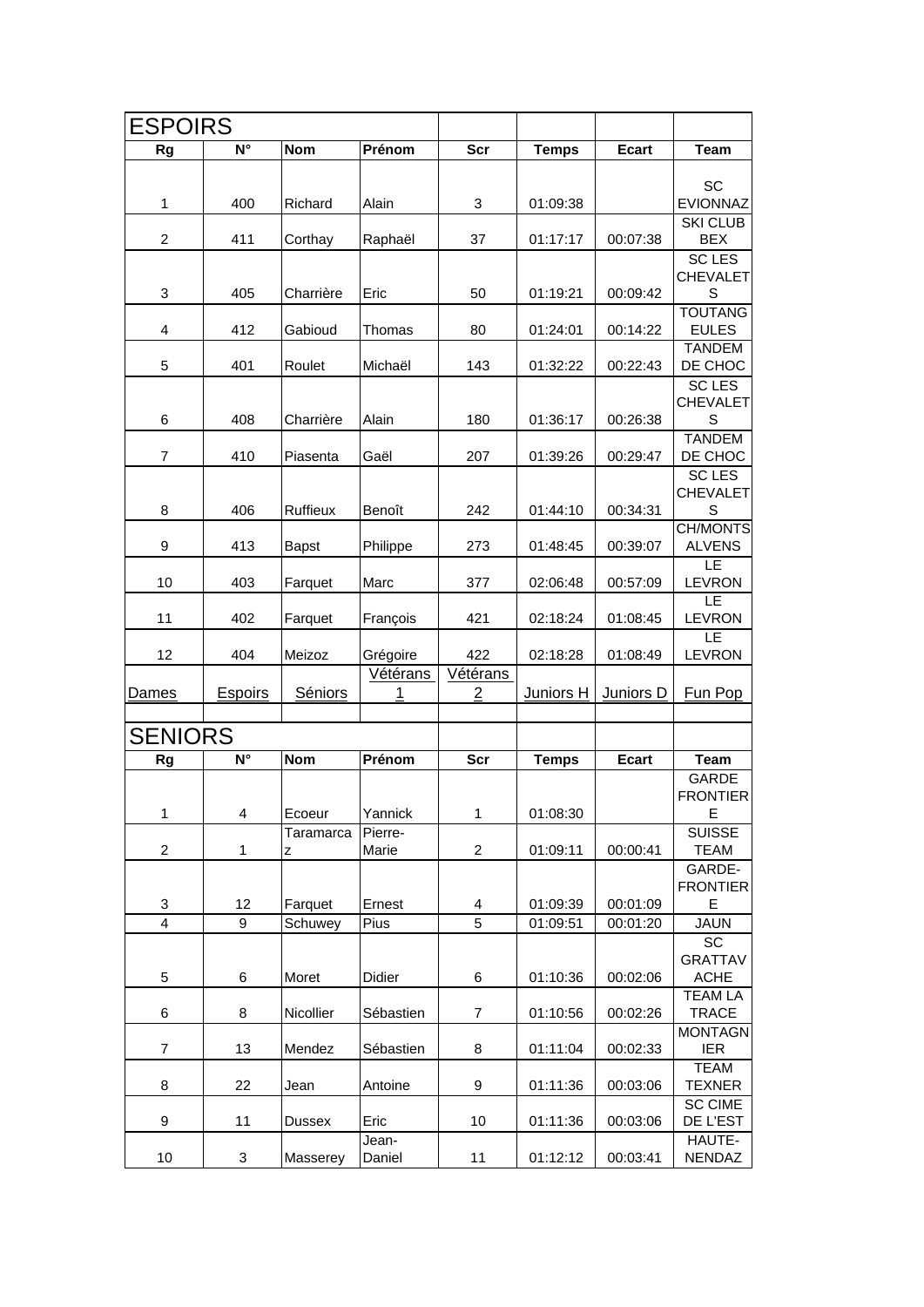| 11              | $\overline{7}$ | Ginier              | Reynold           | 12       | 01:12:17             | 00:03:46             | LA<br><b>COMBALL</b><br>AZ       |
|-----------------|----------------|---------------------|-------------------|----------|----------------------|----------------------|----------------------------------|
| 12              | 10             | Overney             | Yvan              | 15       | 01:12:29             | 00:03:58             | <b>CHARMEY</b>                   |
| 13              | 38             | Delamorcla<br>Z     | Thomas            | 16       | 01:12:56             | 00:04:26             | <b>VILLETTE</b>                  |
|                 |                |                     |                   |          |                      |                      | GARDE-                           |
| 14              | 19             | Gay                 | Stéphane          | 17       | 01:13:00             | 00:04:29             | <b>FRONTIER</b><br>Е             |
| 15              | 25             | Combe               | Nicolas           | 19       | 01:13:12             | 00:04:41             | $\overline{VC}$<br><b>BERNEX</b> |
| 16              | 27             | Charriere           | <b>Thierry</b>    | 21       | 01:13:47             | 00:05:16             | <b>CHARMEY</b>                   |
| $\overline{17}$ | 17             | Conus               | Thierry           | 22       | 01:13:55             | 00:05:24             | LOC                              |
| 18              | 5              | Vaudan              | Emmanuel          | 24       | 01:14:29             | 00:05:59             | <b>SWISS</b><br><b>TEAM</b>      |
| 19              | 55             | Gex-Fabry           | Grégory           | 28       | 01:15:18             | 00:06:47             | SC<br><b>CHAMPER</b><br>Υ        |
| 20              | 14             | Fellay              | Eric              | 33       | 01:16:18             | 00:07:47             | <b>SC CIME</b><br>DE L'EST       |
|                 |                |                     |                   |          |                      |                      | <b>SC VAL</b>                    |
| 21<br>22        | 41<br>138      | Sarrasin<br>Bagnoud | Johnny<br>Gérard  | 35<br>41 | 01:16:36<br>01:17:54 | 00:08:05<br>00:09:23 | <b>FERRET</b><br><b>GENEVE</b>   |
|                 |                |                     |                   |          |                      |                      | <b>SC VAL</b>                    |
| 23              | 20             | Sarrasin            | Yannick           | 42       | 01:17:57             | 00:09:27             | <b>FERRET</b>                    |
| 24              | 105            | Girard              | Matthieu          | 44       | 01:18:23             | 00:09:52             | <b>TEAM LA</b><br><b>TRACE</b>   |
|                 |                |                     |                   |          |                      |                      | <b>NEIRIVUE</b>                  |
| 25<br>26        | 36<br>70       | Pharisa<br>Comina   | Jacques<br>Gilles | 45<br>55 | 01:18:26<br>01:20:23 | 00:09:55<br>00:11:53 | <b>SPORT</b><br><b>MIEGE</b>     |
|                 |                |                     |                   |          |                      |                      | GARDE-                           |
| 27              | 69             | Darbellay           | Alex              | 57       | 01:20:32             | 00:12:02             | <b>FRONTIER</b><br>E             |
|                 |                |                     |                   |          |                      |                      | SC                               |
| 28              | 110            | Moret               |                   | 58       | 01:21:07             | 00:12:36             | <b>GRATTAV</b><br><b>ACHE</b>    |
|                 |                |                     | David             |          |                      |                      | SC                               |
| 29              | 136            | Pharisa             | Olivier           | 59       | 01:21:07             | 00:12:37             | <b>ESTAVAN</b><br><b>NENS</b>    |
|                 |                |                     |                   |          |                      |                      | <b>SCLA</b>                      |
| 30              | 191            | Schmid              | Jonathan          | 60       | 01:21:11             | 00:12:40             | <b>SAGNE</b>                     |
|                 |                |                     |                   |          |                      |                      | GARDE-                           |
|                 |                |                     |                   |          |                      |                      | <b>FRONTIER</b>                  |
| 31              | 40             | Filliez             | Samuel            | 63       | 01:21:54             | 00:13:24             | E<br><b>TOUTANG</b>              |
| 32              | 15             | Luisier             | Yves              | 64       | 01:21:55             | 00:13:24             | <b>EULES</b>                     |
| 33              | 92             | Aymon               | Pascal            | 65       | 01:21:56             | 00:13:25             | $\overline{SC}$<br>ANZERE        |
|                 |                |                     |                   |          |                      |                      | GARDE-                           |
| 34              | 21             | Di Nino             | Dominique         | 67       | 01:22:18             | 00:13:48             | <b>FRONTIER</b><br>E             |
| 35              | 347            | Overney             | Grégoire          | 68       | 01:22:21             | 00:13:50             | LOSSY                            |
|                 |                |                     |                   |          |                      |                      | GARDE-                           |
|                 |                |                     |                   |          |                      |                      | <b>FRONTIER</b>                  |
| 36              | 71             | Gex                 | Alexandre         | 70       | 01:23:05             | 00:14:35             | E<br>LE.                         |
| 37              | 174            | Vonlanthen David    |                   | 72       | 01:23:14             | 00:14:43             | <b>MOURET</b>                    |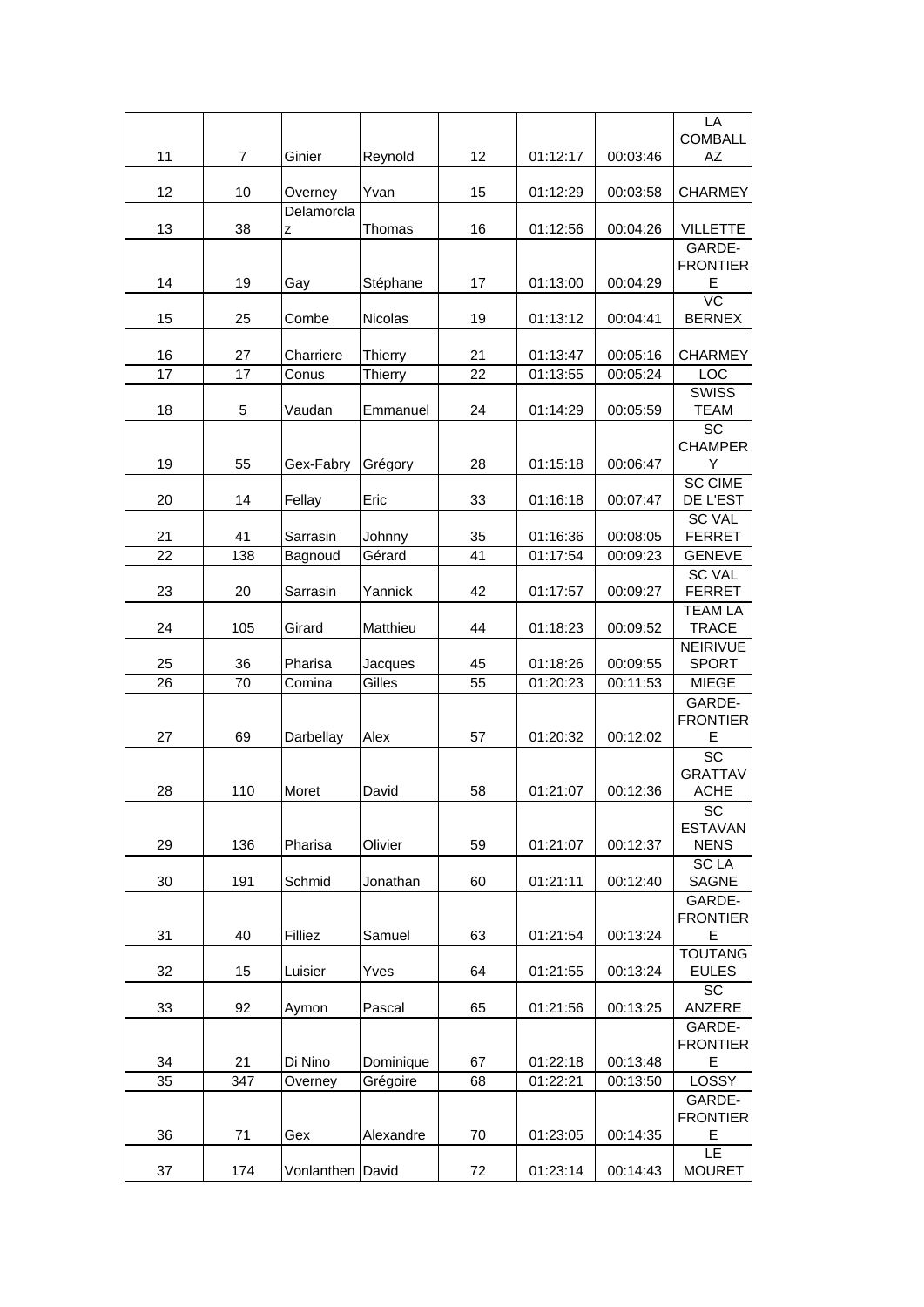|    |     |                |            |     |          |          | <b>VIRAGE</b>                  |
|----|-----|----------------|------------|-----|----------|----------|--------------------------------|
| 38 | 18  | Craviolini     | Jean-Ch.   | 74  | 01:23:35 | 00:15:04 | <b>SPORT</b>                   |
|    |     | Eggertswyl     |            |     |          |          |                                |
| 39 | 117 | er             | Jacques    | 76  | 01:23:47 | 00:15:17 | <b>MAHU</b>                    |
|    |     |                |            |     |          |          | <b>COLLOMB</b>                 |
| 40 | 29  | Masserey       | Christian  | 77  | 01:23:49 | 00:15:18 | EY                             |
| 41 | 143 | <b>Battiaz</b> | Samuel     | 78  | 01:23:56 | 00:15:25 | <b>SORAL</b>                   |
|    |     |                |            |     |          |          | VIR. SP.                       |
| 42 | 144 | Nanchen        | Lionel     | 79  | 01:23:59 | 00:15:28 | <b>VERCOR</b>                  |
|    |     |                |            |     |          |          |                                |
| 43 | 119 | Tâche          | Laurent    | 83  | 01:24:09 | 00:15:39 | <b>SC CHOEX</b>                |
|    |     |                |            |     |          |          | <b>COMMENC</b>                 |
| 44 | 124 | Vassalli       | Jean-Yves  | 84  | 01:24:28 | 00:15:57 | AL.                            |
| 45 | 118 | Fauchère       | Laurent    | 89  | 01:25:05 | 00:16:35 | <b>SALINS</b>                  |
|    |     |                |            |     |          |          | <b>VIRAGE</b>                  |
| 46 | 125 | Rey            | Hervé      | 93  | 01:25:15 | 00:16:44 | <b>SPORT</b>                   |
|    |     |                |            |     |          |          | <b>ALTMANN</b>                 |
| 47 | 162 | <b>Testuz</b>  | Patrick    | 96  | 01:25:33 | 00:17:03 | <b>SPORTS</b>                  |
|    |     | Jacquemett     |            |     |          |          | <b>TEAM LA</b>                 |
| 48 | 189 | az             | Christophe | 98  | 01:25:51 | 00:17:21 | <b>TRACE</b>                   |
| 49 | 179 | <b>Buchs</b>   | Emanuel    | 101 | 01:26:18 | 00:17:48 | <b>VEROFIT</b>                 |
|    |     |                |            |     |          |          |                                |
|    |     |                |            |     |          |          | CAVE DES                       |
| 50 | 94  | Gonus          | Alain      | 107 | 01:27:19 | 00:18:49 | 3 BAIES                        |
|    |     |                |            |     |          |          | <b>VOLLEGE</b>                 |
| 51 | 132 | <b>Bessard</b> | François   | 110 | 01:27:46 | 00:19:16 | S                              |
|    |     |                |            |     |          |          | <b>VERSEGE</b>                 |
| 52 | 192 | Maret          | Nicolas    | 114 | 01:28:02 | 00:19:32 | <b>RES</b>                     |
|    |     |                |            |     |          |          |                                |
| 53 | 130 | Grandjean      | Sébastien  | 117 | 01:28:42 | 00:20:11 | <b>BOTTENS</b>                 |
| 54 | 87  | <b>Bornet</b>  | Gilles     | 118 | 01:28:45 | 00:20:15 | <b>CHERNEX</b>                 |
| 55 | 128 |                |            | 119 | 01:28:48 |          | <b>MORGINS</b>                 |
|    |     | Gaugler        | Laurent    |     |          | 00:20:17 |                                |
| 56 | 115 | Formaz         | Yves       | 120 | 01:29:19 | 00:20:48 | <b>SC VAL</b><br><b>FERRET</b> |
|    |     |                |            |     |          |          | <b>TROISTOR</b>                |
| 57 | 72  | Dubosson       | Frédéric   | 122 | 01:29:23 | 00:20:53 | <b>RENTS</b>                   |
|    |     |                |            |     |          |          | <b>FOOTING</b>                 |
| 58 | 47  | Gilliéron      | Christophe | 125 | 01:29:47 | 00:21:16 | <b>CLUBLS</b>                  |
|    |     |                |            |     |          |          | <b>CLUB</b>                    |
|    |     | Vanderhey      |            |     |          |          | <b>ALPIN</b>                   |
| 59 | 83  | den            | Cédric     | 126 | 01:30:08 | 00:21:37 | <b>BELGE</b>                   |
|    |     |                |            |     |          |          | <b>CLUB</b>                    |
|    |     |                |            |     |          |          | <b>GIBLOUX</b>                 |
| 60 | 65  | Chofflon       | Olivier    | 128 | 01:30:12 | 00:21:42 | F                              |
|    |     |                |            |     |          |          | <b>SKI-CLUB</b>                |
| 61 | 42  | Tramaux        | Moïse      | 129 | 01:30:17 | 00:21:47 | SAILLON                        |
| 62 | 137 | Bourdin        | Olivier    | 132 | 01:30:41 | 00:22:10 | <b>SION</b>                    |
|    |     |                |            |     |          |          | CYCL.                          |
|    |     |                |            |     |          |          | <b>FROIDEVA</b>                |
| 63 | 176 | Golay          | Florian    | 137 | 01:31:11 | 00:22:41 | UX                             |
| 64 | 182 | Müller         | Jan        | 138 | 01:31:13 | 00:22:42 | <b>TORGON</b>                  |
| 65 | 121 | Powell         | Alun       | 140 | 01:31:29 | 00:22:58 | GB                             |
|    |     |                |            |     |          |          | CAS                            |
| 66 | 74  | Rüeger         | Laurent    | 141 | 01:32:08 | 00:23:38 | <b>MONTANA</b>                 |
| 67 | 152 | Normand        | Cédric     | 142 | 01:32:17 | 00:23:47 | <b>WATT</b>                    |
|    |     |                |            |     |          |          | <b>CLUB</b>                    |
|    |     |                |            |     |          |          | <b>ALPIN</b>                   |
| 68 | 81  | Piot           | Kurt       | 144 | 01:32:26 | 00:23:56 | <b>BELGE</b>                   |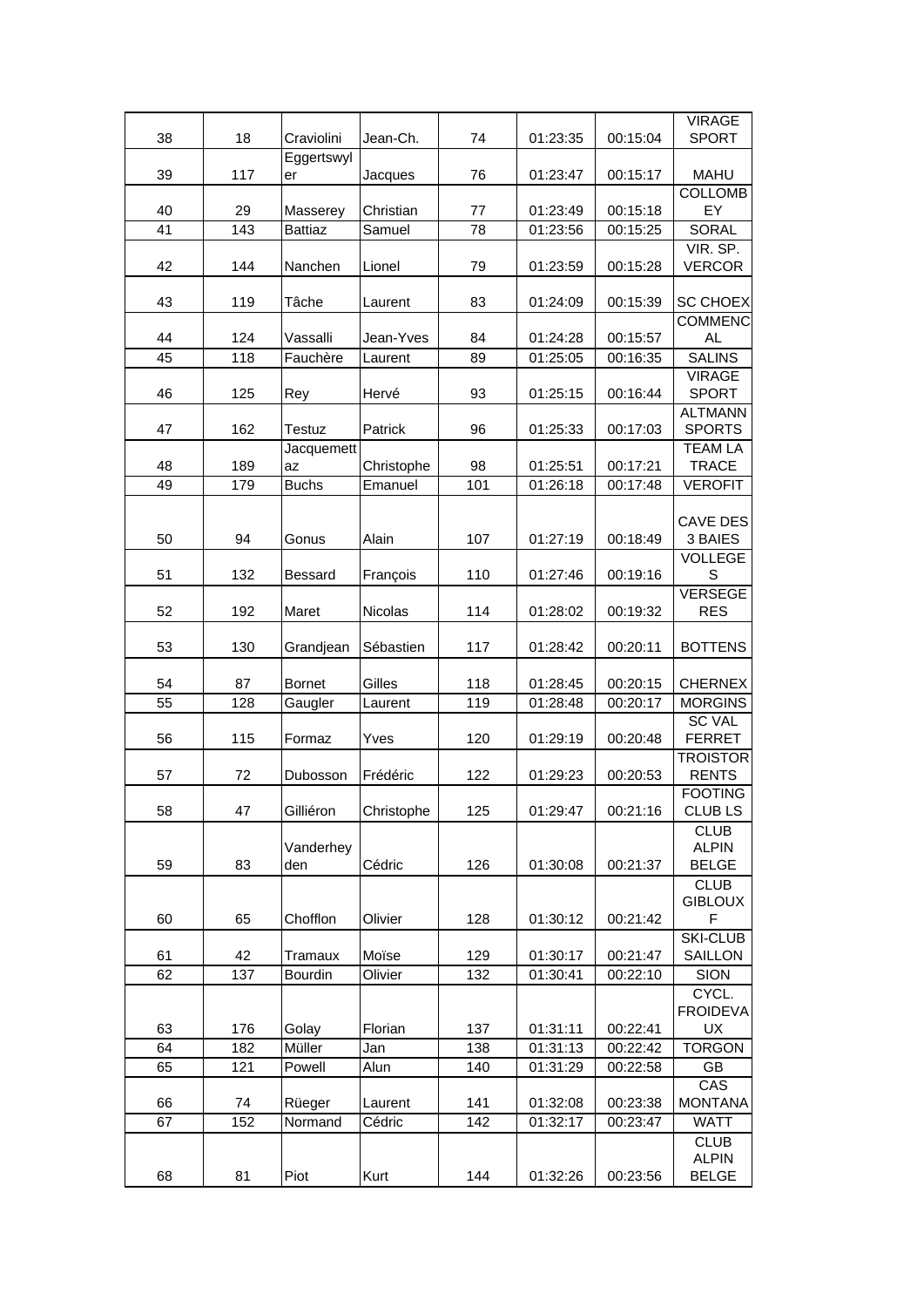|                 |          |                     |                    |            |                      |                      | CAF                             |
|-----------------|----------|---------------------|--------------------|------------|----------------------|----------------------|---------------------------------|
| 69              | 58       | Leuliet             | Frederic           | 146        | 01:32:41             | 00:24:11             | <b>CLUSES</b>                   |
| 70              | 106      | Maret               | Jean-<br>Sébastien | 147        | 01:32:42             | 00:24:12             | <b>TELEVERB</b><br><b>IER</b>   |
|                 |          |                     | Romain             |            | 01:32:43             |                      | <b>CAS ST</b>                   |
| 71              | 180      | Puippe              |                    | 148        |                      | 00:24:12             | <b>MAURICE</b><br>SC            |
|                 |          |                     |                    |            |                      |                      | <b>GRATTAV</b>                  |
| 72              | 149      | Ecoffey             | Paul               | 154        | 01:33:26             | 00:24:56             | <b>ACHE</b>                     |
|                 |          |                     |                    |            |                      |                      |                                 |
| 73              | 23       | Thürler             | Daniel             | 155        | 01:33:28             | 00:24:57             | SC<br><b>CHARMEY</b>            |
| $\overline{74}$ | 104      | Mariaux             | Joël               | 156        | 01:33:48             | 00:25:17             | <b>MURAZ</b>                    |
|                 |          |                     |                    |            |                      |                      | <b>HAGENDO</b>                  |
| 75              | 63       | Rüeger              | Frédéric           | 157        | 01:33:58             | 00:25:28             | <b>RN</b>                       |
|                 |          |                     |                    |            |                      |                      | <b>TEAM LA</b>                  |
| 76              | 57       | Pellissier          | Joachim            | 158        | 01:34:02             | 00:25:32             | <b>TRACE</b>                    |
| 77<br>78        | 54<br>64 | Cordey<br>Gilliéron | David<br>Jean-Luc  | 160<br>161 | 01:34:32<br>01:34:36 | 00:26:01<br>00:26:05 | <b>CSPL</b><br><b>TC PULLY</b>  |
|                 |          |                     |                    |            |                      |                      | <b>GRATTAV</b>                  |
| 79              | 167      | Vuichard            | Nicolas            | 163        | 01:34:53             | 00:26:22             | <b>ACHE</b>                     |
|                 |          |                     |                    |            |                      |                      |                                 |
| 80              | 24       | Pellaud             | Raphaël            | 169        | 01:35:45             | 00:27:15             | <b>MARTIGNY</b>                 |
|                 |          |                     |                    |            |                      |                      | <b>VOLLEGE</b>                  |
| 81              | 37       | Fellay              | Patrick            | 170        | 01:35:51             | 00:27:20             | S                               |
|                 |          |                     |                    |            |                      |                      | LA TOUR-                        |
| 82              | 175      | Grandjean           | <b>Boris</b>       | 171        | 01:35:51             | 00:27:21             | <b>DE-TREME</b>                 |
|                 |          |                     |                    |            |                      |                      | <b>TROISTOR</b>                 |
| 83              | 62       | Berra               | Pascal             | 172        | 01:35:54             | 00:27:23             | <b>RENTS</b>                    |
|                 |          |                     |                    |            |                      |                      | $ST-$                           |
| 84              | 170      | Saillen             | Christophe         | 181        | 01:36:20             | 00:27:49             | <b>MAURICE</b>                  |
| 85              | 52<br>44 | Amacker             | Yves               | 184<br>185 | 01:36:38<br>01:36:43 | 00:28:08<br>00:28:12 | <b>CHOEX</b><br><b>WS TEAM</b>  |
| 86<br>87        | 45       | Veyrand<br>Jakob    | Julien<br>Michel   | 186        | 01:36:45             | 00:28:15             | CSPL <sub>L</sub>               |
|                 |          |                     |                    |            |                      |                      |                                 |
| 88              | 129      | <b>Tissieres</b>    | Cedric             | 188        | 01:36:51             | 00:28:20             | <b>MARTIGNY</b>                 |
|                 |          | Anzenberg           |                    |            |                      |                      | <b>VIRAGE</b>                   |
| 89              | 108      | er                  | Gérard             | 189        | 01:36:53             | 00:28:22             | <b>SPORT</b>                    |
| 90              | 190      | Clerc               | Olivier            | 190        | 01:36:54             | 00:28:23             | <b>CHOEX</b>                    |
| 91              | 126      | Hugon               | Freddy             | 191        | 01:36:54             | 00:28:24             | <b>MARTIGNY</b><br><b>CROIX</b> |
|                 |          |                     |                    |            |                      |                      |                                 |
| 92              | 163      | Riethmann           | Nicolas            | 192        | 01:37:00             | 00:28:29             | <b>VERBIER</b>                  |
|                 |          |                     |                    |            |                      |                      | <b>FSG</b>                      |
| 93              | 142      | Pharisa             | Jérôme             | 193        | 01:37:08             | 00:28:37             | NEIRIVUE                        |
|                 |          |                     |                    |            |                      |                      | <b>WHITE</b>                    |
| 94              | 32       | Balduchelli         | Yan                | 194        | 01:37:17             | 00:28:46             | <b>SPIRIT</b><br><b>TEAM</b>    |
|                 |          |                     |                    |            |                      |                      | <b>BARBERE</b>                  |
| 95              | 122      | Rouiller            | Jacques            | 195        | 01:37:34             | 00:29:03             | <b>CHE</b>                      |
|                 |          |                     |                    |            |                      |                      | OXYG.                           |
|                 |          |                     |                    |            |                      |                      | <b>MONTAGN</b>                  |
| 96              | 120      | <b>Brodard</b>      | Eric               | 198        | 01:38:07             | 00:29:37             | E                               |
| 97              | 56       | Gailland            | Claude-<br>Alain   | 199        | 01:38:15             | 00:29:44             | <b>DORENAZ</b>                  |
|                 |          |                     |                    |            |                      |                      | <b>CLUB</b>                     |
|                 |          |                     |                    |            |                      |                      | <b>ALPIN</b>                    |
| 98              | 85       | <b>Bonnet</b>       | Hubert             | 200        | 01:38:22             | 00:29:51             | <b>BELGE</b>                    |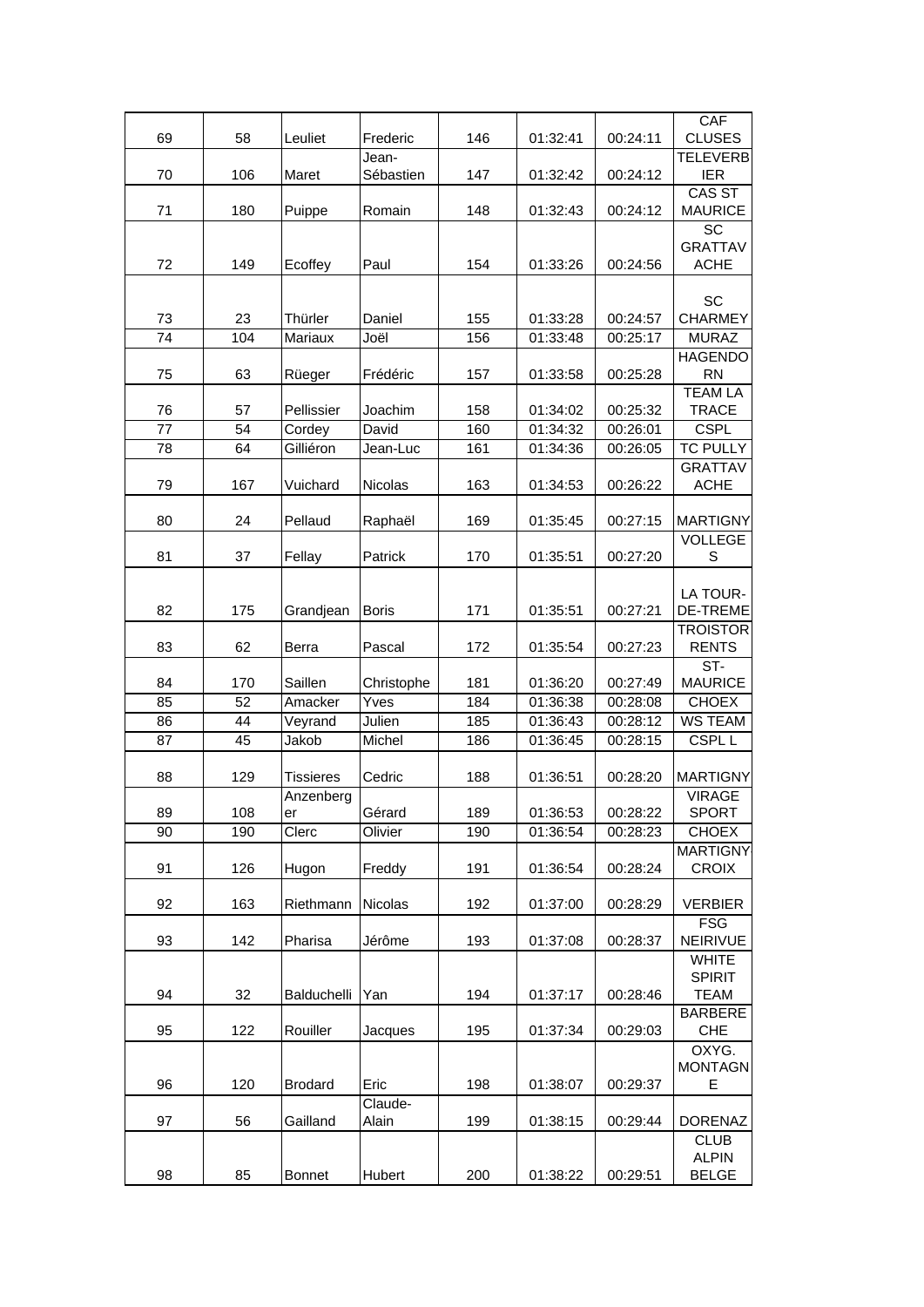| 99  | 145 | Gagg             | Christian  | 201 | 01:38:33 | 00:30:03 | <b>BLONAY</b>    |
|-----|-----|------------------|------------|-----|----------|----------|------------------|
|     |     |                  |            |     |          |          | <b>TEAM</b>      |
| 100 | 146 | Sierro           | Patrick    | 203 | 01:38:58 | 00:30:27 | <b>ENRAGE</b>    |
|     |     |                  |            |     |          |          | <b>BAINS-DE-</b> |
| 101 | 53  | Emery            | Stéphane   | 204 | 01:39:18 | 00:30:47 | LAVEY            |
|     |     |                  |            |     |          |          | SC GD-           |
| 102 | 26  | <b>Bruchez</b>   | Pierre     | 205 | 01:39:22 | 00:30:52 | <b>COMBIN</b>    |
|     |     |                  |            |     |          |          | <b>ECUBLEN</b>   |
| 103 | 185 | Béguin           | Christophe | 209 | 01:40:15 | 00:31:44 | $\mathbb S$      |
|     |     |                  | Jean-      |     |          |          |                  |
| 104 | 184 | Tornare          | Jacques    | 214 | 01:40:41 | 00:32:10 | <b>VUADENS</b>   |
|     |     |                  |            |     |          |          | GARDE-           |
|     |     |                  |            |     |          |          | <b>FRONTIER</b>  |
| 105 | 77  | <b>Bruttin</b>   | Christophe | 215 | 01:40:42 | 00:32:11 | E                |
|     |     |                  |            |     |          |          | LAPEE            |
| 106 | 154 | Roos             | Damien     | 216 | 01:41:00 | 00:32:29 | <b>FATALE</b>    |
| 107 | 31  | Nanchen          | Steeve     | 220 | 01:41:29 | 00:32:58 | <b>CLARENS</b>   |
|     |     |                  |            |     |          |          |                  |
| 108 | 46  | Maradan          | Alexander  | 222 | 01:41:37 | 00:33:07 | <b>PLASSELB</b>  |
|     |     |                  |            |     |          |          | SC               |
| 109 | 134 | <b>Bertholet</b> | Christian  | 225 | 01:41:52 | 00:33:21 | SAILLON          |
| 110 | 165 | Wicht            | Gaëtan     | 227 | 01:42:03 | 00:33:32 | <b>BULLE</b>     |
|     |     |                  |            |     |          |          |                  |
| 111 | 178 | Thürler          | Richard    | 232 | 01:43:02 | 00:34:31 | <b>CHARMEY</b>   |
|     |     |                  |            |     |          |          | <b>TEAM</b>      |
| 112 | 147 | Crettaz          | Samuel     | 234 | 01:43:06 | 00:34:35 | <b>ENRAGE</b>    |
| 113 | 181 | <b>Bessire</b>   | David      | 237 | 01:43:40 | 00:35:10 | <b>CSPL</b>      |
| 114 | 164 | Zamofing         | Bertrand   | 240 | 01:43:56 | 00:35:25 | <b>POSIEUX</b>   |
|     |     |                  |            |     |          |          | <b>FOOTING</b>   |
| 115 | 135 | Jotterand        | Frank      | 243 | 01:44:26 | 00:35:55 | <b>CLUBLS</b>    |
|     |     |                  |            |     |          |          | <b>VIRAGE</b>    |
| 116 | 166 | Jordan           | Nicolas    | 244 | 01:44:47 | 00:36:17 | <b>SPORT</b>     |
|     |     |                  |            |     |          |          | <b>CS</b>        |
|     |     |                  |            |     |          |          | VALLEE           |
| 117 | 93  | Mesot            | Thierry    | 247 | 01:44:55 | 00:36:25 | DU FLON          |
| 118 | 123 | Bourqui          | Benoît     | 249 | 01:45:12 | 00:36:42 | <b>BILLENS</b>   |
|     |     |                  |            |     |          |          | OXIG.            |
|     |     |                  |            |     |          |          | <b>MONTAGN</b>   |
| 119 | 109 | Tinguely         | Patrick    | 251 | 01:45:55 | 00:37:25 | Е                |
|     |     |                  |            |     |          |          | <b>LAPEE</b>     |
| 120 | 151 | Magnin           | Michel     | 252 | 01:46:22 | 00:37:51 | <b>FATALE</b>    |
| 121 | 133 | <b>Broccard</b>  | Alain      | 253 | 01:46:23 | 00:37:52 | <b>SIERRE</b>    |
|     |     |                  | Pierre-    |     |          |          |                  |
| 122 | 112 | Parrat           | Andre      | 255 | 01:46:25 | 00:37:54 | <b>BULLE</b>     |
| 123 | 173 | Cosendai         | Stéphane   | 260 | 01:46:53 | 00:38:23 | SASSEL           |
|     |     |                  |            |     |          |          | <b>CLUB</b>      |
|     |     |                  |            |     |          |          | <b>ALPIN</b>     |
| 124 | 80  | Dieussaert       | Joris      | 264 | 01:47:19 | 00:38:49 | <b>BELGE</b>     |
|     |     |                  |            |     |          |          |                  |
| 125 | 102 | Canapa           | Damiano    | 266 | 01:47:30 | 00:38:59 | <b>SC GRYON</b>  |
| 126 | 150 | Sciboz           | Raphaël    | 270 | 01:47:50 | 00:39:19 | <b>BULLE</b>     |
|     |     | Van Der          |            |     |          |          | EGGERBE          |
| 127 | 131 | Sluis            | lebe       | 272 | 01:48:28 | 00:39:58 | <b>RG</b>        |
|     |     |                  |            |     |          |          | <b>GRANDVA</b>   |
| 128 | 35  | Lainé            | Tanguy     | 275 | 01:48:52 | 00:40:22 | UX               |
|     |     |                  |            |     |          |          | <b>TRI-CLUB</b>  |
| 129 | 48  | Vacheron         | Jacques    | 280 | 01:48:59 | 00:40:28 | <b>VEVEY</b>     |
|     |     |                  |            |     |          |          | CAS              |
| 130 | 177 | Rey              | Philippe   | 283 | 01:49:59 | 00:41:28 | <b>SIERRE</b>    |
|     |     |                  |            |     |          |          |                  |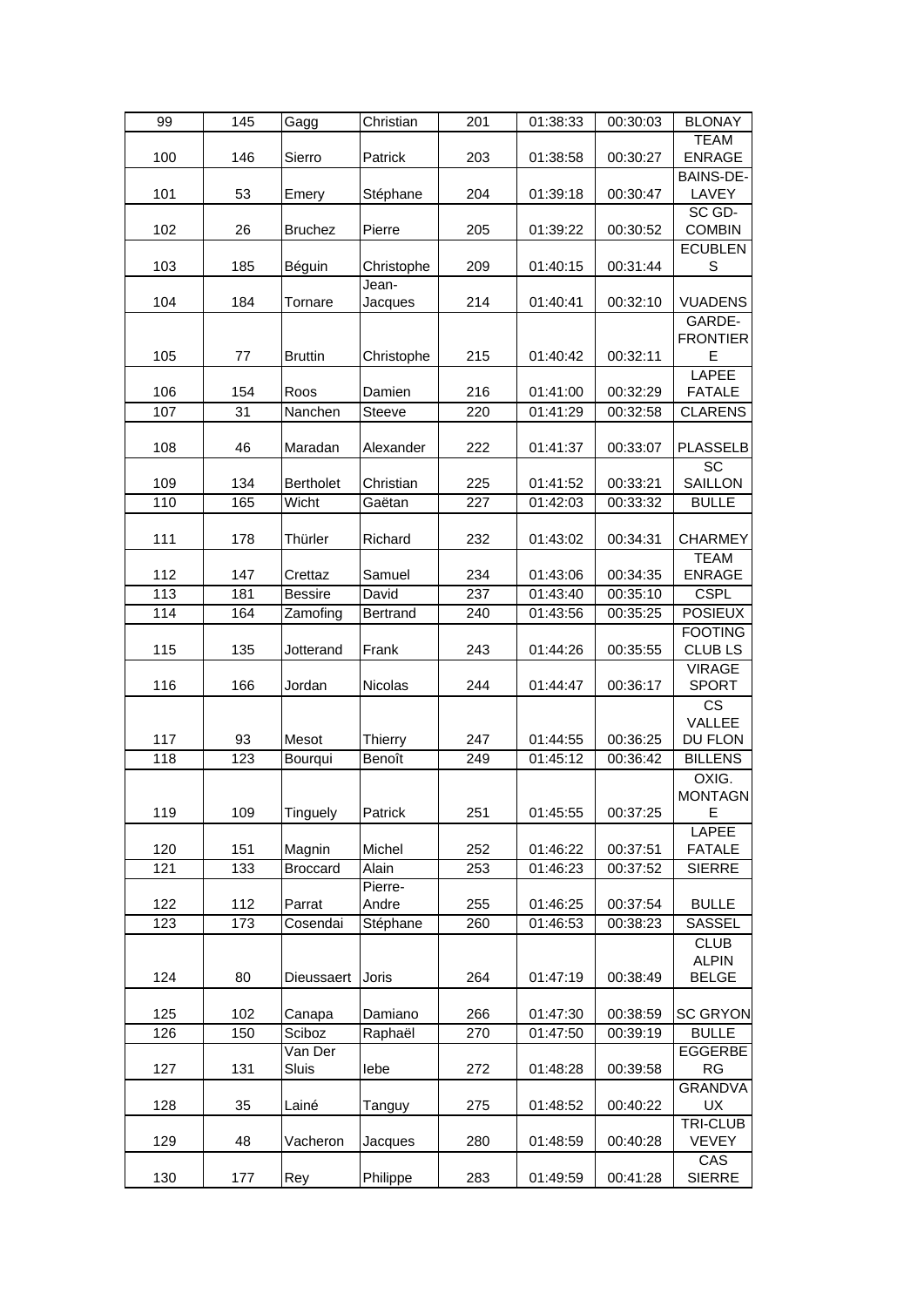| 131 | 43  | Favre            | Alain         | 287 | 01:50:27 | 00:41:57 | <b>ZURICH</b>   |
|-----|-----|------------------|---------------|-----|----------|----------|-----------------|
|     |     |                  |               |     |          |          | SC GD           |
| 132 | 187 | Maret            | Vital         | 290 | 01:50:47 | 00:42:17 | <b>COMBIN</b>   |
|     |     |                  | Jean-         |     |          |          |                 |
| 133 | 89  | Delacoste        | Philippe      | 297 | 01:51:53 | 00:43:22 | <b>CHOEX</b>    |
| 134 | 66  | Rey              | Matthieu      | 300 | 01:52:47 | 00:44:17 | <b>VEYRAS</b>   |
| 135 | 33  | Jobin            | Nicolas       | 302 | 01:53:25 | 00:44:55 | <b>UNICIBLE</b> |
|     |     |                  |               |     |          |          | GARDE-          |
|     |     |                  |               |     |          |          | <b>FRONTIER</b> |
| 136 | 148 | Wulf             | Thomas        | 304 | 01:53:50 | 00:45:20 | E               |
| 137 | 28  | Imboden          | Yan           | 305 | 01:53:52 | 00:45:21 | <b>VOUVRY</b>   |
|     |     |                  |               |     |          |          | <b>SC PORT-</b> |
| 138 | 188 | Winiger          | William       | 307 | 01:54:00 | 00:45:30 | <b>VALAIS</b>   |
|     |     |                  |               |     |          |          | <b>SC</b>       |
| 139 | 68  | <b>Bender</b>    | Alain         | 313 | 01:54:41 | 00:46:10 | SAILLON         |
|     |     |                  |               |     |          |          | LA              |
|     |     |                  |               |     |          |          | <b>COMBALL</b>  |
| 140 | 141 | Gailland         | Samuel        | 317 | 01:55:16 | 00:46:45 | AZ              |
|     |     |                  |               |     |          |          | <b>TOUTANG</b>  |
| 141 | 107 | Bender           | <b>Benoit</b> | 318 | 01:55:16 | 00:46:46 | <b>UEULES</b>   |
|     |     |                  |               |     |          |          | <b>SKI CLUB</b> |
| 142 | 75  | Ayer             | Sylvain       | 332 | 01:57:26 | 00:48:56 | <b>NESTLE</b>   |
|     |     |                  |               |     |          |          | <b>SKI CLUB</b> |
| 143 | 95  | Gürtler          | Stephan       | 335 | 01:57:52 | 00:49:22 | <b>NESTLE</b>   |
|     |     |                  |               |     |          |          |                 |
| 144 | 169 | Camélique        | Alain         | 337 | 01:58:06 | 00:49:35 | <b>MARSENS</b>  |
|     |     |                  |               |     |          |          | CAS             |
|     |     |                  |               |     |          |          | <b>NEUCHAT</b>  |
| 145 | 172 | Malherbe         | Yves          | 338 | 01:58:20 | 00:49:50 | <b>EL</b>       |
|     |     |                  |               |     |          |          | VAL-            |
| 146 | 155 | Monnier          | Stéphane      | 339 | 01:58:21 | 00:49:50 | <b>D'ILLIEZ</b> |
| 147 | 193 | Weber            | Stéphane      | 341 | 01:59:18 | 00:50:48 | <b>AYENT</b>    |
|     |     |                  |               |     |          |          | <b>TEAM LA</b>  |
| 148 | 160 | Carron           | Pierre-Joe    | 343 | 01:59:52 | 00:51:21 | <b>TRACE</b>    |
|     |     |                  |               |     |          |          | LE              |
| 149 | 153 | Joris            | Guillaume     | 345 | 02:00:04 | 00:51:34 | <b>CHABLE</b>   |
| 150 | 127 | Cornut           | Eddy          | 353 | 02:01:35 | 00:53:04 | VOUVRY          |
|     |     |                  |               |     |          |          | Luxembour       |
| 151 | 100 | Luci             | Sandro        | 354 | 02:01:36 | 00:53:06 | g               |
| 152 | 97  | Dardel           | Mathieu       | 360 | 02:02:50 | 00:54:20 | <b>ANIERES</b>  |
| 153 | 101 | Fellay           | Jacques       | 363 | 02:03:47 | 00:55:16 | <b>CHOEX</b>    |
|     |     |                  |               |     |          |          | ST-             |
| 154 | 50  | Revaz            | Damien        | 364 | 02:03:48 | 00:55:18 | <b>MAURICE</b>  |
|     |     |                  | Pierre-       |     |          |          |                 |
| 155 | 171 | <b>Bridevaux</b> | Olivier       | 365 | 02:03:50 | 00:55:19 | VOUVRY          |
| 156 | 140 | Pittet           | Christian     | 370 | 02:04:40 | 00:56:09 | LE CRET         |
|     |     |                  |               |     |          |          | <b>CLUB</b>     |
|     |     |                  |               |     |          |          | <b>ALPIN</b>    |
| 157 | 84  | Leeten           | Koen          | 372 | 02:05:03 | 00:56:32 | <b>BELGE</b>    |
|     |     |                  |               |     |          |          |                 |
|     |     |                  |               |     |          |          | CAS-            |
| 158 | 99  | Chassot          | Frédéric      | 385 | 02:08:23 | 00:59:53 | <b>MOLESON</b>  |
|     |     |                  |               |     |          |          | <b>CLUB</b>     |
|     |     | Lahaye-          |               |     |          |          | <b>ALPIN</b>    |
| 159 | 86  | Goffart          | Frederic      | 389 | 02:08:45 | 01:00:15 | <b>BELGE</b>    |
| 160 | 73  | Bugnon           | Cédric        | 392 | 02:09:17 | 01:00:46 | <b>GENEVE</b>   |
|     |     |                  |               |     |          |          |                 |
|     |     |                  |               |     |          |          | CAS-            |
| 161 | 98  | Scyboz           | Pierre        | 396 | 02:09:47 | 01:01:16 | <b>MOLESON</b>  |
|     |     |                  |               |     |          |          |                 |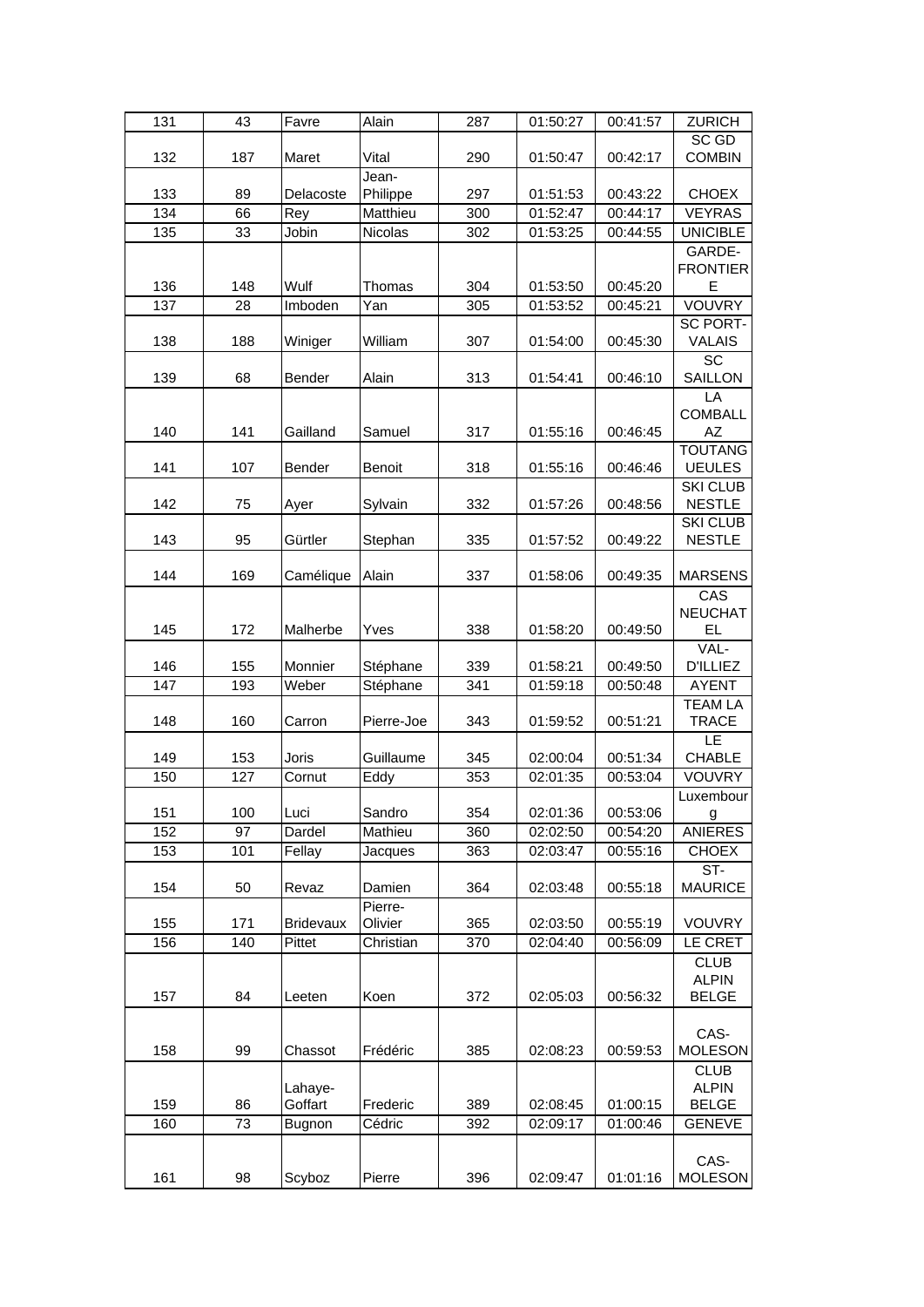<span id="page-7-0"></span>

|                                |                |                       |                  |                                   |                      |                      | CAS                            |
|--------------------------------|----------------|-----------------------|------------------|-----------------------------------|----------------------|----------------------|--------------------------------|
| 162                            | 103            | Jodry                 | David            | 403                               | 02:12:33             | 01:04:03             | <b>MOLESON</b>                 |
| 163                            | 60             | Barman                | Pierre-<br>Louis | 404                               | 02:12:42             | 01:04:12             | <b>CHOEX</b>                   |
| 164                            | 183            | Vannotti              | Matthias         | 408                               | 02:16:04             | 01:07:33             | LAUSANN<br>E                   |
|                                |                |                       |                  |                                   |                      |                      | LES<br><b>MARECOT</b>          |
| 165                            | 113            | Jacquier              | Cédric           | 412                               | 02:16:30             | 01:08:00             | <b>TES</b>                     |
| 166                            | 59             | <b>Bohnet</b>         | <b>Nicolas</b>   | 413                               | 02:16:36             | 01:08:06             | <b>LAUSANN</b><br>E            |
| 167                            | 88             | Vacheron              | <b>Thierry</b>   | 414                               | 02:16:37             | 01:08:06             | <b>CHEXBRE</b><br>S            |
| 168                            | 39             | Progin                | Patrick          | 427                               | 02:20:33             | 01:12:02             | <b>LENTIGNY</b>                |
|                                |                |                       |                  |                                   |                      |                      | ST-                            |
| 169                            | 76             | Aymon                 | Pascal           | 434                               | 02:24:24             | 01:15:54             | LEONARD                        |
| 170                            | 67             | Graber                | Patrick          | 442                               | 02:27:47             | 01:19:17             | YVERDON                        |
| 171                            | 186            | Baud                  | David            | 445                               | 02:31:15             | 01:22:44             | <b>MARTIGNY</b>                |
|                                |                |                       |                  |                                   |                      |                      | <b>CLUB</b><br><b>ALPIN</b>    |
| 172                            | 82             | <b>Tempels</b>        | Jean             | 450                               | 02:32:36             | 01:24:06             | <b>BELGE</b>                   |
| 173                            | 157            | Rosado                | Michel           | 453                               | 02:34:08             | 01:25:38             | <b>MONTHEY</b>                 |
| 174                            | 159            | Graf                  | René             | 454                               | 02:34:09             | 01:25:38             | YVERDON                        |
|                                | 90             | Terrettaz             | Rodrigue         |                                   | Abandon              |                      | <b>TEAM LA</b><br><b>TRACE</b> |
|                                |                |                       |                  |                                   |                      |                      | SC<br><b>ETABLON</b>           |
|                                | 158            | <b>Bessard</b>        | Yann             |                                   | Abandon              |                      | S                              |
|                                | 161            | Schlaeppy             | Stéphane         |                                   | Abandon              |                      | <b>CHARMEY</b>                 |
|                                | 194            | Imbodem               | Konstantin       |                                   | Abandon              |                      | <b>TASCH</b>                   |
| Dames                          | <b>Espoirs</b> | Séniors               | Vétérans<br>1    | <b>Vétérans</b><br>$\overline{2}$ | Juniors H            | Juniors D            | Fun Pop                        |
|                                |                |                       |                  |                                   |                      |                      |                                |
| <b>VETERANS 1</b><br><b>Rg</b> | N°             | <b>Nom</b>            | Prénom           | <b>Scr</b>                        | <b>Temps</b>         | <b>Ecart</b>         | <b>Team</b>                    |
|                                |                |                       |                  |                                   |                      |                      |                                |
| 1                              | 258            | Richard               | Jean-Marc        | 18                                | 01:13:03             |                      | <b>SC</b><br><b>SALENTIN</b>   |
| $\overline{2}$                 | 245            | Nydegger              | Beat             | 25                                | 01:14:31             | 00:01:27             | <b>LAC NOIR</b>                |
| 3                              | 229            | Gygax                 | Alain            | 31                                | 01:15:40             | 00:02:37             | <b>VIRAGE</b><br><b>SPORT</b>  |
|                                |                |                       |                  |                                   |                      |                      | WILDHABE                       |
| 4                              | 220            | Nadig                 | Victor           | 43                                | 01:18:09             | 00:05:06             | R FLUMS                        |
|                                |                |                       | Jean-            |                                   |                      |                      | <b>TEAM</b>                    |
| 5<br>6                         | 201<br>274     | Pache<br><b>Bally</b> | Claude<br>Marc   | 49<br>51                          | 01:18:41<br>01:19:40 | 00:05:37<br>00:06:36 | CASTELLA<br><b>GENEVE</b>      |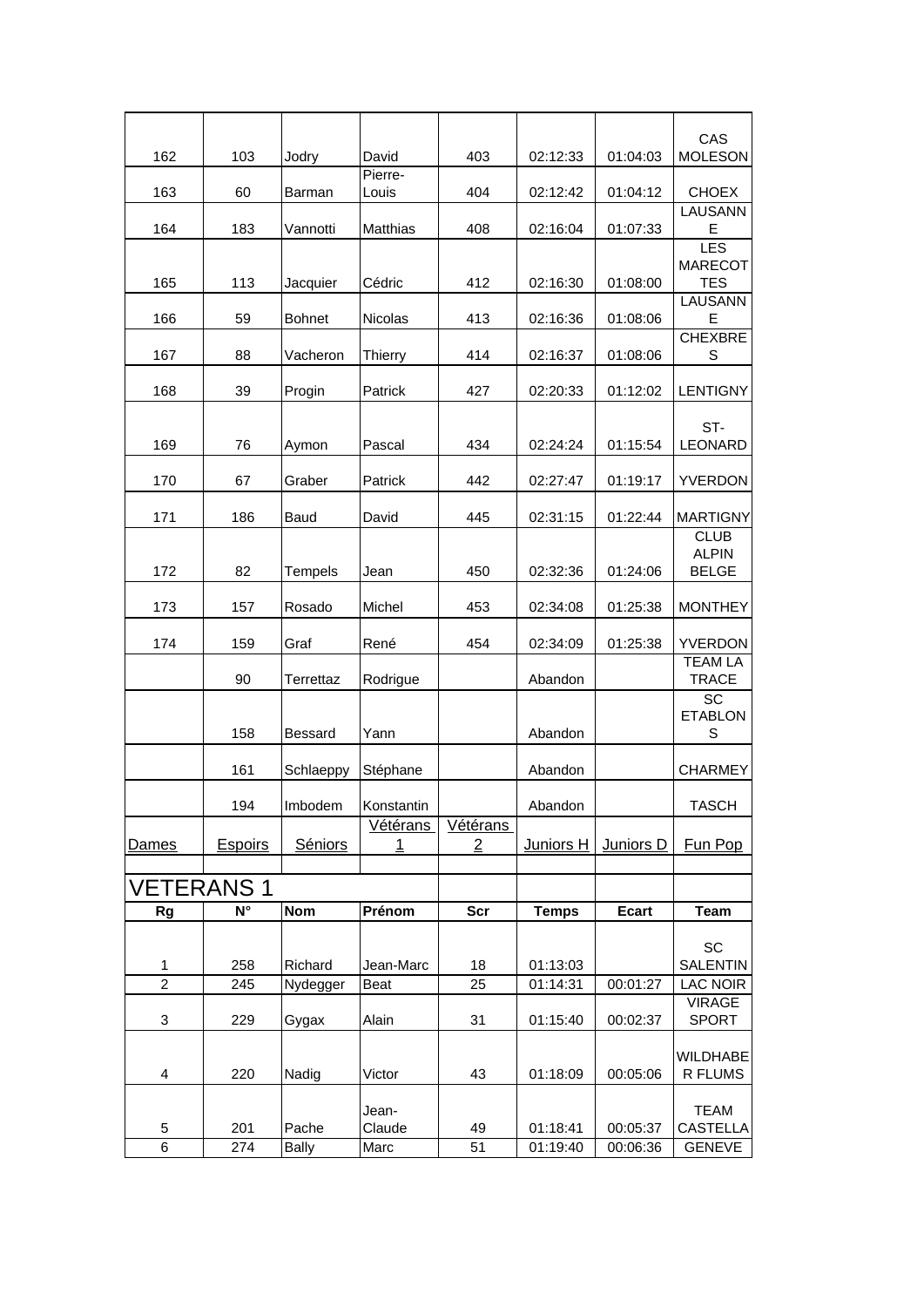|                     |            |                          |                     |          |                      |                      | <b>SC LES</b><br><b>CHEVALET</b>  |
|---------------------|------------|--------------------------|---------------------|----------|----------------------|----------------------|-----------------------------------|
| $\overline{7}$      | 266        | Charrière                | <b>Nicolas</b>      | 52       | 01:20:00             | 00:06:56             | S                                 |
|                     |            |                          |                     |          |                      |                      | <b>SKI CLUB</b>                   |
| 8<br>$\overline{9}$ | 297<br>225 | <b>Bochud</b><br>Imboden | Gérard<br>Christian | 53<br>75 | 01:20:00<br>01:23:36 | 00:06:57<br>00:10:32 | <b>CERNIAT</b><br><b>TASCH</b>    |
|                     |            |                          |                     |          |                      |                      | <b>TEAM</b>                       |
| 10                  | 200        | Wenger                   | Grégoire            | 85       | 01:24:41             | 00:11:37             | <b>SEPPEY</b>                     |
|                     |            |                          |                     |          |                      |                      | <b>CAF</b>                        |
| 11                  | 205        | Perreard                 | Xavier              | 86       | 01:24:41             | 00:11:38             | <b>CLUSES</b>                     |
| 12                  | 246        | Caloz                    | Conrad              | 91       | 01:25:13             | 00:12:09             | <b>MIEGE</b>                      |
| 13                  | 293        | De<br>Cachard            | Francois            | 100      | 01:26:17             | 00:13:13             | CAS UTO                           |
| 14                  | 253        | Gilli                    | Eric                | 102      | 01:26:36             | 00:13:32             | <b>TORGON</b>                     |
|                     |            |                          |                     |          |                      |                      | CAS                               |
|                     |            |                          |                     |          |                      |                      | <b>NEUCHAT</b>                    |
| 15                  | 202        | Degen                    | Pascal              | 104      | 01:27:10             | 00:14:06             | <b>EL</b>                         |
| 16                  | 235        | Hediger                  | Daniel              | 106      | 01:27:18             | 00:14:15             | <b>SKI CLUB</b><br><b>BEX</b>     |
|                     |            |                          |                     |          |                      |                      | <b>DE LA</b>                      |
| 17                  | 270        | Farquet                  | Roland              | 108      | 01:27:21             | 00:14:18             | <b>PROZ</b>                       |
|                     |            |                          |                     |          |                      |                      | <b>MARTIGNY</b>                   |
| 18                  | 218        | Rama                     | Serge               | 109      | 01:27:22             | 00:14:19             | <b>COMBE</b>                      |
| 19                  | 231        | Sermier                  |                     | 112      | 01:28:02             | 00:14:58             | <b>TEAM</b><br><b>PROVINS</b>     |
| 20                  | 248        | Hildbrand                | Luc<br>Benno        | 116      | 01:28:29             | 00:15:25             | <b>JEIZINEN</b>                   |
|                     |            |                          |                     |          |                      |                      |                                   |
|                     |            |                          |                     |          |                      |                      | <b>TRIATHLO</b>                   |
| 21                  | 230        | Joye                     | Hervé               | 121      | 01:29:21             | 00:16:18             | N VEVEY                           |
|                     |            |                          |                     |          |                      |                      | <b>SC</b>                         |
| 22                  | 259        | Beney                    | Raymond             | 123      | 01:29:26             | 00:16:22             | <b>SALENTIN</b>                   |
|                     |            |                          |                     |          |                      |                      | VALLEE                            |
| 23                  | 265        | <b>Bossel</b>            | Gérald              | 124      | 01:29:29             | 00:16:26             | DU FLON                           |
|                     |            |                          |                     |          |                      |                      |                                   |
| 24                  | 282        | Hager                    | <b>Didier</b>       | 130      | 01:30:28             | 00:17:25             | <b>SKI CLUB</b><br><b>MORCLES</b> |
|                     |            |                          |                     |          |                      |                      | <b>TELEVERB</b>                   |
| 25                  | 240        | Gard                     | Martial             | 133      | 01:30:42             | 00:17:39             | <b>IER</b>                        |
|                     |            |                          |                     |          |                      |                      | <b>SKI-CLUB</b>                   |
| 26                  | 209        | <b>Bussard</b>           | François            | 135      | 01:30:50             | 00:17:46             | <b>LYS</b>                        |
| 27                  | 277        | Rossier                  | Marcel              | 145      | 01:32:39             | 00:19:35             | SC ST-<br><b>MARTIN</b>           |
|                     |            |                          |                     |          |                      |                      | <b>CORPATA</b>                    |
| 28                  | 267        | Cotting                  | Bertrand            | 149      | 01:33:01             | 00:19:58             | UX                                |
|                     |            |                          |                     |          |                      |                      | <b>SC</b>                         |
|                     |            |                          |                     |          |                      |                      | <b>GRATTAV</b>                    |
| 29                  | 261        | Currat                   | Philippe            | 150      | 01:33:02             | 00:19:58             | <b>ACHE</b>                       |
|                     |            |                          |                     |          |                      |                      | <b>CS</b>                         |
| 30                  | 216        | Haeseli                  | Markus              | 151      | 01:33:06             | 00:20:02             | <b>MARSENS</b>                    |
| 31                  | 262        | Cajeux                   | Louis               | 165      | 01:35:21             | 00:22:17             | <b>SC FULLY</b>                   |
|                     |            |                          |                     |          |                      |                      | CORSIER/                          |
| 32                  | 280        | Rosset                   | <b>Blaise</b>       | 166      | 01:35:32             | 00:22:29             | <b>GENEVE</b><br><b>TROTTEU</b>   |
| 33                  | 294        | Sigrist                  | Roger               | 174      | 01:36:02             | 00:22:58             | <b>RS</b>                         |
|                     |            |                          |                     |          |                      |                      | <b>HAUTEVIL</b>                   |
| 34                  | 291        | <b>Barras</b>            | Jean                | 176      | 01:36:12             | 00:23:08             | LE.                               |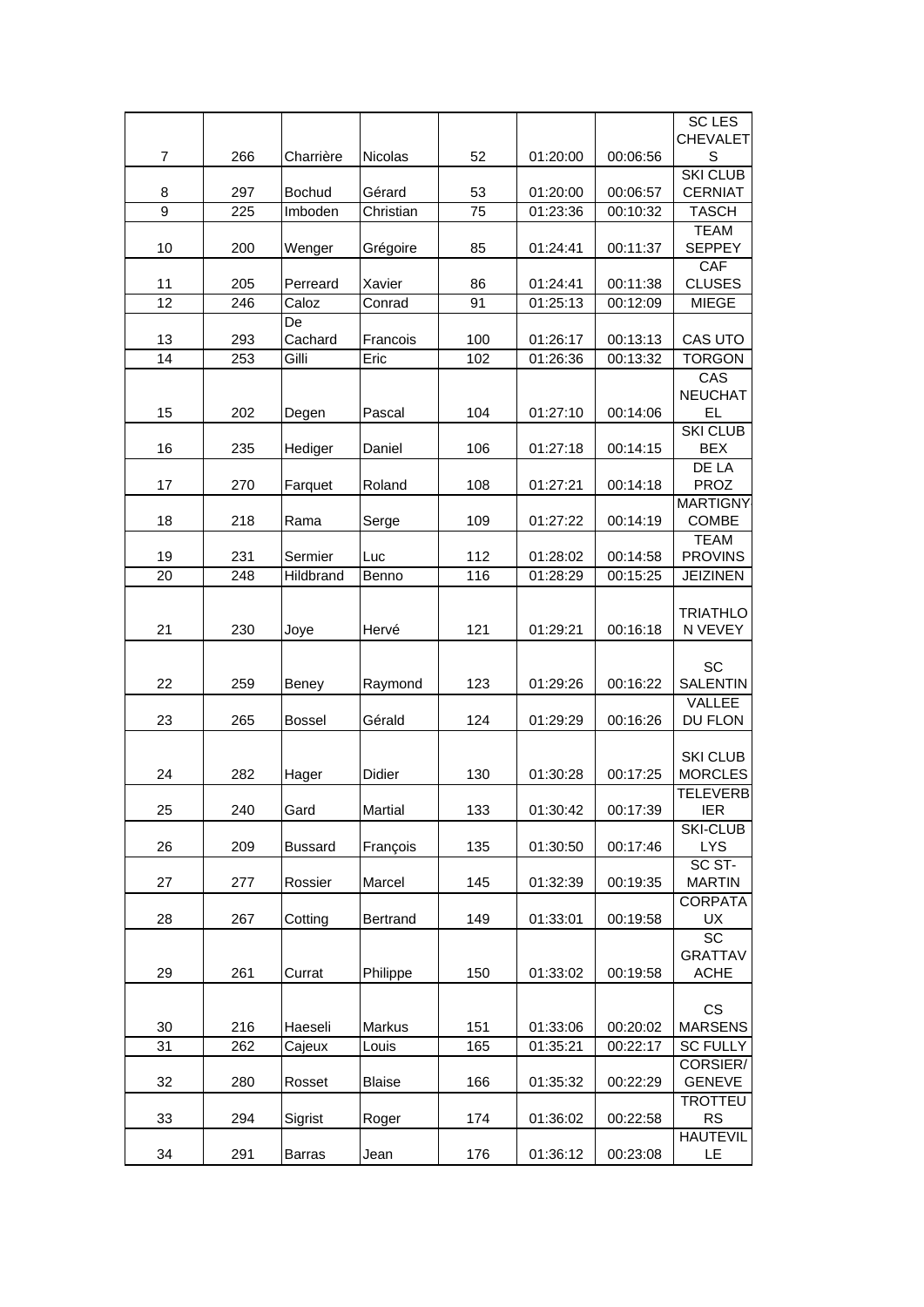|          |            |                      | Jean-                  |                         |                      |                      |                                   |
|----------|------------|----------------------|------------------------|-------------------------|----------------------|----------------------|-----------------------------------|
| 35       | 228        | Rohrbach             | Daniel                 | 177                     | 01:36:12             | 00:23:09             | <b>BEX</b><br>TEAM-               |
| 36       | 204        | Reis                 | José                   | 179                     | 01:36:16             | 00:23:12             | <b>DOTTI</b>                      |
|          |            |                      |                        |                         |                      |                      | LE<br><b>CHABLE</b>               |
| 37       | 308        | Farquet              | Jean-Marc              | 187                     | 01:36:50             | 00:23:47             | <b>VS</b>                         |
| 38       | 233        | Favre                | Jean-<br>Maurice       | 196                     | 01:37:53             | 00:24:49             | <b>CGFR</b>                       |
|          |            |                      |                        |                         |                      |                      |                                   |
|          |            |                      | Pierre                 |                         |                      |                      | SC                                |
| 39<br>40 | 285<br>304 | Jollien<br>Vienne    | <b>Didier</b><br>Alain | 206<br>$\overline{211}$ | 01:39:23<br>01:40:18 | 00:26:20<br>00:27:15 | <b>MARTIGNY</b><br><b>VUADENS</b> |
|          |            |                      |                        |                         |                      |                      | TELEM.                            |
|          |            |                      |                        |                         |                      |                      | <b>OVRONNA</b>                    |
| 41       | 207        | Lugon                | Patrick                | 213                     | 01:40:39             | 00:27:36             | Ζ                                 |
|          |            |                      |                        |                         |                      |                      |                                   |
| 42       | 290        | Martinson            | Thomas                 | 218                     | 01:41:04             | 00:28:00             | CAS<br><b>MOLESON</b>             |
| 43       | 208        | Lagger               | Tony                   | 229                     | 01:42:14             | 00:29:10             | <b>GSC 10</b>                     |
|          |            |                      |                        |                         |                      |                      | <b>VAL</b>                        |
| 44       | 287        | Mariétan             | Roger                  | 230                     | 01:42:15             | 00:29:11             | <b>D'ILLIEZ</b>                   |
|          |            | Kalbermatt           |                        |                         |                      |                      | NIEDERGA                          |
| 45       | 247        | er                   | Theodul                | 231                     | 01:42:56             | 00:29:53             | <b>MPEL</b>                       |
|          |            |                      |                        |                         |                      |                      | <b>TRI TEAM</b>                   |
| 46       | 213        | Claret               | Gérald                 | 235                     | 01:43:15             | 00:30:11             | <b>NEW BIKE</b>                   |
| 47       | 212        | Artique              | Pierre-Alain           | 236                     | 01:43:21             | 00:30:17             | <b>GSSIG</b>                      |
|          |            |                      |                        |                         |                      |                      | <b>LAUSANN</b>                    |
| 48       | 242        | Wilhelm              | Christophe             | 238                     | 01:43:44             | 00:30:40             | Е<br>$\overline{SC}$              |
|          |            |                      |                        |                         |                      |                      | <b>WILDHOR</b>                    |
| 49       | 268        | Sermier              | Roland                 | 239                     | 01:43:53             | 00:30:50             | N                                 |
|          |            |                      |                        |                         |                      |                      | <b>ACA</b>                        |
| 50       | 221        | Jenny                | Christian              | 246                     | 01:44:51             | 00:31:48             | <b>AVULLY</b><br><b>AS CGFR</b>   |
| 51       | 219        | Moulin               | Christophe             | 254                     | 01:46:24             | 00:33:20             | Ш                                 |
|          |            |                      |                        |                         |                      |                      | <b>TEAM LA</b>                    |
| 52       | 292        | Nicollier            | François               | 257                     | 01:46:31             | 00:33:28             | <b>TRACE</b>                      |
| 53       | 275        | Nanchen              | Bertrand               | 262                     | 01:47:08             | 00:34:04             | <b>BLONAY</b>                     |
| 54       | 232        | Tchagauno<br>va      | Philippe               | 263                     | 01:47:09             | 00:34:05             | <b>ECHICHEN</b><br>S              |
|          |            |                      |                        |                         |                      |                      | OXYG.                             |
|          |            |                      |                        |                         |                      |                      | <b>MONTAGN</b>                    |
| 55       | 303        | <b>Brodard</b>       | Philippe               | 265                     | 01:47:29             | 00:34:25             | Ε                                 |
|          |            | Schwitzgue           |                        |                         |                      |                      |                                   |
| 56       | 234        | bel                  | René                   | 268                     | 01:47:32             | 00:34:28             | <b>CHERNEX</b>                    |
| 57       | 264        | Walpen               | <b>Bernard</b>         | 276                     | 01:48:53             | 00:35:50             | <b>NEW BIKE</b>                   |
|          |            |                      | Marc-                  |                         |                      |                      |                                   |
| 58       | 251        | Perruchoud           | Antoine                | 278                     | 01:48:57             | 00:35:54             | VERCORIN                          |
| 59       | 252        | Perruchoud Jean-Paul |                        | 279                     | 01:48:58             | 00:35:54             | <b>BRAMOIS</b>                    |
|          |            |                      | Jean-                  |                         |                      |                      | LAUSANN                           |
| 60       | 214        | Emeri                | Francois               | 282                     | 01:49:22             | 00:36:18             | Е                                 |
|          |            |                      |                        |                         |                      |                      |                                   |
| 61       | 306        | <b>Bapst</b>         | Pascal                 | 284                     | 01:50:12             | 00:37:09             | LA ROCHE<br><b>FR</b>             |
|          |            |                      |                        |                         |                      |                      |                                   |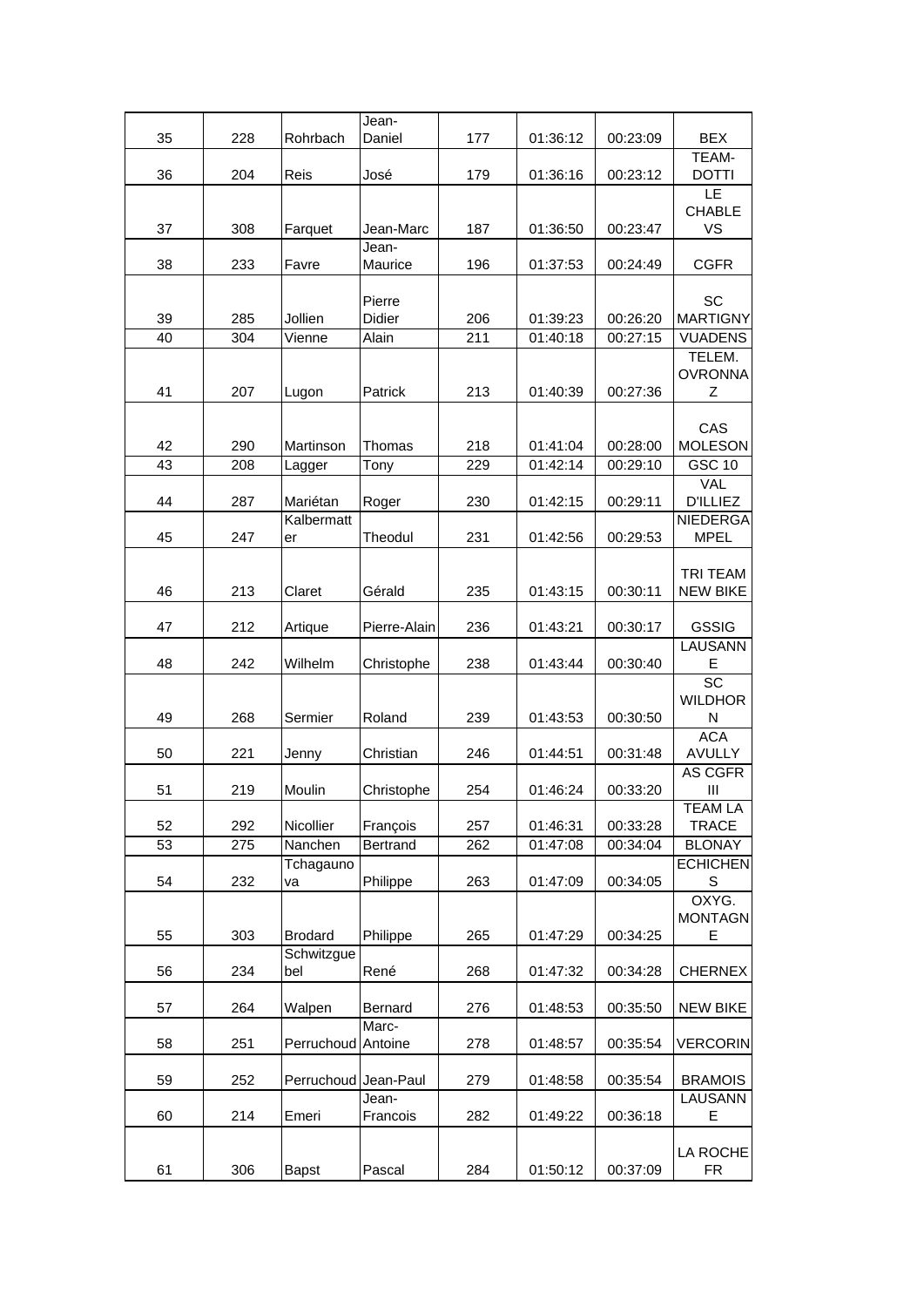| 62 | 244 | Gandillon         | Michel            | 289 | 01:50:35 | 00:37:32 | <b>GRYON</b>                                |
|----|-----|-------------------|-------------------|-----|----------|----------|---------------------------------------------|
| 63 | 298 | Nanchen           | Gilbert           | 295 | 01:51:34 | 00:38:31 | <b>SIERRE</b>                               |
| 64 | 226 | TecqmenneLuc      |                   | 298 | 01:52:38 | 00:39:34 | <b>CLUB</b><br><b>ALPIN</b><br><b>BELGE</b> |
| 65 | 227 | Masy              | Daniel            | 299 | 01:52:43 | 00:39:39 | <b>CLUB</b><br><b>ALPIN</b><br><b>BELGE</b> |
| 66 | 249 | Reis              | Manuel            | 306 | 01:53:55 | 00:40:51 | <b>APPLES</b>                               |
| 67 | 289 | <b>Berthoud</b>   | Alain             | 309 | 01:54:21 | 00:41:17 | <b>MASSONG</b><br>EX<br>C.A.R.E             |
| 68 | 254 | Umbehr            | Marc              | 311 | 01:54:26 | 00:41:23 | <b>VEVEY</b>                                |
| 69 | 241 | <b>Buffon</b>     | Jean-Marc         | 312 | 01:54:36 | 00:41:32 | <b>CHALLEX</b>                              |
| 70 | 302 | Dubach            | Rolf              | 314 | 01:54:42 | 00:41:38 | <b>SUSTEN</b>                               |
| 71 | 263 | Bernasconi        | Jean-Paul         | 315 | 01:54:51 | 00:41:48 | <b>MURAZ</b>                                |
| 72 | 211 | Waridel           | François          | 319 | 01:55:17 | 00:42:14 | <b>PULLY</b>                                |
| 73 | 260 | <b>Boesch</b>     | Marc-Henri        | 321 | 01:55:48 | 00:42:45 | <b>MORGES</b>                               |
| 74 | 283 | Schnegg           | Serge             | 325 | 01:56:20 | 00:43:17 | YVONAND                                     |
| 75 | 273 | Michellod         | Raphaël           | 327 | 01:56:32 | 00:43:29 | CAS<br><b>MARTIGNY</b>                      |
| 76 | 271 | Tarantino         | Frank             | 328 | 01:56:55 | 00:43:51 | CNN - TRI                                   |
| 77 | 269 | Allaman           | Jean-<br>Daniel   | 330 | 01:57:02 | 00:43:59 | <b>ALTI FUN</b>                             |
| 78 | 286 | Gillabert         | Denis             | 333 | 01:57:35 | 00:44:31 | <b>VAL</b><br><b>D'ILLIEZ</b>               |
| 79 | 281 | Ducret            | Romain            | 334 | 01:57:48 | 00:44:44 | CAS<br><b>GRUYERE</b>                       |
| 80 | 288 | Raymond           | Claudy            | 346 | 02:00:34 | 00:47:31 | SC<br><b>TOBROUK</b><br>LAUSANN             |
| 81 | 255 | Amaudruz          | Yves              | 347 | 02:00:46 | 00:47:43 | E                                           |
| 82 | 236 | Delaloye          | Michel            | 349 | 02:01:01 | 00:47:58 | $ST -$<br><b>MAURICE</b>                    |
| 83 | 203 | Florey            | Norbert           | 350 | 02:01:06 | 00:48:03 | LOC                                         |
| 84 | 210 | Chevalley         | Didier            | 356 | 02:02:20 | 00:49:16 | CAS<br><b>JAMAN</b>                         |
| 85 | 279 | Rosa<br>Goetschma | Philippe          | 383 | 02:07:52 | 00:54:48 | <b>LAUSANN</b><br>E                         |
| 86 | 284 | nn                | Nicolas           | 387 | 02:08:28 | 00:55:24 | <b>CLARENS</b>                              |
| 87 | 206 | Pignat            | Thierry           | 388 | 02:08:29 | 00:55:25 | <b>MONTHEY</b>                              |
| 88 | 217 | Cornut            | Thierry           | 393 | 02:09:18 | 00:56:14 | <b>MONTHEY</b>                              |
| 89 | 250 | Lauber            | Anton             | 395 | 02:09:25 | 00:56:22 | <b>ZERMATT</b>                              |
| 90 | 215 | Laville           | Jean-<br>Philippe | 397 | 02:10:59 | 00:57:55 | GS<br><b>TABEILLO</b><br>N                  |
| 91 | 238 | Doffey            | Philippe          | 398 | 02:10:59 | 00:57:56 | DV                                          |
| 92 | 256 | Gabler            | Clark             | 402 | 02:12:23 | 00:59:20 | CAS<br><b>DIABLERE</b><br>TS                |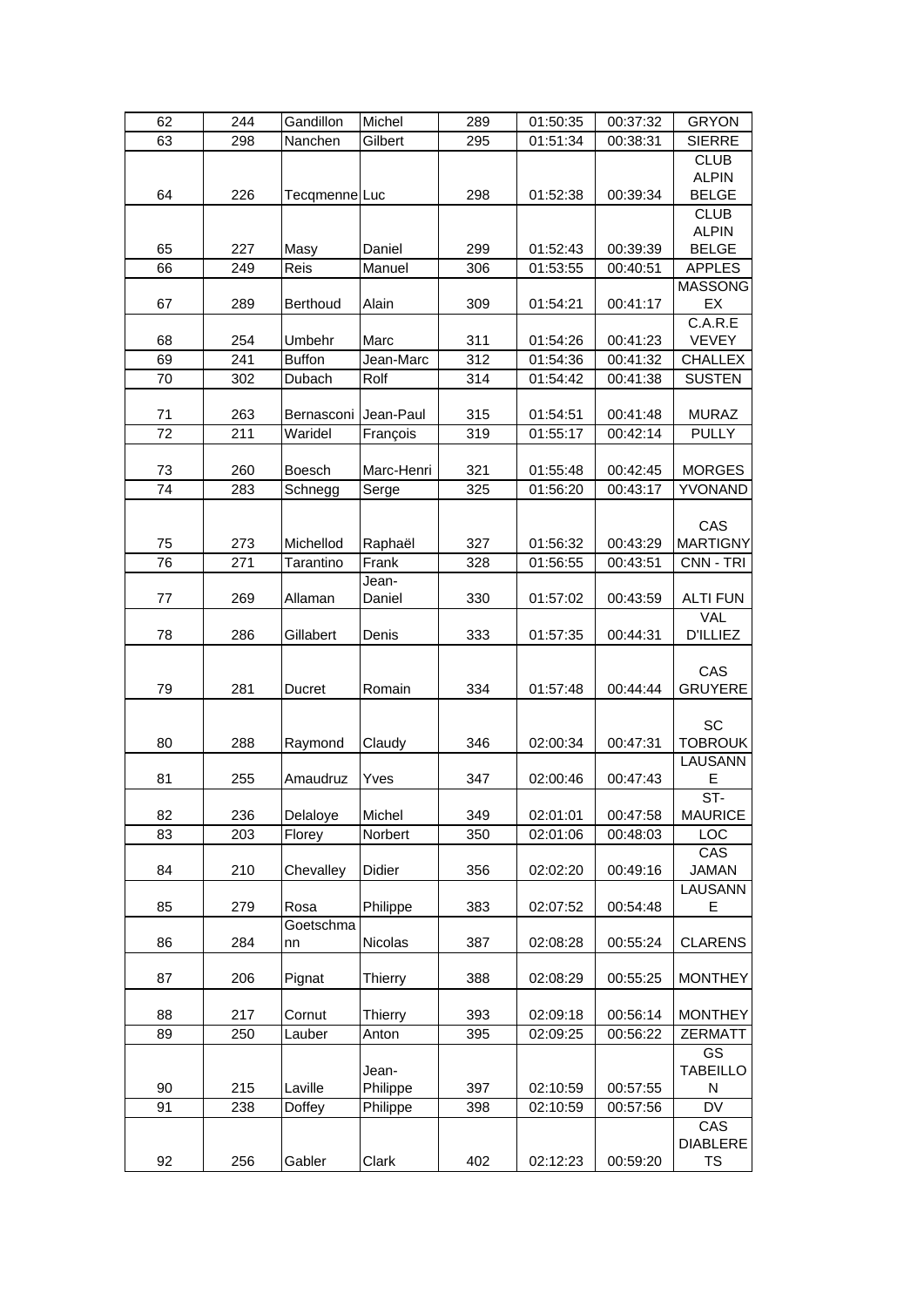<span id="page-11-0"></span>

| 93             | 296               | Vaucher         | Jean-Pierre      | 405            | 02:14:50             | 01:01:46             | LE<br><b>PAQUIER</b>             |
|----------------|-------------------|-----------------|------------------|----------------|----------------------|----------------------|----------------------------------|
| 94             | 237               | Lehmann         | Daniel           | 410            | 02:16:15             | 01:03:11             | <b>DV</b>                        |
| 95             | 239               | Ducrey          | Jean-Marc        | 417            | 02:17:46             | 01:04:43             | <b>ARDON</b>                     |
| 96             | 305               | Antille         | <b>Bruno</b>     | 419            | 02:17:51             | 01:04:47             | <b>JONGNY</b>                    |
|                |                   |                 |                  |                |                      |                      | VAL-                             |
| 97             | 278               | Caillet-Bois    | Etienne          | 424            | 02:19:22             | 01:06:18             | <b>D'ILLIEZ</b>                  |
|                |                   |                 | Jean-            |                |                      |                      | <b>NIEDERW</b>                   |
| 98<br>99       | 295               | Kolly           | Claude<br>Steven | 428<br>429     | 02:20:41<br>02:20:44 | 01:07:37<br>01:07:40 | <b>ANGEN</b><br>CAS              |
|                | 243               | Peers           |                  |                |                      |                      |                                  |
| 100            | 276               | Fontana         | Christophe       | 452            | 02:33:57             | 01:20:54             | A2CMIEUX                         |
|                |                   |                 | Vétérans         | Vétérans       |                      |                      |                                  |
| Dames          | Espoirs           | Séniors         | 1                | $\overline{2}$ | Juniors H            | Juniors D            | Fun Pop                          |
|                |                   |                 |                  |                |                      |                      |                                  |
|                | <b>VETERANS 2</b> |                 |                  |                |                      |                      |                                  |
| Rg             | N°                | <b>Nom</b>      | Prénom           | Scr            | <b>Temps</b>         | <b>Ecart</b>         | <b>Team</b>                      |
|                |                   |                 |                  |                |                      |                      | <b>SC</b>                        |
| 1              | 317               | Mathieu         | Armin            | 46             | 01:18:30             |                      | <b>ALBINEN</b><br><b>TEAM LA</b> |
| $\overline{c}$ | 326               | Carron          | Justin           | 87             | 01:24:44             | 00:06:14             | <b>TRACE</b>                     |
|                |                   |                 |                  |                |                      |                      | SC                               |
| 3              | 322               | Dévaud          | Daniel           | 90             | 01:25:12             | 00:06:42             | <b>GRATTAV</b><br><b>ACHE</b>    |
|                |                   |                 |                  |                |                      |                      | LAUSANN                          |
| 4              | 319               | Ryter           | Daniel           | 95             | 01:25:28             | 00:06:58             | E                                |
|                |                   |                 |                  |                |                      |                      |                                  |
| 5              | 333               | Monnet          | Hubert           | 111            | 01:27:49             | 00:09:19             | ARPETTAZ                         |
| 6              | 332               | Lehner          | Roby             | 139            | 01:31:14             | 00:12:44             | CARPE<br><b>DIEM</b>             |
|                |                   |                 |                  |                |                      |                      | CAS                              |
| 7              | 339               | Coudray         | Christian        | 159            | 01:34:07             | 00:15:37             | <b>MONTANA</b>                   |
|                |                   |                 |                  |                |                      |                      | SC                               |
| 8              | 342               | Amstutz         | Jean-Luc         | 175            | 01:36:10             | 00:17:39             | <b>CHASSER</b><br>ON             |
|                |                   |                 | Pierre-          |                |                      |                      | <b>SKI-CLUB</b>                  |
| 9              | 341               | Lanthmann       | Bernard          | 212            | 01:40:24             | 00:21:54             | <b>LYS</b>                       |
|                |                   |                 |                  |                |                      |                      |                                  |
| 10             |                   |                 |                  |                |                      |                      | CAS                              |
|                | 316               | <b>Brodard</b>  | Hubert           | 217            | 01:41:03             | 00:22:33             | <b>MOLESON</b><br><b>CYCLO</b>   |
|                |                   |                 |                  |                |                      |                      | <b>GENTLEM</b>                   |
| 11             | 328               | Raboud          | Bruno            | 221            | 01:41:32             | 00:23:02             | EN                               |
|                |                   |                 | Pierre-          |                |                      |                      |                                  |
| 12             | 345               | Kolly           | André            | 224            | 01:41:50             | 00:23:20             | LA BERRA                         |
| 13             | 349               | <b>Beaumont</b> | Olivier          | 241            | 01:44:08             | 00:25:38             | LAUSANN<br>Е                     |
|                |                   |                 |                  |                |                      |                      |                                  |
| 14             | 354               | Oehrli          | Hansruedi        | 248            | 01:44:56             | 00:26:26             | <b>GSTAAD</b>                    |
|                |                   | Sonnentrue      |                  |                |                      |                      | SAC MT.                          |
| 15             | 313               | cker            | Fidelis          | 256            | 01:46:27             | 00:27:57             | <b>ROSA</b>                      |
| 16             | 309               | Julen           | Wendelin         | 259            | 01:46:37             | 00:28:07             | <b>ZERMATT</b>                   |
|                |                   |                 |                  |                |                      |                      | <b>SC AYENT-</b>                 |
| 17             | 315               | Gillioz         | Michel           | 271            | 01:48:00             | 00:29:30             | ANZERE                           |
|                |                   |                 |                  |                |                      |                      |                                  |
| 18             | 323               | Grundisch       | Hanspeter        | 277            | 01:48:54             | 00:30:24             | <b>GSTAAD</b>                    |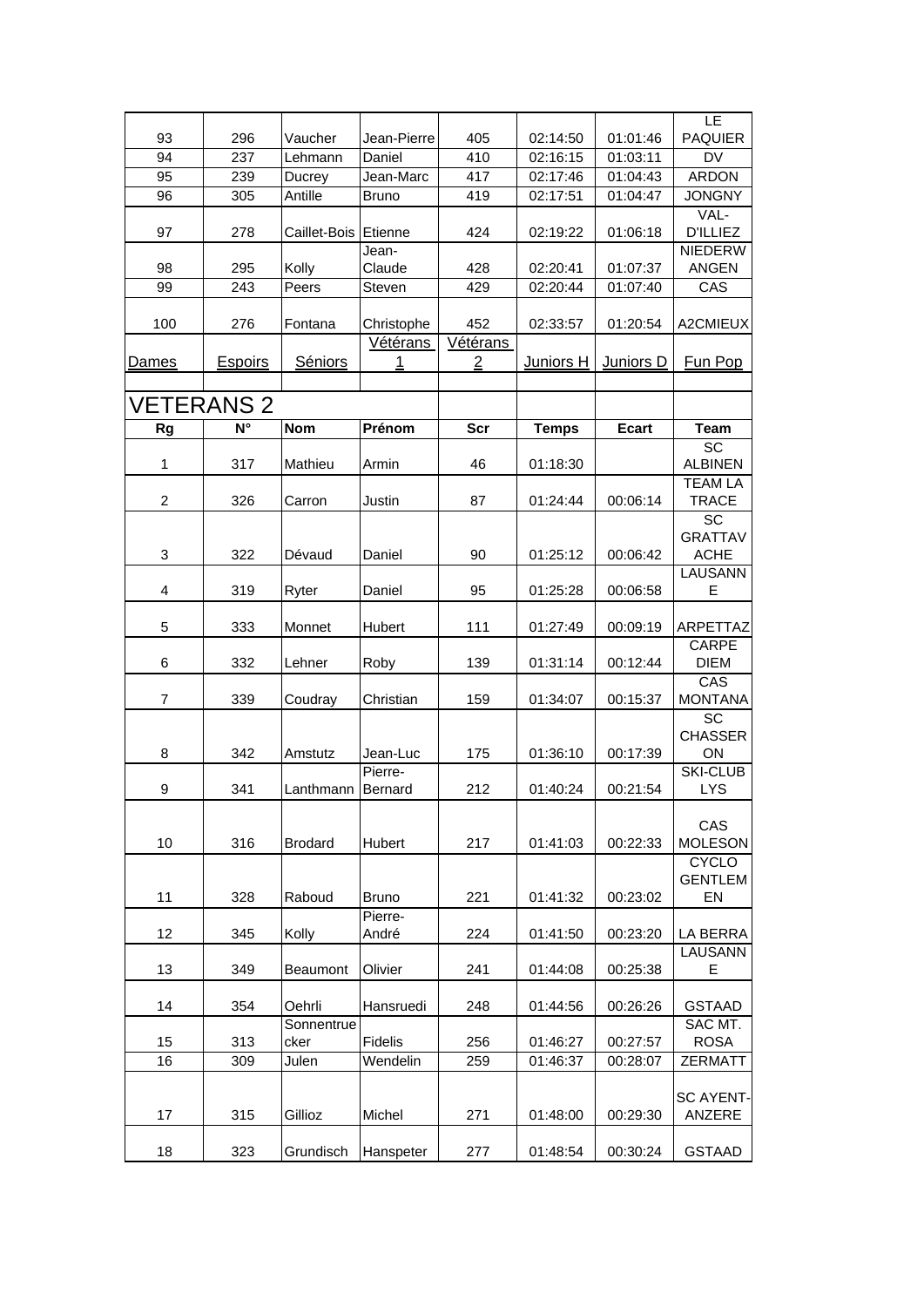<span id="page-12-0"></span>

| 19             | 310                   | Wegelin        | Christophe      | 288           | 01:50:34     | 00:32:04     | CAS                                        |
|----------------|-----------------------|----------------|-----------------|---------------|--------------|--------------|--------------------------------------------|
| 20             | 338                   | Bagnoud        | Cyrille         | 301           | 01:53:14     | 00:34:44     | <b>SIERRE</b>                              |
| 21             | 311                   | Cruz           | Bernard         | 308           | 01:54:20     | 00:35:50     | <b>BERNEX</b>                              |
| 22             | 320                   | Choffet        | Henri           | 351           | 02:01:13     | 00:42:43     | <b>MONTSAL</b><br><b>VENS</b>              |
| 23             | 340                   | Proz           | Pierre-Alain    | 355           | 02:02:12     | 00:43:42     | <b>VEYRIER</b>                             |
| 24             | 327                   | De L'espee     | Edouard         | 361           | 02:03:31     | 00:45:01     | CAS                                        |
| 25             | 348                   | Huguelet       | Roland          | 373           | 02:05:03     | 00:46:33     | <b>PAYERNE</b>                             |
| 26             | 325                   | Andrey         | Jean-<br>Claude | 375           | 02:06:31     | 00:48:01     | <b>GFY</b>                                 |
| 27             | 321                   | Andrey         | Daniel          | 384           | 02:08:05     | 00:49:35     | <b>VUISTERN</b><br><b>ENS</b>              |
| 28             | 337                   | <b>Bochud</b>  | Robert          | 409           | 02:16:05     | 00:57:35     | <b>VUIPPENS</b>                            |
| 29             | 350                   | Glauser        | Patrick         | 415           | 02:16:39     | 00:58:09     | <b>SKI CLUB</b><br><b>NESTLE</b>           |
| 30             | 330                   | Duca           | Giovanni        | 420           | 02:18:08     | 00:59:38     | <b>ALPIN</b>                               |
| 31             | 329                   | Muller         | Gabriel         | 425           | 02:19:26     | 01:00:56     | G.F.Y.                                     |
| 32             | 314                   | Wurlod         | Daniel          | 431           | 02:21:06     | 01:02:36     | <b>PULLY</b>                               |
| 33             | 336                   | De<br>Moustier | Patrick         | 437           | 02:25:06     | 01:06:36     | <b>GENEVE</b>                              |
| 34             | 353                   | Delacrétaz     | Jean            | 438           | 02:26:03     | 01:07:33     | CAS-LA<br>DÔLE                             |
| 35             | 331                   | Wisler         | Daniel          | 443           | 02:29:50     | 01:11:20     | <b>ORON</b>                                |
|                | 318                   | Frossard       | Philippe        |               | Abandon      |              | <b>SC VAL-</b><br><b>FERRET</b>            |
| Dames          | Espoirs               | Séniors        | Vétérans<br>1   | Vétérans<br>2 | Juniors H    | Juniors D    | Fun Pop                                    |
|                | <b>JUNIORS HOMMES</b> |                |                 |               |              |              |                                            |
| <b>Rg</b>      | $N^{\circ}$           | <b>Nom</b>     | Prénom          | <b>Scr</b>    | <b>Temps</b> | <b>Ecart</b> | <b>Team</b>                                |
| 1              | 512                   | Piccot         | Adrien          | 13            | 01:12:25     |              | CAF<br><b>LEMAN</b>                        |
| $\overline{c}$ | 506                   | Perrier        | Sébastien       | 14            | 01:12:26     | 00:00:01     | <b>CMS</b><br><b>ARECHES</b>               |
| 3              | 537                   | Pichard        | Marc            | 20            | 01:13:14     | 00:00:48     | <b>LES</b><br><b>DIABLERE</b><br><b>TS</b> |
| 4              | 511                   | Favre          | Valentin        | 23            | 01:14:24     | 00:01:58     | CAF<br><b>LEMAN</b>                        |
|                |                       |                |                 |               |              |              | <b>SWISS</b>                               |
| 5              | 533                   | Charrière      | José            | 26            | 01:14:39     | 00:02:13     | <b>TEAM</b><br><b>CMS</b>                  |
| 6              | 517                   | Gachet         | Xavier          | 27            | 01:14:42     | 00:02:16     | <b>ARRECHE</b><br>S                        |
| $\overline{7}$ | 505                   | Gachet         | Arnaud          | 29            | 01:15:34     | 00:03:08     | <b>CMS</b><br><b>ARECHES</b>               |
| 8              | 535                   | Fellay         | Cyrille         | 30            | 01:15:34     | 00:03:08     | <b>SWISS</b><br><b>TEAM</b>                |
| 9              | 504                   | Francou        | Thibault        | 32            | 01:16:05     | 00:03:39     | CAF<br><b>CHAMBER</b><br>Υ                 |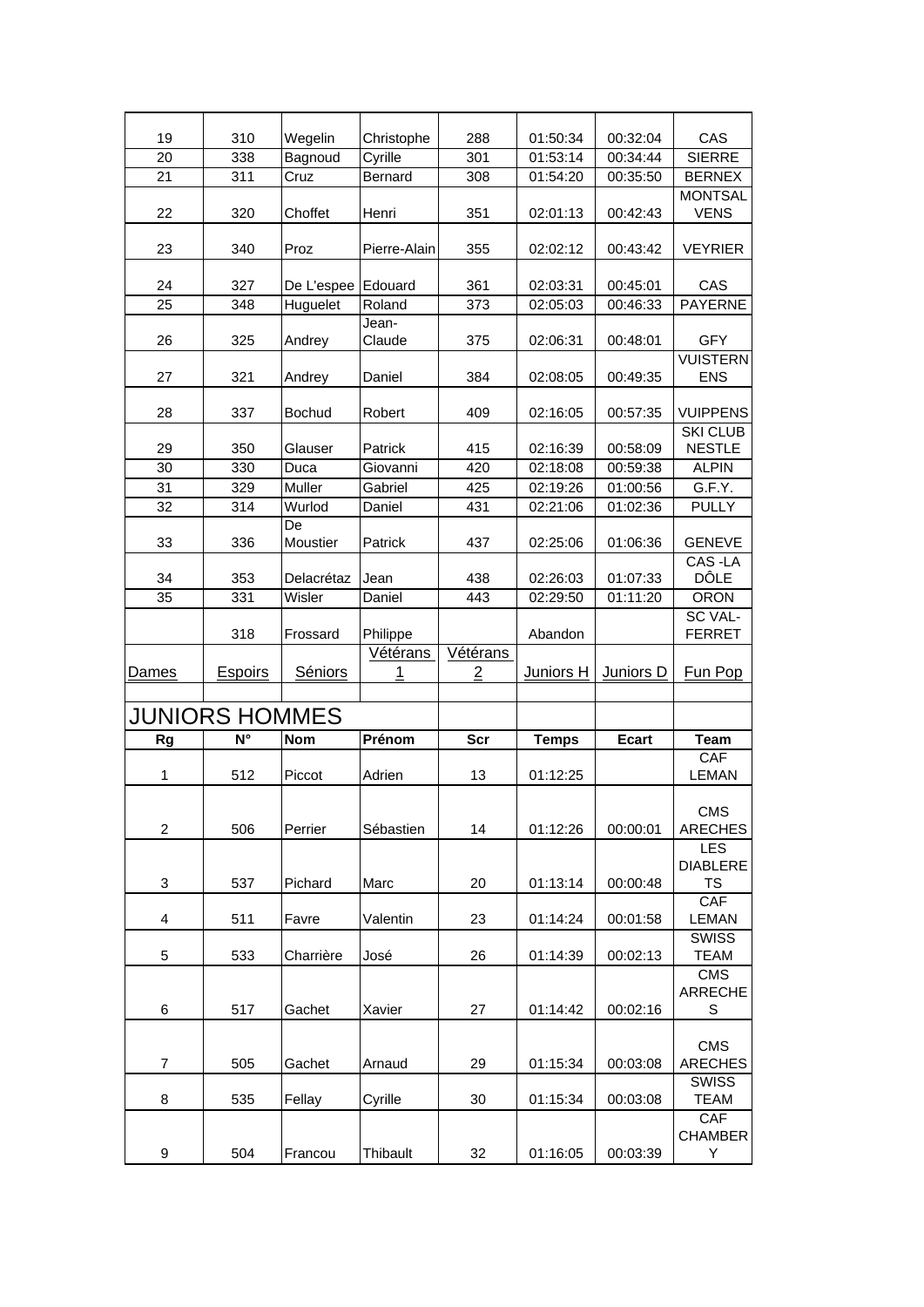| 10 | 509 | Di Giacomo Romain      |                     | 34  | 01:16:33 | 00:04:07 | IC<br><b>ESCALAD</b><br>E                   |
|----|-----|------------------------|---------------------|-----|----------|----------|---------------------------------------------|
|    |     |                        |                     |     |          |          |                                             |
| 11 | 514 | Imperatore             | Alexis              | 36  | 01:17:13 | 00:04:48 | <b>CMS</b><br><b>ARECHES</b>                |
|    |     |                        |                     |     |          |          | CAF                                         |
| 12 | 507 | Ferran                 | Odilon              | 38  | 01:17:22 | 00:04:56 | <b>UBAYE</b>                                |
|    |     |                        |                     |     |          |          | <b>CMS</b>                                  |
| 13 | 515 | Thabuis                | Fabien              | 40  | 01:17:51 | 00:05:25 | <b>ARECHES</b>                              |
| 14 | 518 | Peyet                  | Mathieu             | 47  | 01:18:32 | 00:06:07 | <b>LUCHON</b>                               |
| 15 | 530 | Michaud                | Randy               | 48  | 01:18:36 | 00:06:10 | SC<br><b>CHAMPER</b><br>Υ                   |
| 16 | 525 | Jacquemou<br>d         | Mateo               | 54  | 01:20:10 | 00:07:44 | CAF GAP                                     |
|    |     |                        |                     |     |          |          | <b>TEAM LA</b>                              |
| 17 | 501 | Crettenand             | Yvan                | 56  | 01:20:26 | 00:08:00 | <b>TRACE</b>                                |
| 18 | 531 | Huser                  | Lukas               | 61  | 01:21:21 | 00:08:55 | <b>SWISS</b><br><b>TEAM</b>                 |
|    |     | Favre                  |                     |     |          |          | <b>D'ABONDA</b>                             |
| 19 | 521 | Rochex                 | Tommy               | 62  | 01:21:26 | 00:09:00 | <b>NCE</b>                                  |
| 20 | 520 | Vernaz<br>Piémond      | Sébastien           | 66  | 01:21:58 | 00:09:33 | <b>VAL</b><br>D'ABONDA<br><b>NCE</b>        |
| 21 | 508 | <b>Bourbouss</b><br>on | Pascal              | 69  | 01:22:39 | 00:10:13 | CAF ISERE                                   |
|    |     |                        |                     |     |          |          |                                             |
| 22 | 503 | Tissières              | Mathieu             | 73  | 01:23:26 | 00:11:00 | MEDIERES                                    |
|    |     |                        |                     |     |          |          | SC<br><b>CHEVALET</b>                       |
| 23 | 534 | Charrière              | Samuel              | 81  | 01:24:05 | 00:11:39 | S                                           |
| 24 | 510 | Allemand               | Mickaël             | 82  | 01:24:09 | 00:11:43 | CAF GAP                                     |
| 25 | 529 | Chevallay<br>De        | Fabien              | 97  | 01:25:43 | 00:13:17 | CAF<br><b>LEMAN</b>                         |
| 26 | 527 | Thiersant              | Robin               | 99  | 01:26:05 | 00:13:39 | CAF ISERE                                   |
| 27 | 519 | Rolland                | Johathan            | 103 | 01:26:58 | 00:14:32 | <b>AGENTIER</b><br>ES                       |
| 28 | 523 | Profit                 | Alexis              | 113 | 01:28:02 | 00:15:36 | CAF ISERE                                   |
| 29 | 524 | Gachet                 | Pierre-<br>François | 131 | 01:30:35 | 00:18:09 | <b>CMS</b><br><b>ARECHES</b>                |
| 30 | 516 | Gravereau              | Julien              | 134 | 01:30:49 | 00:18:23 | CAF ISERE                                   |
| 31 | 522 | Gravereau              | Vincent             | 164 | 01:35:14 | 00:22:48 | CAF ISERE                                   |
| 32 | 538 | Ogi                    | Ruedi               | 168 | 01:35:41 | 00:23:15 | SC<br><b>KANDERS</b><br><b>TEG</b>          |
| 33 | 528 | Remy                   | Cédric              | 233 | 01:43:02 | 00:30:36 | <b>CHARMEY</b>                              |
| 34 | 500 | Delitroz               | Maxime              | 258 | 01:46:32 | 00:34:06 | <b>VOLLEGE</b><br>S                         |
| 35 | 536 | Grenat                 | Gabriel             | 274 | 01:48:47 | 00:36:21 | <b>VAL</b><br><b>D'ABONDA</b><br><b>NCE</b> |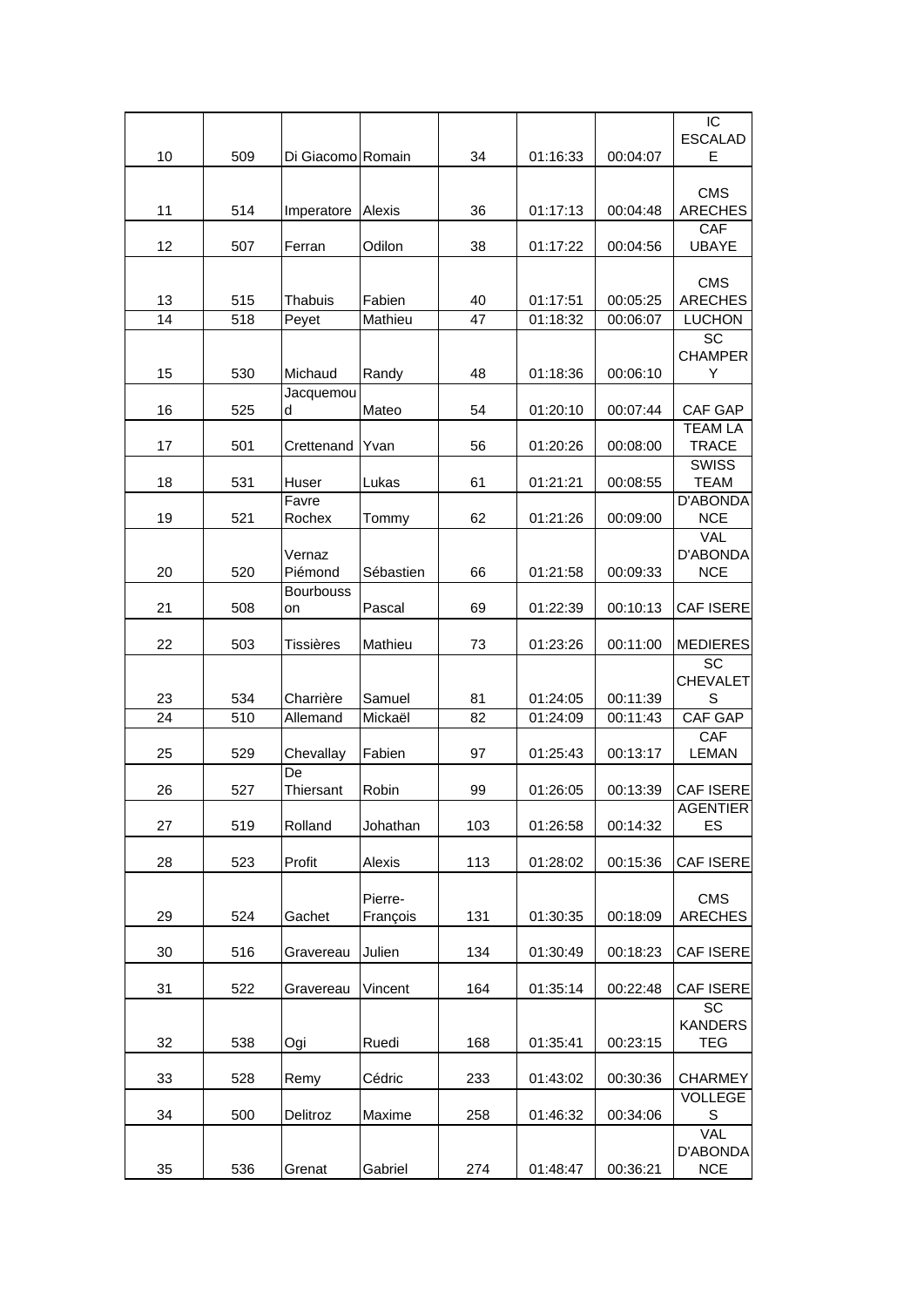<span id="page-14-0"></span>

| 36             | 539            | Page                      | Alain              | 296             | 01:51:45           | 00:39:20     | <b>AIGLE</b>                       |
|----------------|----------------|---------------------------|--------------------|-----------------|--------------------|--------------|------------------------------------|
|                |                |                           |                    |                 |                    |              | CAF                                |
|                | 513<br>526     | <b>Bordet</b><br>Allemand | Raphaël<br>Mickael |                 | Abandon<br>Abandon |              | <b>LEMAN</b><br><b>CAF GAP</b>     |
|                | 532            | Meunier                   | Pierre             |                 | Abandon            |              | CAF                                |
|                |                |                           | Vétérans           | <u>Vétérans</u> |                    |              |                                    |
| <u>Dames</u>   | <b>Espoirs</b> | Séniors                   | 1                  | $\overline{2}$  | <u>Juniors H</u>   | Juniors D    | <b>Fun Pop</b>                     |
|                |                |                           |                    |                 |                    |              |                                    |
| juniors dames  |                |                           |                    |                 |                    |              |                                    |
| <b>Rg</b>      | N°             | <b>Nom</b>                | Prénom             | <b>Scr</b>      | <b>Temps</b>       | <b>Ecart</b> | <b>Team</b>                        |
|                |                |                           |                    |                 |                    |              | <b>BEAUFOR</b>                     |
| 1              | 561            | Mercier                   | Jessica            | 105             | 01:27:14           |              | <b>T DORON</b>                     |
|                |                |                           |                    |                 |                    |              |                                    |
| $\overline{c}$ | 560            | Richard                   | Mireille           | 115             | 01:28:16           | 00:01:01     | <b>SKI-CLUB</b><br><b>EVIONNAZ</b> |
|                |                |                           |                    |                 |                    |              | SC                                 |
|                |                |                           |                    |                 |                    |              | <b>CHAMPER</b>                     |
| 3              | 550            | Gex-Fabry                 | Emilie             | 178             | 01:36:14           | 00:08:59     | Y                                  |
|                |                |                           |                    |                 |                    |              | <b>CSA</b>                         |
|                |                |                           |                    |                 |                    |              | D'ABONDA                           |
| 4              | 555            | Favre                     | Emilie             | 183             | 01:36:27           | 00:09:12     | <b>NCE</b><br><b>AMITIE ET</b>     |
| 5              | 551            | <b>Batailles</b>          | Claire             | 223             | 01:41:38           | 00:14:23     | <b>NATURE</b>                      |
|                |                |                           |                    |                 |                    |              | CAF                                |
| 6              | 552            | Estubier                  | Anne-Claire        | 228             | 01:42:13           | 00:14:59     | <b>UBAYE</b>                       |
|                |                |                           |                    |                 |                    |              |                                    |
| $\overline{7}$ | 554            | Baud                      |                    | 245             | 01:44:49           | 00:17:35     | CAF<br><b>CHABLAIS</b>             |
|                |                |                           | Angélique          |                 |                    |              | <b>SC LES</b>                      |
|                |                |                           |                    |                 |                    |              | <b>CHEVALET</b>                    |
| 8              | 556            | Charrière                 | Stéphanie          | 340             | 01:59:01           | 00:31:46     | S                                  |
|                |                |                           |                    |                 |                    |              | <b>TRI CLUB</b>                    |
| 9              | 559            | Sommer                    | Christelle         | 371             | 02:04:55           | 00:37:41     | <b>GENEVE</b>                      |
| 10             | 558            | Sommer                    | Sandrine           | 378             | 02:07:18           | 00:40:03     | <b>TRI CLUB</b><br><b>GENEVE</b>   |
| 11             | 553            | Sajous                    | Julia              | 390             | 02:08:57           | 00:41:42     | <b>ANT</b>                         |
|                |                |                           |                    |                 |                    |              |                                    |
| 12             | 562            | Multone                   | Cécile             | 441             | 02:27:07           | 00:59:53     | <b>MONTHEY</b>                     |
|                |                |                           | Vétérans           | <u>Vétérans</u> |                    |              |                                    |
| Dames          | <b>Espoirs</b> | Séniors                   | 1                  | 2               | Juniors H          | Juniors D    | Fun Pop                            |
|                |                |                           |                    |                 |                    |              |                                    |
| funpop         |                |                           |                    |                 |                    |              |                                    |
| <b>Rg</b>      | $N^{\circ}$    | <b>Nom</b>                | Prénom             | <b>Scr</b>      | <b>Temps</b>       | <b>Ecart</b> | <b>Team</b>                        |
|                |                |                           | Louis              |                 |                    |              | <b>TROISTOR</b>                    |
| $\mathbf{1}$   | 39             | Morand                    |                    | 39              | 01:17:39           |              | <b>RENTS</b>                       |
| $\overline{c}$ | 71             | Stéphane                  | Schenevey          | 71              | 01:23:07           | 00:05:27     | <b>BIERE</b>                       |
|                |                |                           |                    |                 |                    |              |                                    |
| 3              | 136            | Carlier                   | David              | 136             | 01:31:03           | 00:13:23     | <b>AUBONNE</b>                     |
|                |                |                           |                    |                 |                    |              | <b>HEXENPL</b>                     |
| 4              | 152            | Graben<br>Chambove        | Felix              | 152             | 01:33:10           | 00:15:30     | ATZ<br><b>GIRAFFE'S</b>            |
| 5              | 153            | у                         | André              | 153             | 01:33:18           | 00:15:38     | <b>TEAM</b>                        |
|                |                |                           | Jean-              |                 |                    |              | <b>VOLLEGE</b>                     |
| 6              | 182            | Delitroz                  | Marcel             | 182             | 01:36:22           | 00:18:42     | S                                  |
| $\overline{7}$ | 197            | Hugo                      | Reinhold           | 197             | 01:38:05           | 00:20:25     | <b>NIKE</b>                        |
|                |                |                           | Jean-              |                 |                    |              |                                    |
| 8              | 202            | Mailler                   | Michel             | 202             | 01:38:55           | 00:21:15     | <b>LEYTRON</b>                     |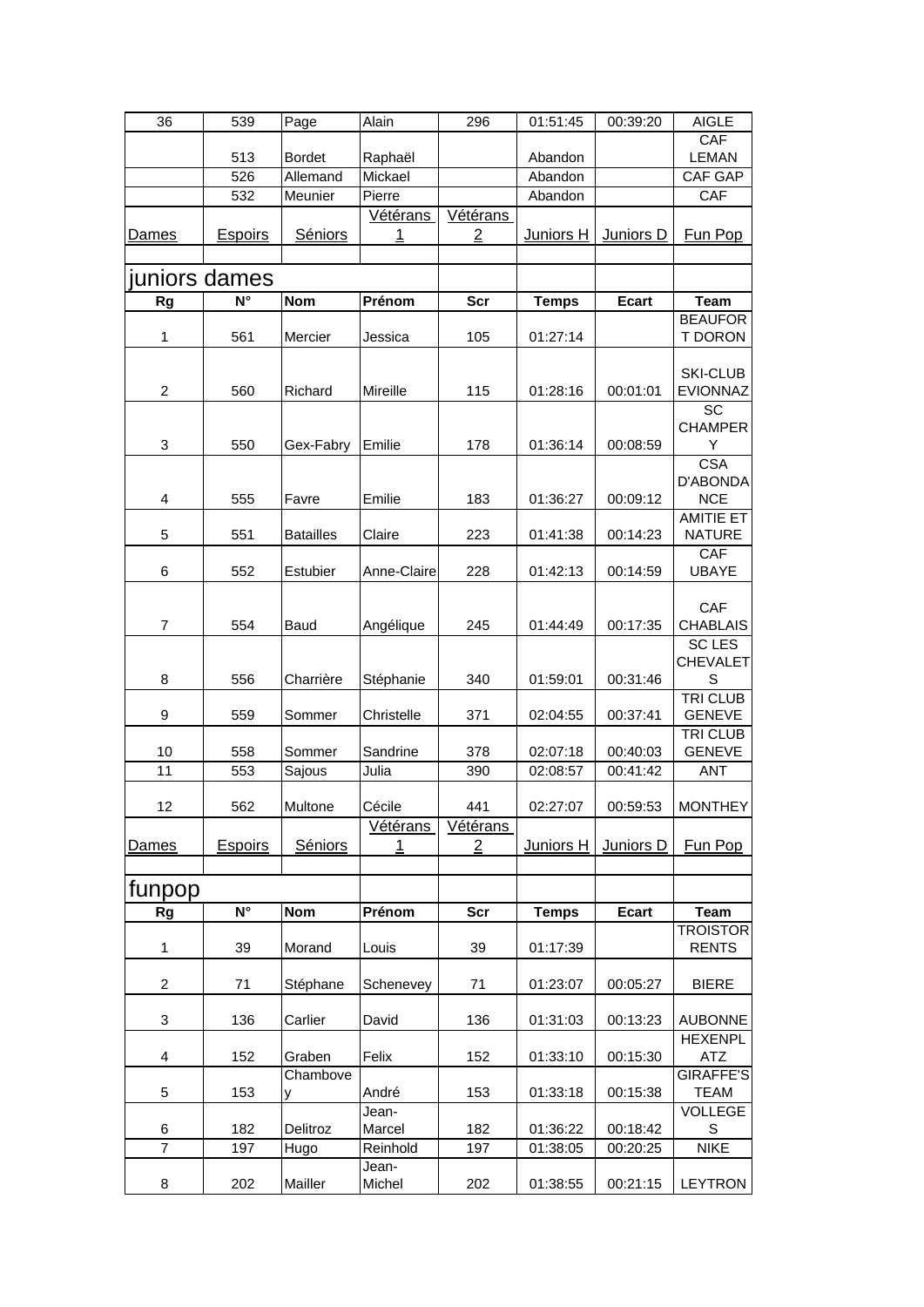|          |            |                         |                     |            |                      |                      | <b>VERNAYA</b>                 |
|----------|------------|-------------------------|---------------------|------------|----------------------|----------------------|--------------------------------|
| 9        | 210        | Saudan                  | Alain               | 210        | 01:40:16             | 00:22:36             | Ζ                              |
|          |            |                         |                     |            |                      |                      | CHATEL-                        |
| 10       | 226        | Colliard                | Jean-Louis          | 226        | 01:41:58             | 00:24:18             | ST-DENIS                       |
| 11       | 261        | Imesch                  | Sébastien           | 261        | 01:46:55             | 00:29:15             | <b>VEROSSA</b><br>Ζ            |
|          |            |                         |                     |            |                      |                      | PASSE-                         |
|          |            |                         |                     |            |                      |                      | <b>MONTAGN</b>                 |
| 12       | 267        | Gigandet                | Fabienne            | 267        | 01:47:31             | 00:29:51             | Е                              |
|          |            |                         |                     |            |                      |                      | <b>TROTTEU</b>                 |
| 13       | 269        | Luisier                 | Anne-Laure          | 269        | 01:47:33             | 00:29:53             | <b>RS</b><br><b>ECHANDE</b>    |
| 14       | 286        | Cyril                   | Mutzenberg          | 286        | 01:50:25             | 00:32:45             | <b>NS</b>                      |
|          |            |                         |                     |            |                      |                      | <b>SCGRANG</b>                 |
| 15       | 291        | Pagani                  | Sébastien           | 291        | 01:51:03             | 00:33:23             | ES-MD                          |
|          |            |                         |                     |            |                      |                      | CAS                            |
|          |            |                         |                     |            |                      |                      | LAUSANN                        |
| 16       | 292        | Philpott                | David               | 292        | 01:51:17             | 00:33:37             | E<br><b>TROTTEU</b>            |
| 17       | 294        | Sigrist                 | Daniela             | 294        | 01:51:22             | 00:33:42             | <b>RS</b>                      |
| 18       | 303        | Vuadens                 | Samuel              | 303        | 01:53:49             | 00:36:09             | <b>FINHAUT</b>                 |
| 19       | 316        | Imboden                 | Heinrich            | 316        | 01:54:53             | 00:37:13             | <b>ZERMATT</b>                 |
|          |            |                         |                     |            |                      |                      |                                |
| 20       | 322        | Carron                  | Jean - Marc         | 322        | 01:56:00             | 00:38:20             | <b>FULLY</b>                   |
| 21       | 323        | Gisclon                 | Philippe            | 323        | 01:56:19             | 00:38:39             | <b>VIONNAZ</b>                 |
|          |            |                         |                     |            |                      |                      |                                |
| 22       | 324        | Saillen                 | Lionel              | 324        | 01:56:20             | 00:38:40             | <b>CABV</b><br><b>MARTIGNY</b> |
|          |            |                         |                     |            |                      |                      | <b>ORSONNE</b>                 |
| 23       | 326        | Schlaefli               | Laurent             | 326        | 01:56:30             | 00:38:50             | <b>NS</b>                      |
| 24       | 329        | Farquet                 | Norbert             | 329        | 01:56:56             | 00:39:16             | SAILLON                        |
| 25       | 331        | Lattion                 | Patrick             | 331        | 01:57:03             | 00:39:23             | <b>REPPAZ</b>                  |
|          |            |                         |                     |            |                      |                      |                                |
| 26       | 344        | Ferrin                  | Dominique           | 344        | 01:59:53             | 00:42:13             | <b>NOVELIS</b>                 |
| 27       | 348        | Seydoux                 | Isabelle            | 348        | 02:01:00             | 00:43:20             | <b>BULLE</b>                   |
| 28       | 352        | Métrailler              | Bernard             | 352        | 02:01:24             | 00:43:44             | <b>MONTHEY</b>                 |
|          |            |                         |                     |            |                      |                      |                                |
| 29       | 357        | Cardenoso               | Céline              | 357        | 02:02:31             | 00:44:51             | CAROUGE                        |
| 30       | 359        | Besson                  | Antoine             | 359        | 02:02:46             | 00:45:06             | <b>GENEVE</b>                  |
|          |            |                         |                     |            |                      |                      | SC                             |
| 31       | 362        | Pernet                  | Patrice             | 362        | 02:03:34             | 00:45:54             | NEIRIVUE                       |
| 32<br>33 | 366<br>367 | <b>Bovier</b><br>Bovier | Daniel<br>Christian | 366<br>367 | 02:04:02<br>02:04:03 | 00:46:22<br>00:46:23 | <b>RECHY</b><br><b>RECHY</b>   |
|          |            |                         |                     |            |                      |                      | LAUSANN                        |
| 34       | 369        | Tricot                  | Lionel              | 369        | 02:04:15             | 00:46:35             | Е                              |
|          |            |                         |                     |            |                      |                      |                                |
| 35       | 374        | Salamin                 | Michel              | 374        | 02:05:35             | 00:47:55             | <b>MARTIGNY</b>                |
|          |            |                         |                     |            |                      |                      |                                |
| 36       | 376        | Clerc                   | Laurence            | 376        | 02:06:46             | 00:49:06             | <b>AUBONNE</b>                 |
| 37       | 379        | Sommer                  | Jean                | 379        | 02:07:22             | 00:49:42             | <b>VICH</b><br><b>CHESEAU</b>  |
| 38       | 380        | Hosner                  | <b>Birgit</b>       | 380        | 02:07:23             | 00:49:43             | х                              |
| 39       | 381        | Rolli                   | Gilbert             | 381        | 02:07:35             | 00:49:55             | <b>GRYON</b>                   |
|          |            |                         |                     |            |                      |                      | CS                             |
| 40       | 382        | L'homme                 | Pascal              | 382        | 02:07:46             | 00:50:06             | NEIRIVUE                       |
|          |            |                         |                     |            |                      |                      | <b>SC CIME</b>                 |
| 41       | 394        | Nissille                | Jacques             | 394        | 02:09:19             | 00:51:39             | DE L'EST                       |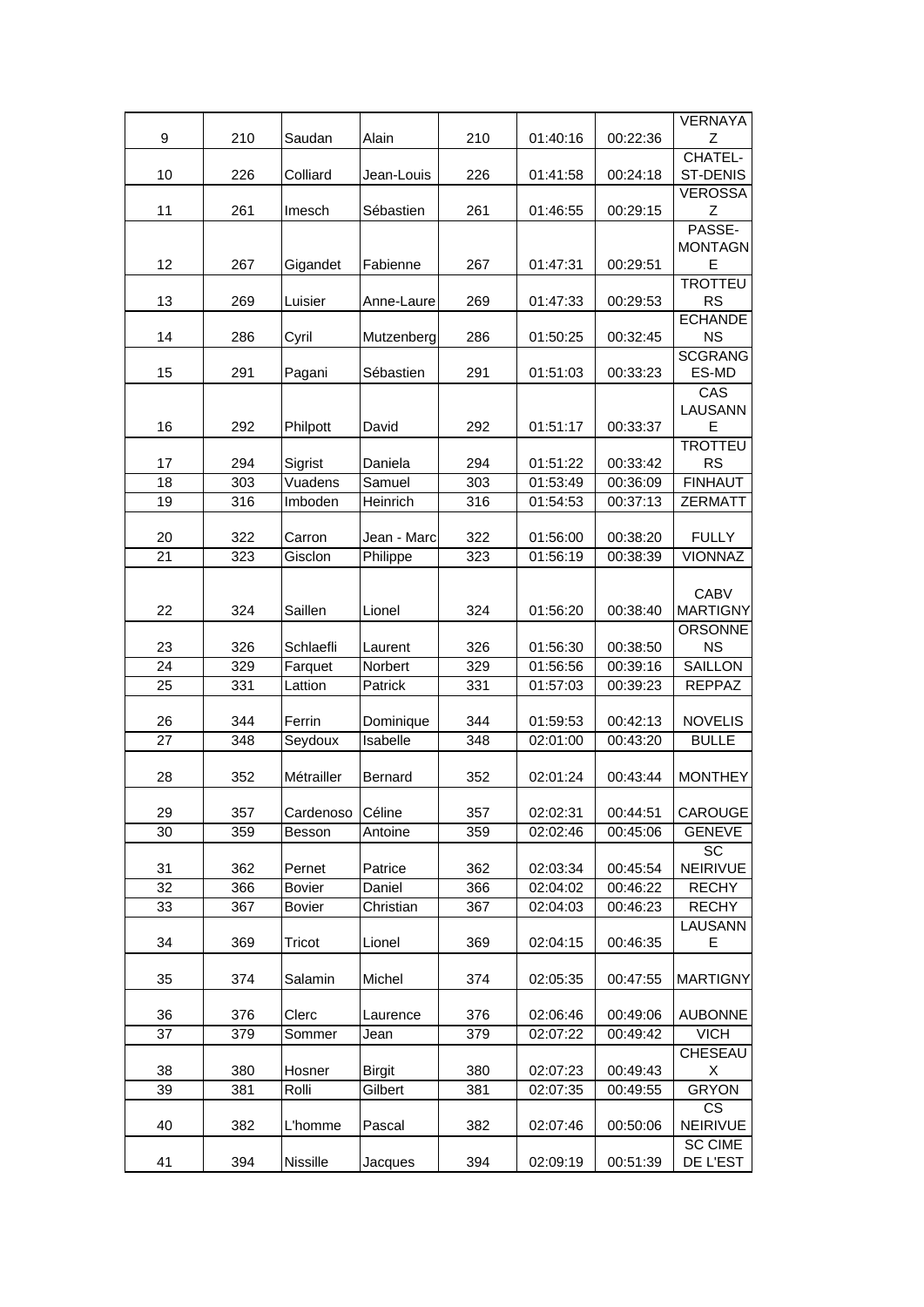| 42 | 399 | Fournier          | Simon        | 399 | 02:11:03 | 00:53:23 | HAUTE-<br><b>NENDAZ</b> |
|----|-----|-------------------|--------------|-----|----------|----------|-------------------------|
| 43 | 400 | Vulliez           | Sandrine     | 400 | 02:11:04 | 00:53:24 | <b>PUBLIER</b>          |
| 44 | 401 | <b>Burlet</b>     | Klaus        | 401 | 02:12:15 | 00:54:35 | CAAS                    |
|    |     |                   |              |     |          |          | <b>CS</b>               |
|    |     |                   |              |     |          |          | VALLEE                  |
| 45 | 406 | Charrière         | Doris        | 406 | 02:15:28 | 00:57:48 | DU FLON                 |
|    |     |                   |              |     |          |          |                         |
| 46 | 407 | <b>Bruchez</b>    | Guy          | 407 | 02:15:56 | 00:58:16 | ST-<br><b>MAURICE</b>   |
|    |     |                   |              |     |          |          | <b>SC</b>               |
|    |     |                   |              |     |          |          | <b>GRATTAV</b>          |
| 47 | 418 | <b>Blatti</b>     | Sandrine     | 418 | 02:17:48 | 01:00:08 | <b>ACHE</b>             |
|    |     |                   |              |     |          |          |                         |
| 48 | 423 | Pitteloud         | Dominique    | 423 | 02:18:44 | 01:01:04 | <b>MORGES</b>           |
|    |     |                   |              |     |          |          | LAUSANN                 |
| 49 | 426 | Ronny             | André        | 426 | 02:20:23 | 01:02:43 | Е                       |
|    |     |                   |              |     |          |          |                         |
| 50 | 430 | <b>Briffod</b>    | Charles      | 430 | 02:20:48 | 01:03:08 | <b>ST-LEGIER</b>        |
|    |     |                   |              |     |          |          |                         |
|    |     |                   |              |     |          |          | SCST-                   |
| 51 | 432 | Moulin            | Vincent      | 432 | 02:22:30 | 01:04:50 | <b>GINGOLPH</b>         |
| 52 | 433 | Luyet             | Stéphane     | 433 | 02:22:41 | 01:05:01 | <b>SAVIESE</b>          |
| 53 | 436 | Carron            | Gabriel      | 436 | 02:24:56 | 01:07:16 | <b>FULLY</b>            |
|    |     |                   |              |     |          |          |                         |
| 54 | 439 | Perruchoud Sabine |              | 439 | 02:26:52 | 01:09:12 | <b>CHALAIS</b>          |
| 55 | 440 | Zabloz            | Geneviève    | 440 | 02:27:07 | 01:09:27 | <b>RECHY</b>            |
|    |     |                   | Pierre-      |     |          |          |                         |
| 56 | 444 | Fort              | André        | 444 | 02:31:01 | 01:13:21 | <b>MARTIGNY</b>         |
|    |     |                   |              |     |          |          | ST-                     |
| 57 | 446 | <b>Bruchez</b>    | Xavier       | 446 | 02:31:24 | 01:13:44 | <b>MAURICE</b>          |
|    |     |                   |              |     |          |          | <b>BONNAGO</b>          |
| 58 | 447 | Normand           | Jean-Luc     | 447 | 02:31:48 | 01:14:08 | TT                      |
|    |     |                   |              |     |          |          | CAF                     |
|    |     |                   |              |     |          |          | <b>MULHOUS</b>          |
| 59 | 448 | Kluska            | Céline       | 448 | 02:32:35 | 01:14:55 | E                       |
|    |     |                   |              |     |          |          | <b>SPECK</b>            |
| 60 | 449 | Krebs             | Thomas       | 449 | 02:32:36 | 01:14:56 | <b>SPORTS</b>           |
| 61 | 451 | Jordan            | Pierre-Alain | 451 | 02:33:01 | 01:15:21 | CS<br>NEIRIVUE          |
|    |     |                   |              |     |          |          | <b>CLUB</b>             |
|    |     |                   |              |     |          |          | <b>ALPIN</b>            |
| 62 | 456 | Léonard           | Christine    | 456 | 02:40:36 | 01:22:57 | <b>BELGE</b>            |
| 63 | 457 | Liand             | Grégory      | 457 | 02:40:37 | 01:22:57 | SAVIESE                 |
|    |     |                   |              |     |          |          |                         |
| 64 | 458 | Michaud           | Alain        | 458 | 02:46:08 | 01:28:28 | <b>CRASSIER</b>         |
| 65 | 459 | Gross             | Olivier      | 459 | 02:46:10 | 01:28:30 | <b>DUILLIER</b>         |
| 66 | 460 | Michaud           | Manuel       | 460 | 02:48:15 | 01:30:35 | WANGEN                  |
| 67 | 461 | Paternot          | Xavier       | 461 | 02:48:16 | 01:30:36 | <b>PERROY</b>           |
|    |     |                   |              |     |          |          | <b>STARASB</b>          |
| 68 | 462 | Winssinger        | Nicolas      | 462 | 02:48:16 | 01:30:36 | <b>OURG</b>             |
|    |     |                   |              |     |          |          | <b>COLLOMB</b>          |
| 69 | 463 | Dubosson          | Fabien       | 463 | 02:48:17 | 01:30:37 | EY                      |
|    |     |                   |              |     |          |          | LAUSANN                 |
| 70 | 464 | Perrin            | Bertand      | 464 | 02:49:36 | 01:31:56 | Е                       |
| 71 | 465 | Schweizer         | Andrea       | 465 | 02:51:45 | 01:34:05 | <b>WATT</b>             |
|    |     |                   |              |     |          |          | CA                      |
| 72 | 466 | Normand           | Sylviane     | 466 | 02:51:46 | 01:34:06 | <b>VETROZ</b>           |
|    |     |                   |              |     |          |          |                         |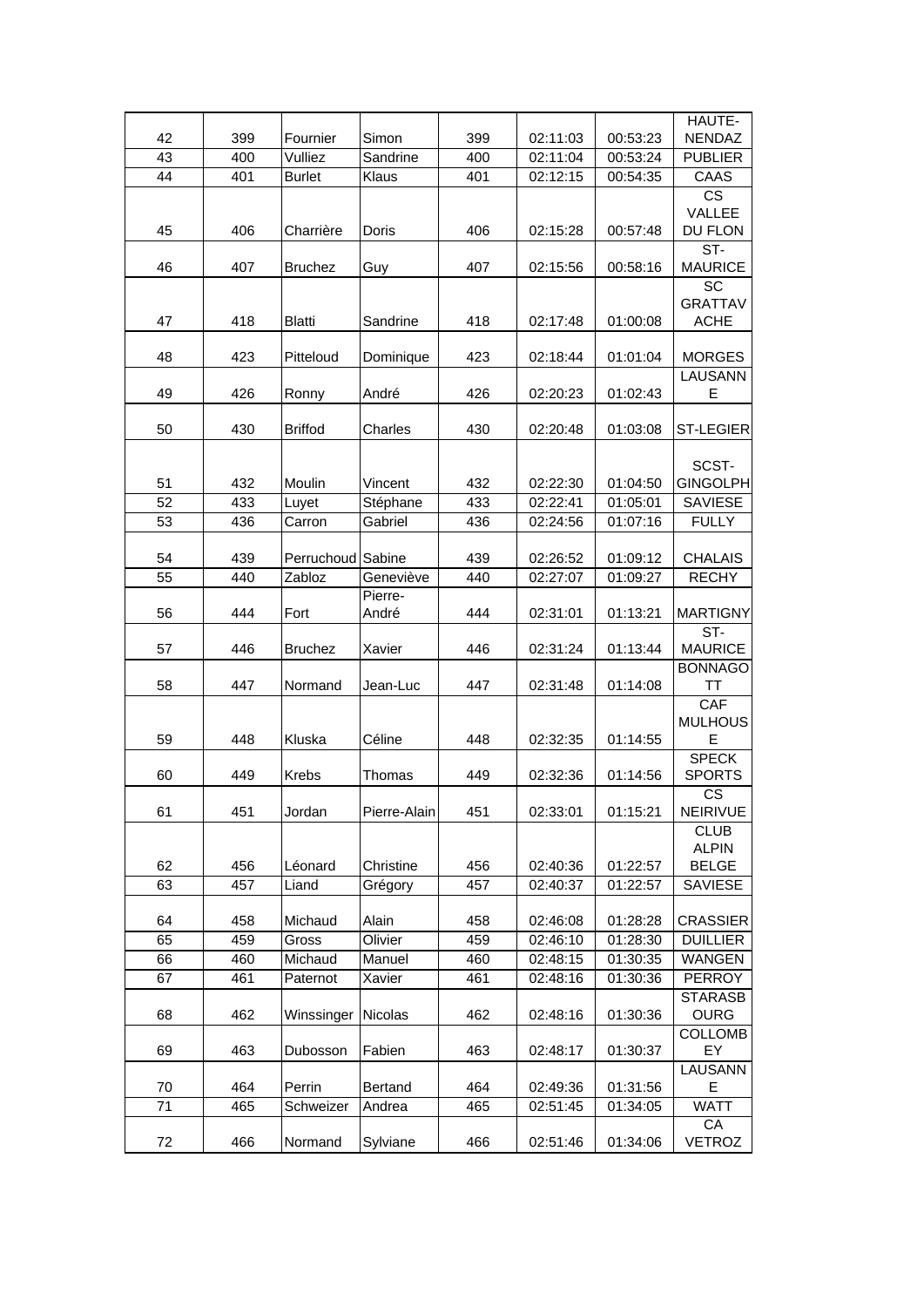| 73               | 467            | Aeschliman<br>n | Cindy         | 467            | 02:52:57       | 01:35:17       | <b>LES</b><br><b>TROTTEU</b><br><b>RS</b> |
|------------------|----------------|-----------------|---------------|----------------|----------------|----------------|-------------------------------------------|
|                  |                |                 |               |                |                |                | LES                                       |
| 74               | 468            | Dorsaz          | Corinne       | 468            | 02:52:58       | 01:35:18       | <b>TROTTEU</b><br><b>RS</b>               |
|                  |                |                 |               |                |                |                |                                           |
|                  |                |                 |               |                |                |                | CAS                                       |
| 75               | 469            | Scyboz          | Françoise     | 469            | 02:53:31       | 01:35:51       | <b>MOLESON</b>                            |
| 76               | 470            | Lambiel         | Gérard        | 470            | 02:53:31       | 01:35:51       | <b>SC ARDON</b><br>CAS ST-                |
| 77               | 471            | Casado          | Isabel        | 471            | 02:58:48       | 01:41:08       | <b>MAURICE</b>                            |
| 78               | 472            | Zingg           | Olivier       | 472            | 02:59:01       | 01:41:21       | CAS ST-<br><b>MAURICE</b>                 |
|                  |                |                 |               |                |                |                | CAS                                       |
| 79               | 473            | Masson          | Fanny         | 473            | 02:59:01       | 01:41:21       | <b>DIABLERE</b><br>TS                     |
|                  |                |                 | Vétérans      | Vétérans       |                | <b>Juniors</b> |                                           |
| Dames            | <b>Espoirs</b> | Séniors         | 1             | 2              | <b>Juniors</b> | dames          | <b>Fun Pop</b>                            |
|                  |                |                 |               |                |                |                |                                           |
| <b>SCRATCH</b>   |                |                 |               |                |                |                |                                           |
| <b>Rg</b>        | N°             | <b>Nom</b>      | Prénom        | Cat            | <b>Temps</b>   | <b>Ecart</b>   | <b>Team</b>                               |
|                  |                |                 |               |                |                |                | <b>GARDE</b><br><b>FRONTIER</b>           |
| 1                | 4              | Ecoeur          | Yannick       | 1              | 01:08:30       |                | Е                                         |
|                  |                | Taramarca       | Pierre-       |                |                |                | <b>SUISSE</b>                             |
| $\overline{c}$   | 1              | Z               | Marie         | $\overline{c}$ | 01:09:11       | 00:00:41       | <b>TEAM</b>                               |
|                  |                |                 |               |                |                |                | SC                                        |
| 3                | 400            | Richard         | Alain         | 1              | 01:09:38       | 00:01:08       | EVIONNAZ                                  |
|                  |                |                 |               |                |                |                | GARDE-                                    |
| 4                | 12             | Farquet         | Ernest        | 3              | 01:09:39       | 00:01:09       | <b>FRONTIER</b><br>Е                      |
| $\overline{5}$   | 9              | Schuwey         | Pius          | 4              | 01:09:51       | 00:01:20       | <b>JAUN</b>                               |
|                  |                |                 |               |                |                |                | SC                                        |
| 6                | 6              | Moret           | <b>Didier</b> | 5              | 01:10:36       | 00:02:06       | <b>GRATTAV</b><br>ACHE                    |
|                  |                |                 |               |                |                |                | <b>TEAM LA</b>                            |
| 7                | 8              | Nicollier       | Sébastien     | 6              | 01:10:56       | 00:02:26       | <b>TRACE</b>                              |
|                  |                |                 |               |                |                |                | <b>MONTAGN</b>                            |
| 8                | 13             | Mendez          | Sébastien     | 7              | 01:11:04       | 00:02:33       | <b>IER</b><br><b>TEAM</b>                 |
| $\boldsymbol{9}$ | 22             | Jean            | Antoine       | 8              | 01:11:36       | 00:03:06       | <b>TEXNER</b>                             |
|                  |                |                 |               |                |                |                | <b>SC CIME</b>                            |
| 10               | 11             | Dussex          | Eric<br>Jean- | 9              | 01:11:36       | 00:03:06       | DE L'EST<br>HAUTE-                        |
| 11               | $\mathbf{3}$   | Masserey        | Daniel        | 10             | 01:12:12       | 00:03:41       | NENDAZ                                    |
|                  |                |                 |               |                |                |                | LA<br><b>COMBALL</b>                      |
| 12               | $\overline{7}$ | Ginier          | Reynold       | 11             | 01:12:17       | 00:03:46       | AZ                                        |
|                  |                |                 |               |                |                |                | <b>CAF</b>                                |
| 13               | 512            | Piccot          | Adrien        | 1              | 01:12:25       | 00:03:55       | <b>LEMAN</b>                              |
|                  |                |                 |               |                |                |                | <b>CMS</b>                                |
| 14               | 506            | Perrier         | Sébastien     | $\overline{c}$ | 01:12:26       | 00:03:55       | <b>ARECHES</b>                            |
| 15               | 10             | Overney         | Yvan          | 12             | 01:12:29       | 00:03:58       | <b>CHARMEY</b>                            |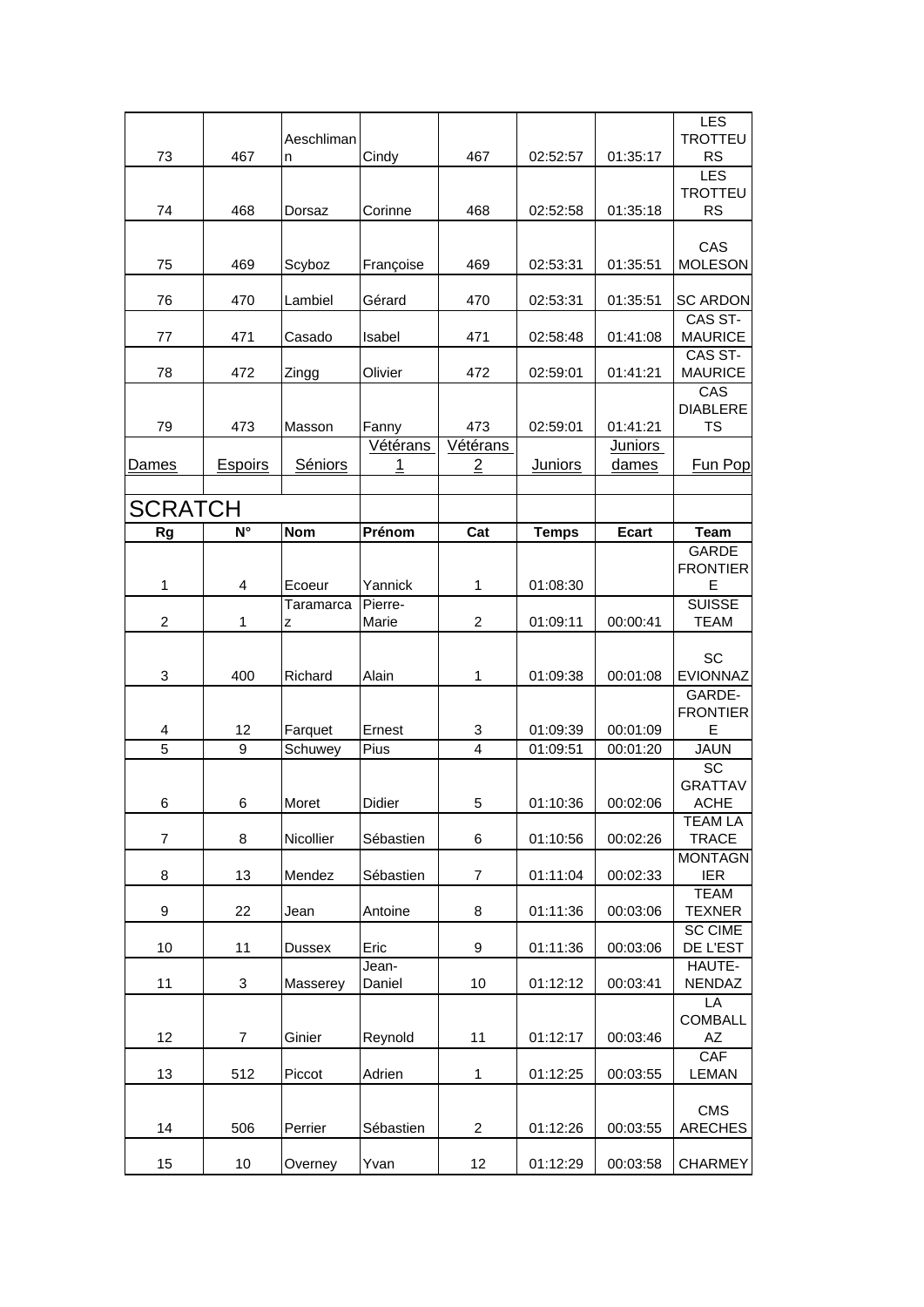|          |            | Delamorcla         |                  |                |                      |                      |                                        |
|----------|------------|--------------------|------------------|----------------|----------------------|----------------------|----------------------------------------|
| 16       | 38         | Z                  | Thomas           | 13             | 01:12:56             | 00:04:26             | <b>VILLETTE</b>                        |
| 17       | 19         | Gay                | Stéphane         | 14             | 01:13:00             | 00:04:29             | GARDE-<br><b>FRONTIER</b><br>Е         |
| 18       | 258        | Richard            | Jean-Marc        | $\mathbf{1}$   | 01:13:03             | 00:04:33             | SC<br><b>SALENTIN</b>                  |
| 19       | 25         | Combe              | <b>Nicolas</b>   | 15             | 01:13:12             | 00:04:41             | $\overline{VC}$<br><b>BERNEX</b>       |
| 20       | 537        | Pichard            | Marc             | 3              | 01:13:14             | 00:04:44             | LES<br><b>DIABLERE</b><br><b>TS</b>    |
| 21       | 27         | Charriere          | Thierry          | 16             | 01:13:47             | 00:05:16             | <b>CHARMEY</b>                         |
| 22       | 17         | Conus              | Thierry          | 17             | 01:13:55             | 00:05:24             | LOC                                    |
| 23       | 511        | Favre              | Valentin         | 4              | 01:14:24             | 00:05:53             | <b>CAF</b><br><b>LEMAN</b>             |
| 24       | 5          | Vaudan             | Emmanuel         | 18             | 01:14:29             | 00:05:59             | <b>SWISS</b><br><b>TEAM</b>            |
| 25       | 245        | Nydegger           | Beat             | $\overline{c}$ | 01:14:31             | 00:06:00             | <b>LAC NOIR</b>                        |
| 26       | 533        | Charrière          | José             | 5              | 01:14:39             | 00:06:08             | <b>SWISS</b><br><b>TEAM</b>            |
| 27       | 517        | Gachet             | Xavier           | 6              | 01:14:42             | 00:06:11             | <b>CMS</b><br><b>ARRECHE</b><br>S      |
| 28       | 55         | Gex-Fabry          | Grégory          | 19             | 01:15:18             | 00:06:47             | $\overline{SC}$<br><b>CHAMPER</b><br>Y |
| 29       | 505        | Gachet             | Arnaud           | $\overline{7}$ | 01:15:34             | 00:07:03             | <b>CMS</b><br><b>ARECHES</b>           |
| 30       | 535        | Fellay             | Cyrille          | 8              | 01:15:34             | 00:07:04             | <b>SWISS</b><br><b>TEAM</b>            |
| 31       | 229        | Gygax              | Alain            | 3              | 01:15:40             | 00:07:10             | <b>VIRAGE</b><br><b>SPORT</b>          |
| 32       | 504        | Francou            | Thibault         | 9              | 01:16:05             | 00:07:35             | CAF<br><b>CHAMBER</b><br>Υ             |
| 33       | 14         | Fellay             | Eric             | 20             | 01:16:18             | 00:07:47             | <b>SC CIME</b><br>DE L'EST             |
| 34       | 509        | Di Giacomo Romain  |                  | 10             | 01:16:33             | 00:08:02             | IC<br><b>ESCALAD</b><br>E              |
| 35       | 41         | Sarrasin           | Johnny           | 21             | 01:16:36             | 00:08:05             | <b>SC VAL</b><br><b>FERRET</b>         |
| 36       | 514        | Imperatore         | Alexis           | 11             | 01:17:13             | 00:08:43             | CMS<br><b>ARECHES</b>                  |
| 37       | 411        | Corthay            | Raphaël          | $\overline{c}$ | 01:17:17             | 00:08:46             | <b>SKI CLUB</b><br><b>BEX</b>          |
| 38       | 507        | Ferran             | Odilon           | 12             | 01:17:22             | 00:08:51             | <b>CAF</b><br><b>UBAYE</b>             |
| 39       | 681        | Morand             | Louis            | $\mathbf{1}$   | 01:17:39             | 00:09:09             | <b>TROISTOR</b><br><b>RENTS</b>        |
| 40<br>41 | 515<br>138 | Thabuis<br>Bagnoud | Fabien<br>Gérard | 13<br>22       | 01:17:51<br>01:17:54 | 00:09:20<br>00:09:23 | CMS<br><b>ARECHES</b><br><b>GENEVE</b> |
|          |            |                    |                  |                |                      |                      |                                        |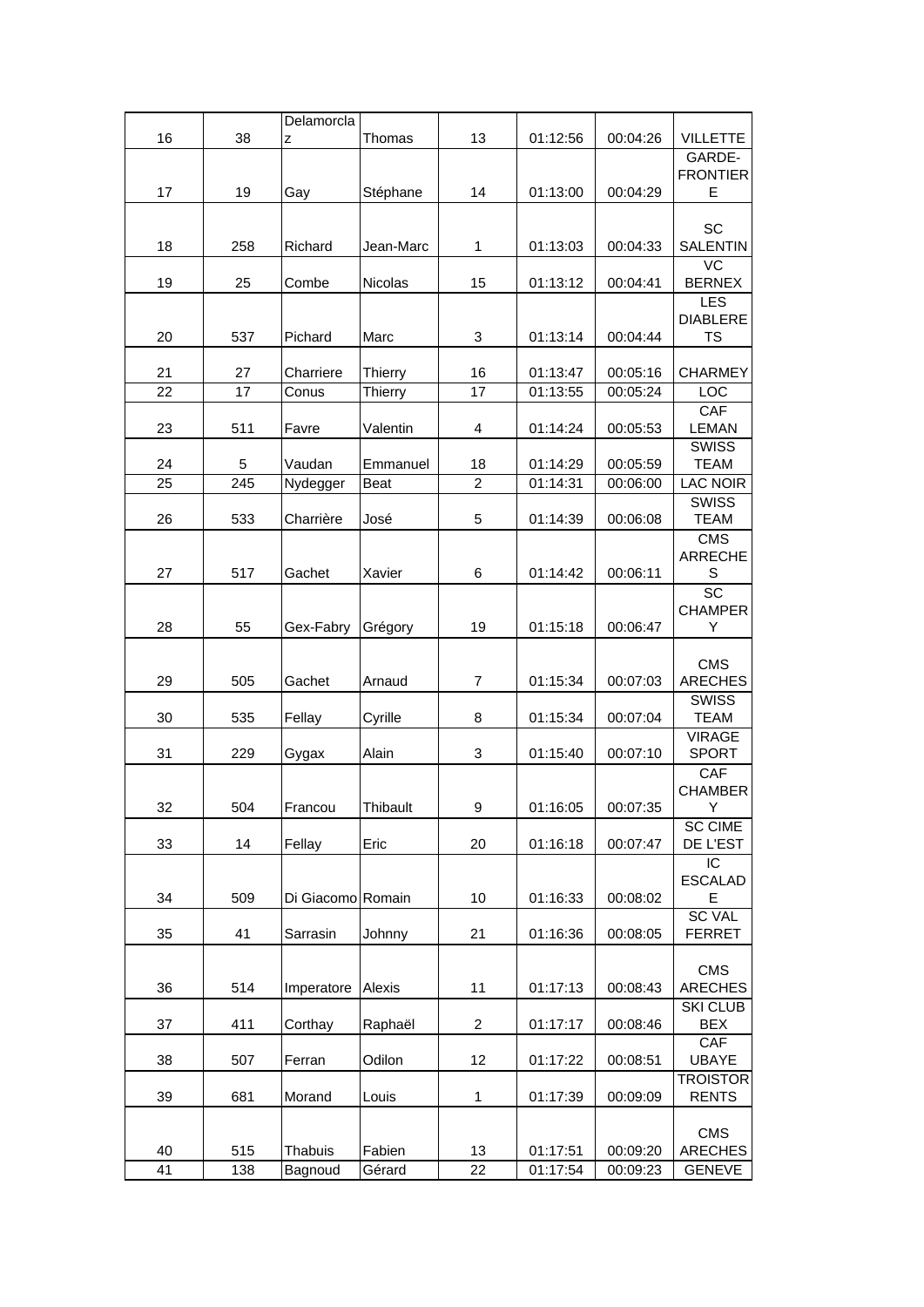|          |            |                   |                 |                |                      |                      | <b>SC VAL</b>                       |
|----------|------------|-------------------|-----------------|----------------|----------------------|----------------------|-------------------------------------|
| 42       | 20         | Sarrasin          | Yannick         | 23             | 01:17:57             | 00:09:27             | <b>FERRET</b>                       |
|          |            |                   |                 |                |                      |                      | <b>WILDHABE</b>                     |
| 43       | 220        | Nadig             | Victor          | 4              | 01:18:09             | 00:09:39             | R FLUMS                             |
| 44       | 105        | Girard            | Matthieu        | 24             | 01:18:23             | 00:09:52             | <b>TEAM LA</b><br><b>TRACE</b>      |
| 45       | 36         | Pharisa           | Jacques         | 25             | 01:18:26             | 00:09:55             | <b>NEIRIVUE</b><br><b>SPORT</b>     |
| 46       | 317        | Mathieu           | Armin           | 1              | 01:18:30             | 00:09:59             | $\overline{SC}$<br><b>ALBINEN</b>   |
| 47       | 518        | Peyet             | Mathieu         | 14             | 01:18:32             | 00:10:02             | <b>LUCHON</b>                       |
| 48       | 530        | Michaud           | Randy           | 15             | 01:18:36             | 00:10:05             | SC<br><b>CHAMPER</b><br>Y           |
| 49       | 201        | Pache             | Jean-<br>Claude | 5              | 01:18:41             | 00:10:10             | <b>TEAM</b><br><b>CASTELLA</b>      |
|          |            |                   |                 |                |                      |                      | <b>SC LES</b><br><b>CHEVALET</b>    |
| 50<br>51 | 405<br>274 | Charrière         | Eric<br>Marc    | 3<br>6         | 01:19:21<br>01:19:40 | 00:10:51<br>00:11:10 | S<br><b>GENEVE</b>                  |
|          |            | <b>Bally</b>      |                 |                |                      |                      | <b>SC LES</b>                       |
| 52       | 266        | Charrière         | Nicolas         | $\overline{7}$ | 01:20:00             | 00:11:30             | <b>CHEVALET</b><br>S                |
|          |            |                   |                 |                |                      |                      | <b>SKI CLUB</b>                     |
| 53       | 297        | <b>Bochud</b>     | Gérard          | 8              | 01:20:00             | 00:11:30             | <b>CERNIAT</b>                      |
| 54       | 525        | Jacquemou<br>d    | Mateo           | 16             | 01:20:10             | 00:11:39             | CAF GAP                             |
| 55       | 70         | Comina            | Gilles          | 26             | 01:20:23             | 00:11:53             | <b>MIEGE</b>                        |
| 56       | 501        | Crettenand        | Yvan            | 17             | 01:20:26             | 00:11:55             | <b>TEAM LA</b><br><b>TRACE</b>      |
| 57       | 69         | Darbellay         | Alex            | 27             | 01:20:32             | 00:12:02             | GARDE-<br><b>FRONTIER</b><br>Ε      |
| 58       | 110        | Moret             | David           | 28             | 01:21:07             | 00:12:36             | SC<br><b>GRATTAV</b><br><b>ACHE</b> |
| 59       | 136        | Pharisa           | Olivier         | 29             | 01:21:07             | 00:12:37             | SC<br><b>ESTAVAN</b><br><b>NENS</b> |
| 60       | 191        | Schmid            | Jonathan        | 30             | 01:21:11             | 00:12:40             | <b>SCLA</b><br><b>SAGNE</b>         |
| 61       | 531        | Huser             | Lukas           | 18             | 01:21:21             | 00:12:50             | <b>SWISS</b><br><b>TEAM</b>         |
| 62       | 521        | Favre<br>Rochex   | Tommy           | 19             | 01:21:26             | 00:12:55             | D'ABONDA<br><b>NCE</b>              |
| 63       | 40         | Filliez           | Samuel          | 31             | 01:21:54             | 00:13:24             | GARDE-<br><b>FRONTIER</b><br>Е      |
|          |            |                   |                 |                |                      |                      | <b>TOUTANG</b>                      |
| 64       | 15         | Luisier           | Yves            | 32             | 01:21:55             | 00:13:24             | <b>EULES</b><br>SC                  |
| 65       | 92         | Aymon             | Pascal          | 33             | 01:21:56             | 00:13:25             | ANZERE                              |
| 66       | 520        | Vernaz<br>Piémond | Sébastien       | 20             | 01:21:58             | 00:13:28             | VAL<br>D'ABONDA<br><b>NCE</b>       |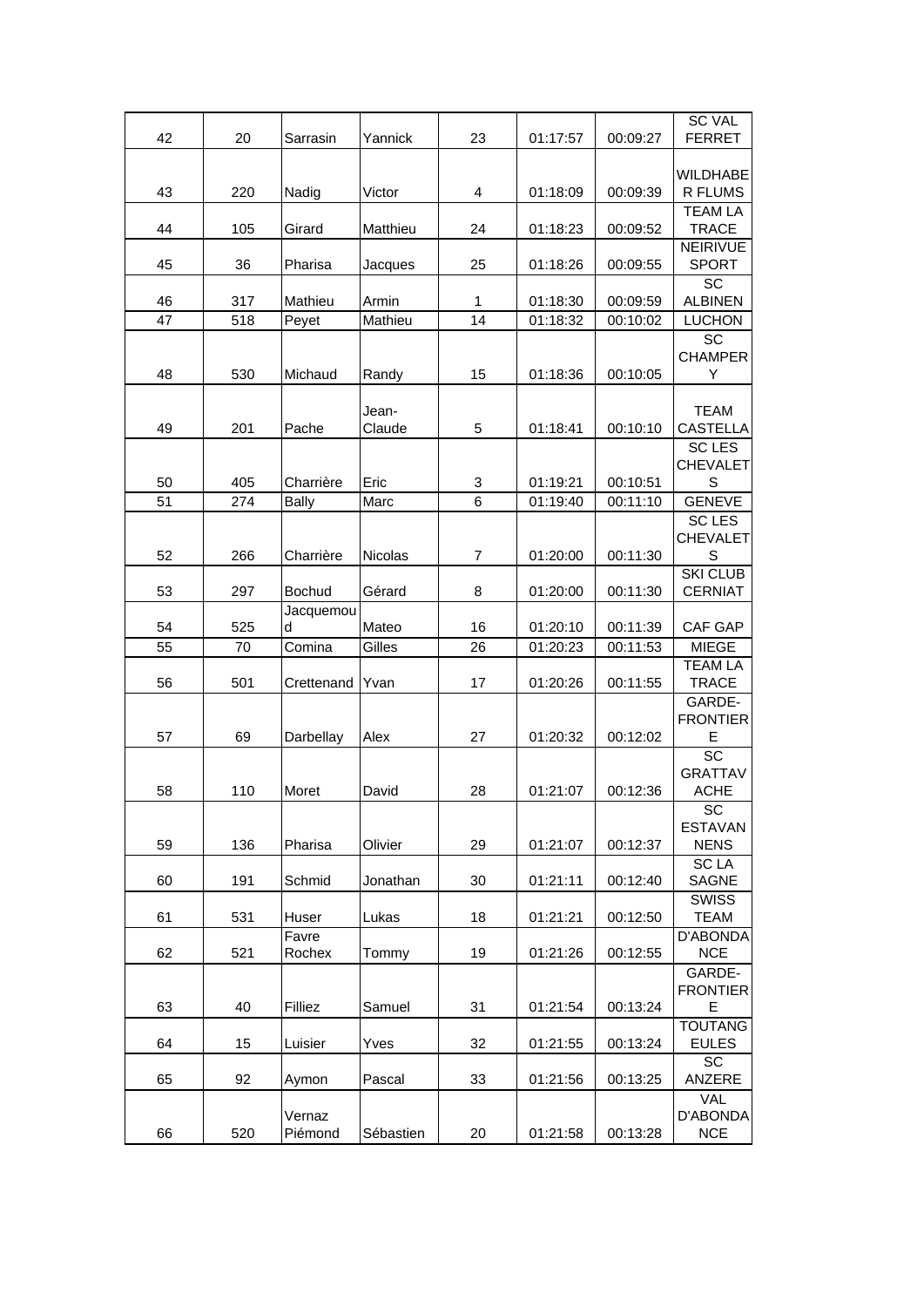|          |                  |                            |                     |                 |                      |          | GARDE-                         |
|----------|------------------|----------------------------|---------------------|-----------------|----------------------|----------|--------------------------------|
|          |                  |                            |                     |                 |                      |          | <b>FRONTIER</b>                |
| 67       | 21               | Di Nino                    | Dominique           | 34              | 01:22:18             | 00:13:48 | E                              |
| 68       | $\overline{347}$ | Overney                    | Grégoire            | $\overline{35}$ | 01:22:21             | 00:13:50 | LOSSY                          |
| 69       | 508              | <b>Bourbouss</b><br>on     | Pascal              | 21              | 01:22:39             | 00:14:08 | CAF ISERE                      |
|          |                  |                            |                     |                 |                      |          | GARDE-                         |
|          |                  |                            |                     |                 |                      |          | <b>FRONTIER</b><br>E           |
| 70       | 71               | Gex                        | Alexandre           | 36              | 01:23:05             | 00:14:35 |                                |
| 71       | 663              | Stéphane                   | Schenevey           | $\overline{2}$  | 01:23:07             | 00:14:37 | <b>BIERE</b>                   |
| 72       | 174              | Vonlanthen                 | David               | 37              | 01:23:14             | 00:14:43 | LE<br><b>MOURET</b>            |
| 73       | 503              | <b>Tissières</b>           | Mathieu             | 22              | 01:23:26             | 00:14:55 | <b>MEDIERES</b>                |
|          |                  |                            |                     |                 |                      |          | <b>VIRAGE</b>                  |
| 74       | 18               | Craviolini                 | Jean-Ch.            | 38              | 01:23:35             | 00:15:04 | <b>SPORT</b>                   |
| 75       | 225              | Imboden                    | Christian           | 9               | 01:23:36             | 00:15:05 | <b>TASCH</b>                   |
| 76       | 117              | Eggertswyl<br>er           | Jacques             | 39              | 01:23:47             | 00:15:17 | <b>MAHU</b>                    |
|          |                  |                            |                     | 40              |                      | 00:15:18 | <b>COLLOMB</b>                 |
| 77<br>78 | 29<br>143        | Masserey<br><b>Battiaz</b> | Christian<br>Samuel | 41              | 01:23:49<br>01:23:56 | 00:15:25 | EY<br><b>SORAL</b>             |
|          |                  |                            |                     |                 |                      |          | VIR. SP.                       |
| 79       | 144              | Nanchen                    | Lionel              | 42              | 01:23:59             | 00:15:28 | <b>VERCOR</b>                  |
|          |                  |                            |                     |                 |                      |          | <b>TOUTANG</b>                 |
| 80       | 412              | Gabioud                    | Thomas              | 4               | 01:24:01             | 00:15:30 | <b>EULES</b>                   |
|          |                  |                            |                     |                 |                      |          | SC                             |
|          |                  |                            |                     |                 |                      |          | <b>CHEVALET</b>                |
| 81       | 534              | Charrière                  | Samuel              | 23              | 01:24:05             | 00:15:34 | S                              |
| 82       | 510              | Allemand                   | Mickaël             | 24              | 01:24:09             | 00:15:38 | CAF GAP                        |
| 83       | 119              | Tâche                      | Laurent             | 43              | 01:24:09             | 00:15:39 | <b>SC CHOEX</b>                |
|          |                  |                            |                     |                 |                      |          | <b>COMMENC</b>                 |
| 84       | 124              | Vassalli                   | Jean-Yves           | 44              | 01:24:28             | 00:15:57 | <b>AL</b>                      |
|          |                  |                            |                     |                 |                      |          | <b>TEAM</b>                    |
| 85       | 200              | Wenger                     | Grégoire            | 10              | 01:24:41             | 00:16:10 | <b>SEPPEY</b>                  |
|          |                  |                            |                     |                 |                      |          | <b>CAF</b>                     |
| 86       | 205              | Perreard                   | Xavier              | 11              | 01:24:41             | 00:16:11 | <b>CLUSES</b>                  |
| 87       | 326              | Carron                     | Justin              | $\overline{c}$  | 01:24:44             | 00:16:14 | <b>TEAM LA</b><br><b>TRACE</b> |
|          |                  |                            |                     |                 |                      |          | <b>SWISS</b>                   |
| 88       | 360              | Pont                       | Séverine            | 1               | 01:24:46             | 00:16:16 | <b>TEAM</b>                    |
| 89       | 118              | Fauchère                   | Laurent             | 45              | 01:25:05             | 00:16:35 | <b>SALINS</b>                  |
|          |                  |                            |                     |                 |                      |          | SC                             |
|          |                  |                            |                     |                 |                      |          | <b>GRATTAV</b>                 |
| 90       | 322              | Dévaud                     | Daniel              | 3               | 01:25:12             | 00:16:41 | <b>ACHE</b>                    |
| 91       | 246              | Caloz                      | Conrad              | 12              | 01:25:13             | 00:16:42 | <b>MIEGE</b>                   |
| 92       | 386              | Etzensperg                 | Nathalie            | $\overline{c}$  | 01:25:14             | 00:16:44 | <b>SAC BRIG</b>                |
|          |                  | er                         |                     |                 |                      |          | <b>VIRAGE</b>                  |
| 93       | 125              | Rey                        | Hervé               | 46              | 01:25:15             | 00:16:44 | <b>SPORT</b>                   |
|          |                  |                            |                     |                 |                      |          | <b>SWISS</b>                   |
| 94       | 361              | <b>Bapst</b>               | Jeanine             | 3               | 01:25:26             | 00:16:56 | <b>TEAM</b>                    |
|          |                  |                            |                     |                 |                      |          | LAUSANN                        |
| 95       | 319              | Ryter                      | Daniel              | 4               | 01:25:28             | 00:16:57 | Е                              |
|          |                  |                            |                     |                 |                      |          | <b>ALTMANN</b>                 |
| 96       | 162              | Testuz                     | Patrick             | 47              | 01:25:33             | 00:17:03 | <b>SPORTS</b>                  |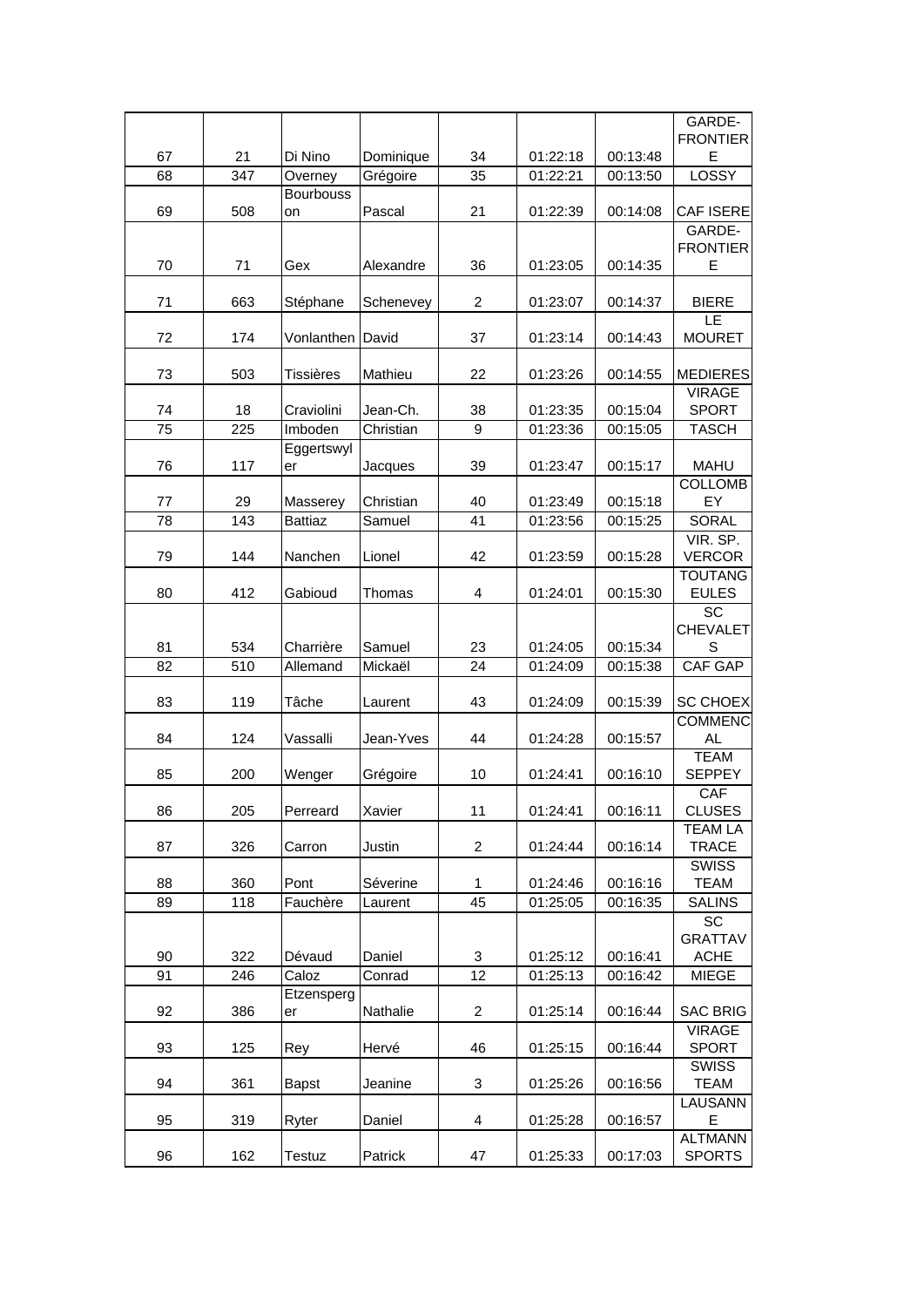|     |     |                 |            |                |          |          | CAF                            |
|-----|-----|-----------------|------------|----------------|----------|----------|--------------------------------|
| 97  | 529 | Chevallay       | Fabien     | 25             | 01:25:43 | 00:17:13 | <b>LEMAN</b>                   |
|     |     | Jacquemett      |            |                |          |          | <b>TEAM LA</b>                 |
| 98  | 189 | az              | Christophe | 48             | 01:25:51 | 00:17:21 | <b>TRACE</b>                   |
| 99  |     | De              |            | 26             |          |          |                                |
|     | 527 | Thiersant<br>De | Robin      |                | 01:26:05 | 00:17:34 | CAF ISERE                      |
| 100 | 293 | Cachard         | Francois   | 13             | 01:26:17 | 00:17:47 | CAS UTO                        |
| 101 | 179 | <b>Buchs</b>    | Emanuel    | 49             | 01:26:18 | 00:17:48 | <b>VEROFIT</b>                 |
| 102 | 253 | Gilli           | Eric       | 14             | 01:26:36 | 00:18:05 | <b>TORGON</b>                  |
|     |     |                 |            |                |          |          | <b>AGENTIER</b>                |
| 103 | 519 | Rolland         | Johathan   | 27             | 01:26:58 | 00:18:27 | ES                             |
|     |     |                 |            |                |          |          | CAS                            |
|     |     |                 |            |                |          |          | <b>NEUCHAT</b>                 |
| 104 | 202 | Degen           | Pascal     | 15             | 01:27:10 | 00:18:40 | <b>EL</b>                      |
|     |     |                 |            |                |          |          | <b>BEAUFOR</b>                 |
| 105 | 561 | Mercier         | Jessica    | 1              | 01:27:14 | 00:18:44 | T DORON                        |
| 106 | 235 | Hediger         | Daniel     | 16             | 01:27:18 | 00:18:48 | <b>SKI CLUB</b><br><b>BEX</b>  |
|     |     |                 |            |                |          |          |                                |
|     |     |                 |            |                |          |          | <b>CAVE DES</b>                |
| 107 | 94  | Gonus           | Alain      | 50             | 01:27:19 | 00:18:49 | 3 BAIES                        |
|     |     |                 |            |                |          |          | DE LA                          |
| 108 | 270 | Farquet         | Roland     | 17             | 01:27:21 | 00:18:51 | <b>PROZ</b>                    |
|     |     |                 |            |                |          |          | <b>MARTIGNY</b>                |
| 109 | 218 | Rama            | Serge      | 18             | 01:27:22 | 00:18:52 | COMBE                          |
| 110 | 132 | <b>Bessard</b>  |            | 51             | 01:27:46 | 00:19:16 | <b>VOLLEGE</b><br>$\mathsf S$  |
|     |     |                 | François   |                |          |          |                                |
| 111 | 333 | Monnet          | Hubert     | 5              | 01:27:49 | 00:19:19 | ARPETTAZ                       |
|     |     |                 |            |                |          |          | <b>TEAM</b>                    |
| 112 | 231 | Sermier         | Luc        | 19             | 01:28:02 | 00:19:31 | <b>PROVINS</b>                 |
|     |     |                 |            |                |          |          |                                |
| 113 | 523 | Profit          | Alexis     | 28             | 01:28:02 | 00:19:31 | <b>CAF ISERE</b>               |
|     |     | Maret           |            |                |          |          | <b>VERSEGE</b><br><b>RES</b>   |
| 114 | 192 |                 | Nicolas    | 52             | 01:28:02 | 00:19:32 |                                |
|     |     |                 |            |                |          |          | <b>SKI-CLUB</b>                |
| 115 | 560 | Richard         | Mireille   | $\overline{c}$ | 01:28:16 | 00:19:45 | EVIONNAZ                       |
| 116 | 248 | Hildbrand       | Benno      | 20             | 01:28:29 | 00:19:58 | <b>JEIZINEN</b>                |
|     |     |                 |            |                |          |          |                                |
| 117 | 130 | Grandjean       | Sébastien  | 53             | 01:28:42 | 00:20:11 | <b>BOTTENS</b>                 |
|     |     |                 |            |                |          |          |                                |
| 118 | 87  | <b>Bornet</b>   | Gilles     | 54             | 01:28:45 | 00:20:15 | <b>CHERNEX</b>                 |
| 119 | 128 | Gaugler         | Laurent    | 55             | 01:28:48 | 00:20:17 | <b>MORGINS</b>                 |
| 120 | 115 | Formaz          | Yves       | 56             | 01:29:19 | 00:20:48 | <b>SC VAL</b><br><b>FERRET</b> |
|     |     |                 |            |                |          |          |                                |
|     |     |                 |            |                |          |          | <b>TRIATHLO</b>                |
| 121 | 230 | Joye            | Hervé      | 21             | 01:29:21 | 00:20:51 | N VEVEY                        |
|     |     |                 |            |                |          |          | <b>TROISTOR</b>                |
| 122 | 72  | Dubosson        | Frédéric   | 57             | 01:29:23 | 00:20:53 | <b>RENTS</b>                   |
|     |     |                 |            |                |          |          |                                |
|     |     |                 |            |                |          |          | SC                             |
| 123 | 259 | Beney           | Raymond    | 22             | 01:29:26 | 00:20:55 | <b>SALENTIN</b>                |
| 124 | 265 | <b>Bossel</b>   | Gérald     | 23             | 01:29:29 | 00:20:59 | VALLEE<br>DU FLON              |
|     |     |                 |            |                |          |          | <b>FOOTING</b>                 |
| 125 | 47  | Gilliéron       | Christophe | 58             | 01:29:47 | 00:21:16 | <b>CLUB LS</b>                 |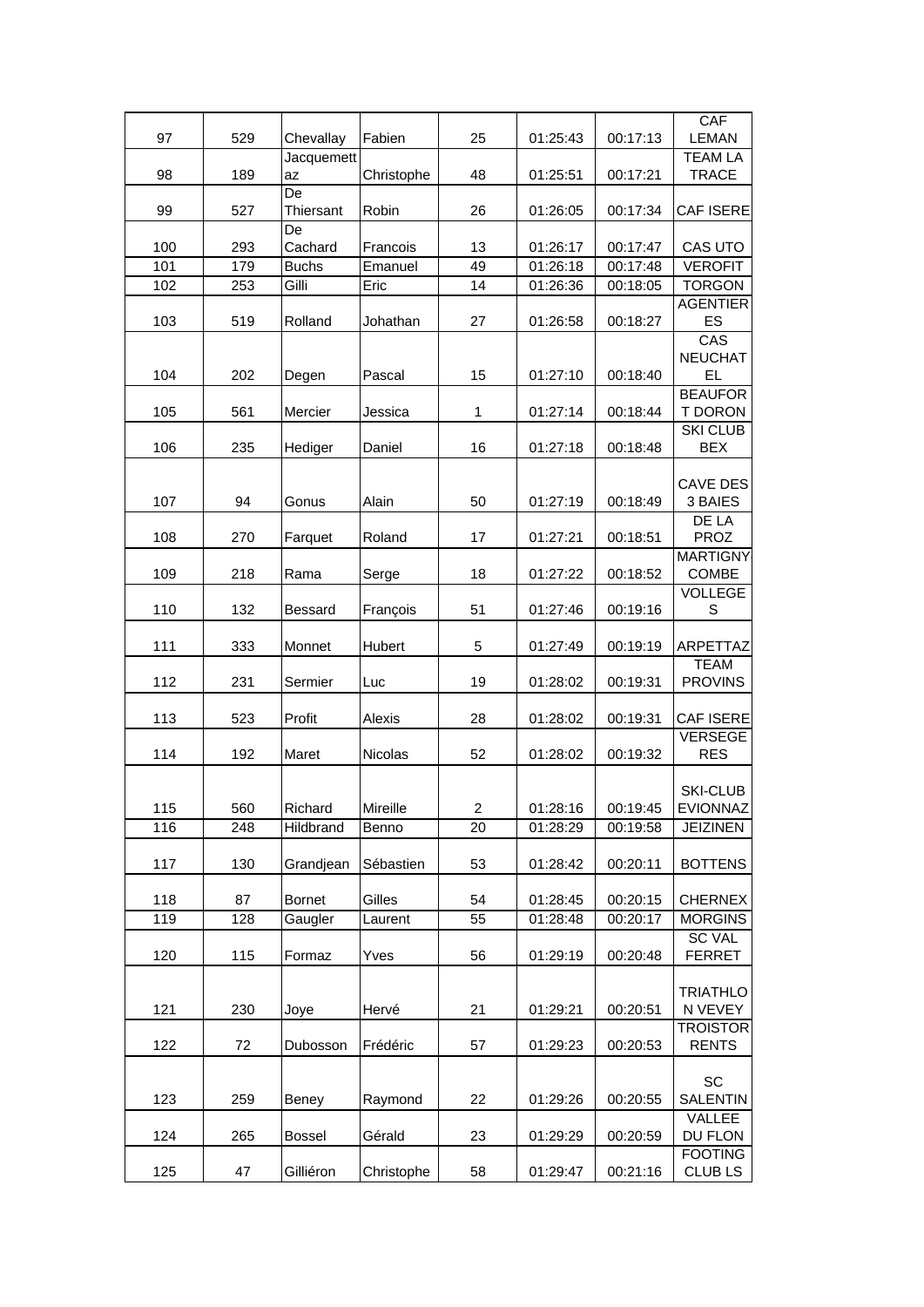|     |     | Vanderhey      |                     |                |          |          | <b>CLUB</b><br><b>ALPIN</b>                 |
|-----|-----|----------------|---------------------|----------------|----------|----------|---------------------------------------------|
| 126 | 83  | den            | Cédric              | 59             | 01:30:08 | 00:21:37 | <b>BELGE</b>                                |
| 127 | 365 | Currat         | Laetitia            | $\overline{4}$ | 01:30:09 | 00:21:39 | <b>SWISS</b><br><b>TEAM</b>                 |
| 128 | 65  | Chofflon       | Olivier             | 60             | 01:30:12 | 00:21:42 | <b>CLUB</b><br><b>GIBLOUX</b><br>F          |
| 129 | 42  | Tramaux        | Moïse               | 61             | 01:30:17 | 00:21:47 | <b>SKI-CLUB</b><br>SAILLON                  |
| 130 | 282 | Hager          | Didier              | 24             | 01:30:28 | 00:21:58 | <b>SKI CLUB</b><br><b>MORCLES</b>           |
| 131 | 524 | Gachet         | Pierre-<br>François | 29             | 01:30:35 | 00:22:04 | <b>CMS</b><br><b>ARECHES</b>                |
| 132 | 137 | Bourdin        | Olivier             | 62             | 01:30:41 | 00:22:10 | <b>SION</b>                                 |
| 133 | 240 | Gard           | Martial             | 25             | 01:30:42 | 00:22:12 | <b>TELEVERB</b><br><b>IER</b>               |
| 134 | 516 | Gravereau      | Julien              | 30             | 01:30:49 | 00:22:18 | <b>CAF ISERE</b>                            |
|     |     |                |                     |                |          |          | <b>SKI-CLUB</b>                             |
| 135 | 209 | <b>Bussard</b> | François            | 26             | 01:30:50 | 00:22:19 | <b>LYS</b>                                  |
| 136 | 662 | Carlier        | David               | 3              | 01:31:03 | 00:22:33 | <b>AUBONNE</b>                              |
| 137 | 176 | Golay          | Florian             | 63             | 01:31:11 | 00:22:41 | CYCL.<br><b>FROIDEVA</b><br><b>UX</b>       |
| 138 | 182 | Müller         | Jan                 | 64             | 01:31:13 | 00:22:42 | <b>TORGON</b>                               |
| 139 | 332 | Lehner         | Roby                | 6              | 01:31:14 | 00:22:44 | <b>CARPE</b><br><b>DIEM</b>                 |
| 140 | 121 | Powell         | Alun                | 65             | 01:31:29 | 00:22:58 | GB                                          |
| 141 | 74  | Rüeger         | Laurent             | 66             | 01:32:08 | 00:23:38 | CAS<br><b>MONTANA</b>                       |
| 142 | 152 | Normand        | Cédric              | 67             | 01:32:17 | 00:23:47 | <b>WATT</b>                                 |
| 143 | 401 | Roulet         | Michaël             | 5              | 01:32:22 | 00:23:52 | <b>TANDEM</b><br>DE CHOC                    |
| 144 | 81  | Piot           | Kurt                | 68             | 01:32:26 | 00:23:56 | <b>CLUB</b><br><b>ALPIN</b><br><b>BELGE</b> |
| 145 | 277 | Rossier        | Marcel              | 27             | 01:32:39 | 00:24:08 | SC ST-<br><b>MARTIN</b>                     |
| 146 | 58  | Leuliet        | Frederic            | 69             | 01:32:41 | 00:24:11 | CAF<br><b>CLUSES</b>                        |
| 147 | 106 | Maret          | Jean-<br>Sébastien  | 70             | 01:32:42 | 00:24:12 | <b>TELEVERB</b><br><b>IER</b>               |
| 148 | 180 | Puippe         | Romain              | 71             | 01:32:43 | 00:24:12 | CAS ST<br><b>MAURICE</b>                    |
| 149 | 267 | Cotting        | Bertrand            | 28             | 01:33:01 | 00:24:31 | <b>CORPATA</b><br>UX                        |
| 150 | 261 | Currat         | Philippe            | 29             | 01:33:02 | 00:24:32 | <b>SC</b><br><b>GRATTAV</b><br><b>ACHE</b>  |
| 151 | 216 | Haeseli        | Markus              | 30             | 01:33:06 | 00:24:35 | CS<br><b>MARSENS</b>                        |
| 152 | 639 | Graben         | Felix               | 4              | 01:33:10 | 00:24:40 | <b>HEXENPL</b><br>ATZ                       |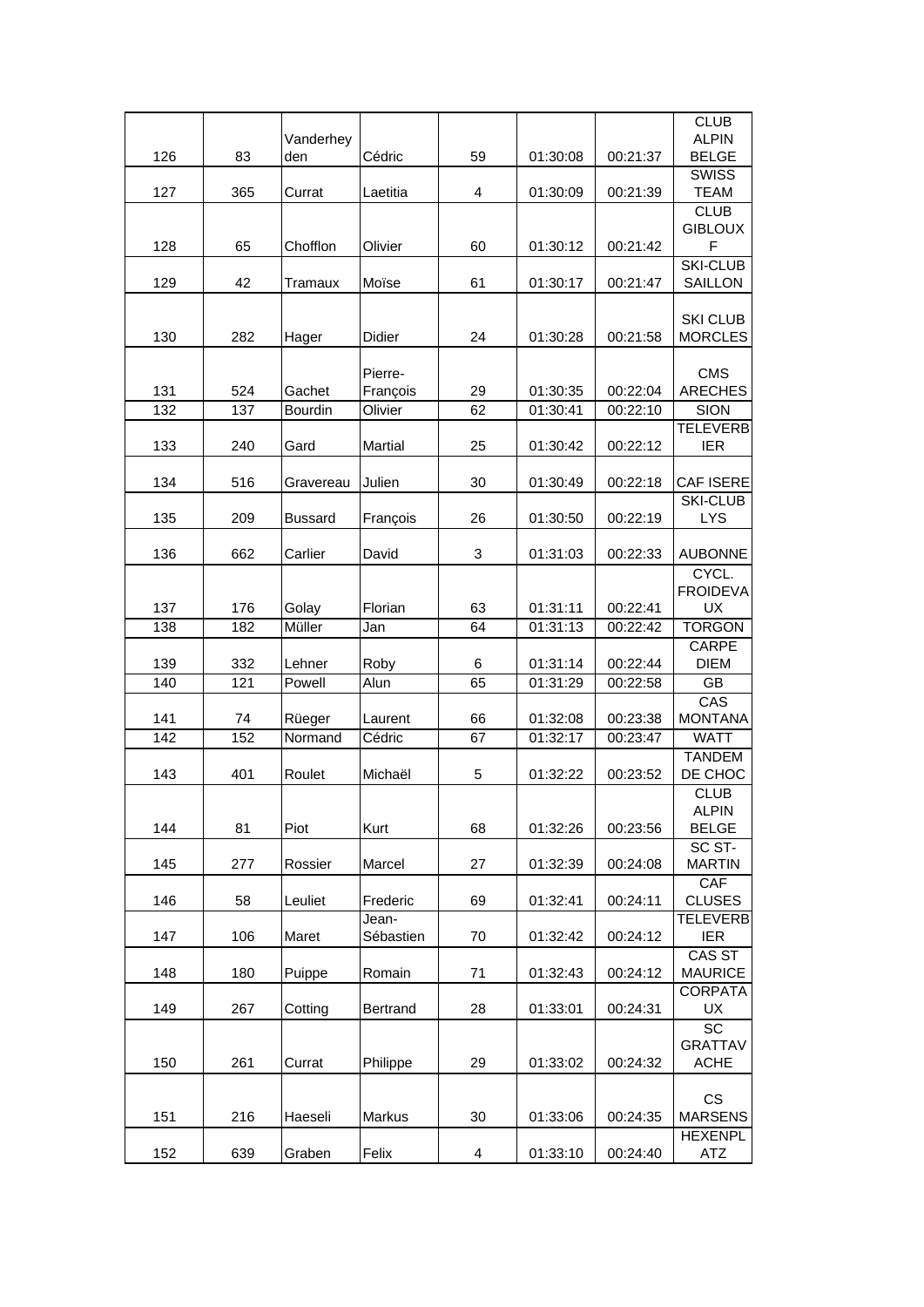|            |            | Chambove      |                |                |                      |                      | GIRAFFE'S            |
|------------|------------|---------------|----------------|----------------|----------------------|----------------------|----------------------|
| 153        | 623        | у             | André          | 5              | 01:33:18             | 00:24:48             | <b>TEAM</b>          |
|            |            |               |                |                |                      |                      | SC                   |
|            |            |               |                |                |                      |                      | <b>GRATTAV</b>       |
| 154        | 149        | Ecoffey       | Paul           | 72             | 01:33:26             | 00:24:56             | <b>ACHE</b>          |
|            |            |               |                |                |                      |                      |                      |
| 155        | 23         | Thürler       | Daniel         | 73             | 01:33:28             | 00:24:57             | SC<br><b>CHARMEY</b> |
| 156        | 104        | Mariaux       | Joël           | 74             | 01:33:48             | 00:25:17             | <b>MURAZ</b>         |
|            |            |               |                |                |                      |                      | <b>HAGENDO</b>       |
| 157        | 63         | Rüeger        | Frédéric       | 75             | 01:33:58             | 00:25:28             | <b>RN</b>            |
|            |            |               |                |                |                      |                      | <b>TEAM LA</b>       |
| 158        | 57         | Pellissier    | Joachim        | 76             | 01:34:02             | 00:25:32             | <b>TRACE</b>         |
|            |            |               |                |                |                      |                      | CAS                  |
| 159        | 339        | Coudray       | Christian      | 7              | 01:34:07             | 00:25:37             | <b>MONTANA</b>       |
| 160        | 54         | Cordey        | David          | 77             | 01:34:32             | 00:26:01             | <b>CSPL</b>          |
| 161        | 64         | Gilliéron     | Jean-Luc       | 78             | 01:34:36             | 00:26:05             | <b>TC PULLY</b>      |
|            |            |               |                |                |                      |                      | <b>NEIRIVUE</b>      |
| 162        | 385        | Pharisa       | Fabienne       | 5              | 01:34:43             | 00:26:12             | <b>SPORT</b>         |
|            |            |               |                |                |                      |                      | <b>GRATTAV</b>       |
| 163        | 167        | Vuichard      | <b>Nicolas</b> | 79             | 01:34:53             | 00:26:22             | <b>ACHE</b>          |
|            |            |               | Vincent        |                |                      |                      | CAF ISERE            |
| 164<br>165 | 522<br>262 | Gravereau     |                | 31<br>31       | 01:35:14<br>01:35:21 | 00:26:44<br>00:26:51 | <b>SC FULLY</b>      |
|            |            | Cajeux        | Louis          |                |                      |                      | CORSIER/             |
| 166        | 280        | Rosset        | <b>Blaise</b>  | 32             | 01:35:32             | 00:27:02             | <b>GENEVE</b>        |
|            |            |               |                |                |                      |                      |                      |
| 167        | 363        | Diaque        | Christine      | 6              | 01:35:36             | 00:27:06             | <b>MONTHEY</b>       |
|            |            |               |                |                |                      |                      | SC                   |
|            |            |               |                |                |                      |                      | <b>KANDERS</b>       |
| 168        | 538        | Ogi           | Ruedi          | 32             | 01:35:41             | 00:27:11             | <b>TEG</b>           |
|            |            |               |                |                |                      |                      |                      |
| 169        | 24         | Pellaud       | Raphaël        | 80             | 01:35:45             | 00:27:15             | <b>MARTIGNY</b>      |
|            |            |               |                |                |                      |                      | <b>VOLLEGE</b>       |
| 170        | 37         | Fellay        | Patrick        | 81             | 01:35:51             | 00:27:20             | S                    |
|            |            |               |                |                |                      |                      | LA TOUR-             |
| 171        | 175        | Grandjean     | <b>Boris</b>   | 82             | 01:35:51             | 00:27:21             | <b>DE-TREME</b>      |
|            |            |               |                |                |                      |                      | TROISTOR             |
| 172        | 62         | Berra         | Pascal         | 83             | 01:35:54             | 00:27:23             | <b>RENTS</b>         |
|            |            |               |                |                |                      |                      |                      |
|            |            |               |                |                |                      |                      | <b>TEAM</b>          |
| 173        | 362        | Daucourt      | Chantal        | $\overline{7}$ | 01:36:01             | 00:27:30             | YOSEMITE             |
|            |            |               |                |                |                      |                      | <b>TROTTEU</b>       |
| 174        | 294        | Sigrist       | Roger          | 33             | 01:36:02             | 00:27:31             | <b>RS</b>            |
|            |            |               |                |                |                      |                      | SC                   |
| 175        | 342        | Amstutz       | Jean-Luc       | 8              | 01:36:10             | 00:27:39             | <b>CHASSER</b><br>ON |
|            |            |               |                |                |                      |                      | <b>HAUTEVIL</b>      |
| 176        | 291        | <b>Barras</b> | Jean           | 34             | 01:36:12             | 00:27:41             | LE.                  |
|            |            |               | Jean-          |                |                      |                      |                      |
| 177        | 228        | Rohrbach      | Daniel         | 35             | 01:36:12             | 00:27:42             | <b>BEX</b>           |
|            |            |               |                |                |                      |                      | <b>SC</b>            |
|            |            |               |                |                |                      |                      | <b>CHAMPER</b>       |
| 178        | 550        | Gex-Fabry     | Emilie         | 3              | 01:36:14             | 00:27:43             | Y                    |
|            |            |               |                |                |                      |                      | TEAM-                |
| 179        | 204        | Reis          | José           | 36             | 01:36:16             | 00:27:46             | <b>DOTTI</b>         |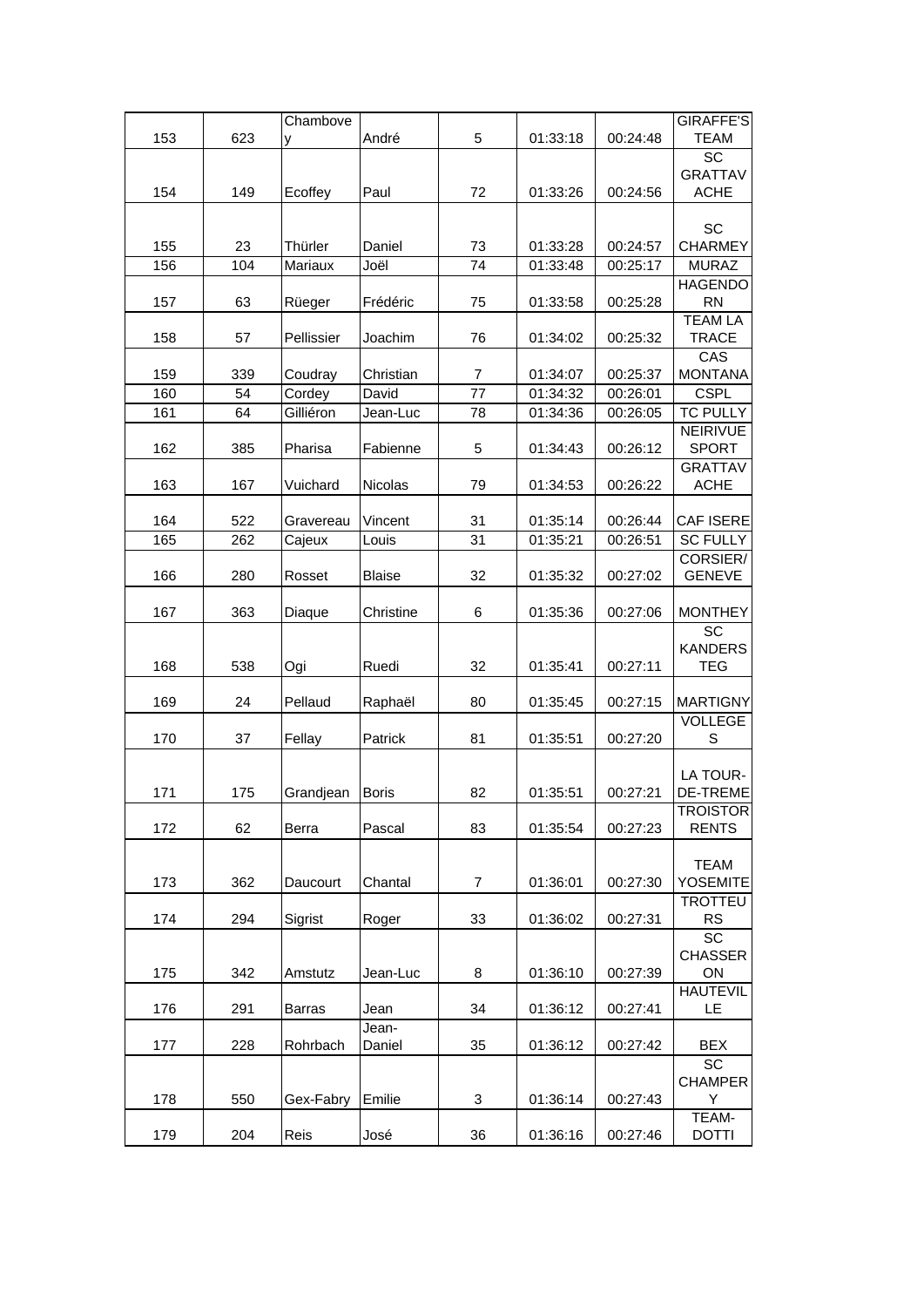|            |           |                       |                     |                |                      |                      | <b>SC LES</b>                    |
|------------|-----------|-----------------------|---------------------|----------------|----------------------|----------------------|----------------------------------|
| 180        | 408       | Charrière             | Alain               | 6              | 01:36:17             | 00:27:46             | <b>CHEVALET</b><br>S             |
|            |           |                       |                     |                |                      |                      | $ST-$                            |
| 181        | 170       | Saillen               | Christophe          | 84             | 01:36:20             | 00:27:49             | <b>MAURICE</b><br><b>VOLLEGE</b> |
| 182        | 600       | Delitroz              | Jean-<br>Marcel     | 6              | 01:36:22             | 00:27:51             | $\mathsf S$                      |
|            |           |                       |                     |                |                      |                      | <b>CSA</b>                       |
|            |           |                       |                     |                |                      |                      | D'ABONDA                         |
| 183<br>184 | 555<br>52 | Favre<br>Amacker      | Emilie<br>Yves      | 4<br>85        | 01:36:27<br>01:36:38 | 00:27:56<br>00:28:08 | <b>NCE</b><br><b>CHOEX</b>       |
| 185        | 44        | Veyrand               | Julien              | 86             | 01:36:43             | 00:28:12             | <b>WS TEAM</b>                   |
| 186        | 45        | Jakob                 | Michel              | 87             | 01:36:45             | 00:28:15             | CSPL <sub>L</sub>                |
|            |           |                       |                     |                |                      |                      | LE                               |
|            |           |                       |                     |                |                      |                      | <b>CHABLE</b>                    |
| 187        | 308       | Farquet               | Jean-Marc           | 37             | 01:36:50             | 00:28:20             | VS                               |
| 188        | 129       | <b>Tissieres</b>      | Cedric              | 88             | 01:36:51             | 00:28:20             | <b>MARTIGNY</b>                  |
|            |           | Anzenberg             |                     |                |                      |                      | <b>VIRAGE</b>                    |
| 189        | 108       | er                    | Gérard              | 89             | 01:36:53             | 00:28:22             | <b>SPORT</b>                     |
| 190        | 190       | Clerc                 | Olivier             | 90             | 01:36:54             | 00:28:23             | <b>CHOEX</b>                     |
| 191        | 126       | Hugon                 | Freddy              | 91             | 01:36:54             | 00:28:24             | <b>MARTIGNY</b><br><b>CROIX</b>  |
|            |           |                       |                     |                |                      |                      |                                  |
| 192        | 163       | Riethmann             | Nicolas             | 92             | 01:37:00             | 00:28:29             | <b>VERBIER</b>                   |
|            | 142       |                       |                     |                |                      |                      | <b>FSG</b><br>NEIRIVUE           |
| 193        |           | Pharisa               | Jérôme              | 93             | 01:37:08             | 00:28:37             | <b>WHITE</b>                     |
|            |           |                       |                     |                |                      |                      | <b>SPIRIT</b>                    |
| 194        | 32        | Balduchelli           | Yan                 | 94             | 01:37:17             | 00:28:46             | <b>TEAM</b>                      |
|            |           |                       |                     |                |                      |                      | <b>BARBERE</b>                   |
| 195        | 122       | Rouiller              | Jacques<br>Jean-    | 95             | 01:37:34             | 00:29:03             | <b>CHE</b>                       |
| 196        | 233       | Favre                 | Maurice             | 38             | 01:37:53             | 00:29:23             | <b>CGFR</b>                      |
| 197        | 630       | Hugo                  | Reinhold            | $\overline{7}$ | 01:38:05             | 00:29:35             | <b>NIKE</b>                      |
|            |           |                       |                     |                |                      |                      | OXYG.                            |
|            |           |                       |                     |                |                      |                      | <b>MONTAGN</b>                   |
| 198        | 120       | <b>Brodard</b>        | Eric<br>Claude-     | 96             | 01:38:07             | 00:29:37             | Е                                |
| 199        | 56        | Gailland              | Alain               | 97             | 01:38:15             | 00:29:44             | <b>DORENAZ</b>                   |
|            |           |                       |                     |                |                      |                      | <b>CLUB</b>                      |
|            |           |                       |                     |                |                      |                      | <b>ALPIN</b>                     |
| 200<br>201 | 85<br>145 | <b>Bonnet</b><br>Gagg | Hubert<br>Christian | 98<br>99       | 01:38:22<br>01:38:33 | 00:29:51<br>00:30:03 | <b>BELGE</b><br><b>BLONAY</b>    |
|            |           |                       | Jean-               |                |                      |                      |                                  |
| 202        | 650       | Mailler               | Michel              | 8              | 01:38:55             | 00:30:25             | <b>LEYTRON</b>                   |
|            |           |                       |                     |                |                      |                      | <b>TEAM</b>                      |
| 203        | 146       | Sierro                | Patrick             | 100            | 01:38:58             | 00:30:27             | <b>ENRAGE</b>                    |
| 204        | 53        | Emery                 | Stéphane            | 101            | 01:39:18             | 00:30:47             | <b>BAINS-DE-</b><br>LAVEY        |
|            |           |                       |                     |                |                      |                      | SC GD-                           |
| 205        | 26        | <b>Bruchez</b>        | Pierre              | 102            | 01:39:22             | 00:30:52             | <b>COMBIN</b>                    |
|            |           |                       |                     |                |                      |                      |                                  |
| 206        | 285       | Jollien               | Pierre<br>Didier    | 39             | 01:39:23             | 00:30:53             | SC<br><b>MARTIGNY</b>            |
|            |           |                       |                     |                |                      |                      | <b>TANDEM</b>                    |
| 207        | 410       | Piasenta              | Gaël                | 7              | 01:39:26             | 00:30:55             | DE CHOC                          |
| 208        | 379       | Borcard               | Colette             | 8              | 01:39:31             | 00:31:00             | <b>NEIRIVUE</b>                  |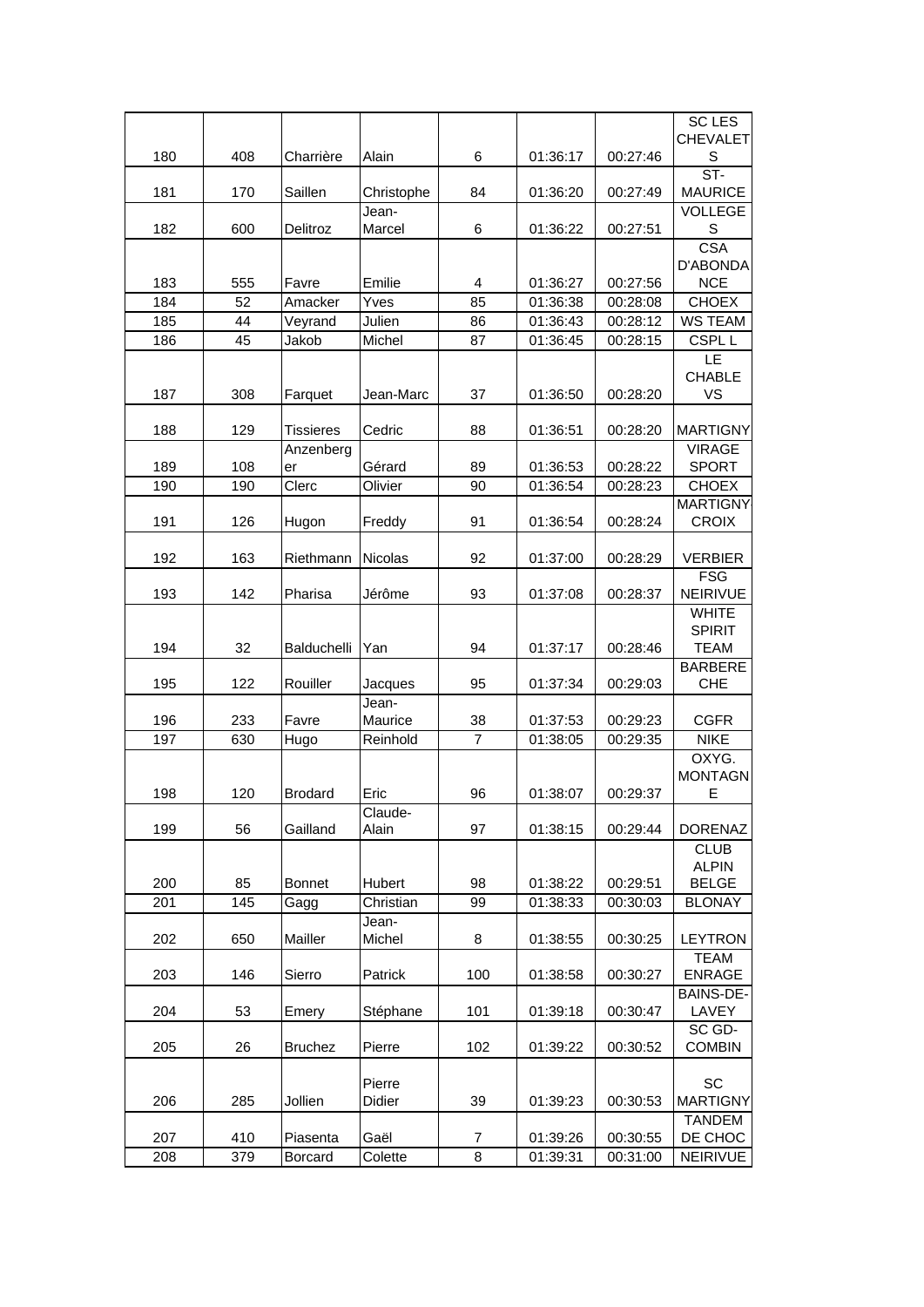|     |     |                  |              |      |          |          | <b>ECUBLEN</b>                    |
|-----|-----|------------------|--------------|------|----------|----------|-----------------------------------|
| 209 | 185 | Béguin           | Christophe   | 103  | 01:40:15 | 00:31:44 | S<br><b>VERNAYA</b>               |
| 210 | 660 | Saudan           | Alain        | 9    | 01:40:16 | 00:31:45 | Ζ                                 |
| 211 | 304 | Vienne           | Alain        | 40   | 01:40:18 | 00:31:48 | <b>VUADENS</b>                    |
|     |     |                  | Pierre-      |      |          |          | <b>SKI-CLUB</b>                   |
| 212 | 341 | Lanthmann        | Bernard      | 9    | 01:40:24 | 00:31:53 | <b>LYS</b><br>TELEM.              |
|     |     |                  |              |      |          |          | <b>OVRONNA</b>                    |
| 213 | 207 | Lugon            | Patrick      | 41   | 01:40:39 | 00:32:09 | Z                                 |
|     |     |                  | Jean-        |      |          |          |                                   |
| 214 | 184 | Tornare          | Jacques      | 104  | 01:40:41 | 00:32:10 | <b>VUADENS</b><br>GARDE-          |
|     |     |                  |              |      |          |          | <b>FRONTIER</b>                   |
| 215 | 77  | <b>Bruttin</b>   | Christophe   | 105  | 01:40:42 | 00:32:11 | Е                                 |
|     |     |                  |              |      |          |          | <b>LAPEE</b>                      |
| 216 | 154 | Roos             | Damien       | 106  | 01:41:00 | 00:32:29 | <b>FATALE</b>                     |
|     |     |                  |              |      |          |          | CAS                               |
| 217 | 316 | <b>Brodard</b>   | Hubert       | 10   | 01:41:03 | 00:32:33 | <b>MOLESON</b>                    |
|     |     |                  |              |      |          |          |                                   |
| 218 | 290 | Martinson        | Thomas       | 42   | 01:41:04 | 00:32:33 | CAS<br><b>MOLESON</b>             |
|     |     |                  |              |      |          |          | <b>TEAM LA</b>                    |
| 219 | 377 | Pernet           | Coraly       | 9    | 01:41:04 | 00:32:34 | <b>TRACE</b>                      |
| 220 | 31  | Nanchen          | Steeve       | 107  | 01:41:29 | 00:32:58 | <b>CLARENS</b>                    |
|     |     |                  |              |      |          |          | <b>CYCLO</b><br><b>GENTLEM</b>    |
| 221 | 328 | Raboud           | <b>Bruno</b> | 11   | 01:41:32 | 00:33:01 | EN                                |
|     |     |                  |              |      |          |          |                                   |
| 222 | 46  | Maradan          | Alexander    | 108  | 01:41:37 | 00:33:07 | <b>PLASSELB</b>                   |
| 223 | 551 | <b>Batailles</b> | Claire       | 5    | 01:41:38 | 00:33:07 | <b>AMITIE ET</b><br><b>NATURE</b> |
|     |     |                  | Pierre-      |      |          |          |                                   |
| 224 | 345 | Kolly            | André        | 12   | 01:41:50 | 00:33:20 | LA BERRA                          |
| 225 | 134 | <b>Bertholet</b> | Christian    | 109  | 01:41:52 | 00:33:21 | SC<br>SAILLON                     |
|     |     |                  |              |      |          |          | CHATEL-                           |
| 226 | 612 | Colliard         | Jean-Louis   | $10$ | 01:41:58 | 00:33:28 | ST-DENIS                          |
| 227 | 165 | Wicht            | Gaëtan       | 110  | 01:42:03 | 00:33:32 | <b>BULLE</b>                      |
| 228 | 552 | Estubier         | Anne-Claire  | 6    | 01:42:13 | 00:33:43 | CAF<br><b>UBAYE</b>               |
| 229 | 208 | Lagger           | Tony         | 43   | 01:42:14 | 00:33:43 | <b>GSC 10</b>                     |
|     |     |                  |              |      |          |          | VAL                               |
| 230 | 287 | Mariétan         | Roger        | 44   | 01:42:15 | 00:33:44 | <b>D'ILLIEZ</b>                   |
|     |     | Kalbermatt       |              |      |          |          | <b>NIEDERGA</b>                   |
| 231 | 247 | er               | Theodul      | 45   | 01:42:56 | 00:34:26 | <b>MPEL</b>                       |
| 232 | 178 | Thürler          | Richard      | 111  | 01:43:02 | 00:34:31 | <b>CHARMEY</b>                    |
|     |     |                  |              |      |          |          |                                   |
| 233 | 528 | Remy             | Cédric       | 33   | 01:43:02 | 00:34:32 | <b>CHARMEY</b><br><b>TEAM</b>     |
| 234 | 147 | Crettaz          | Samuel       | 112  | 01:43:06 | 00:34:35 | <b>ENRAGE</b>                     |
|     |     |                  |              |      |          |          |                                   |
|     |     |                  |              |      |          |          | TRI TEAM                          |
| 235 | 213 | Claret           | Gérald       | 46   | 01:43:15 | 00:34:44 | NEW BIKE                          |
| 236 | 212 | Artique          | Pierre-Alain | 47   | 01:43:21 | 00:34:50 | <b>GSSIG</b>                      |
| 237 | 181 | <b>Bessire</b>   | David        | 113  | 01:43:40 | 00:35:10 | <b>CSPL</b>                       |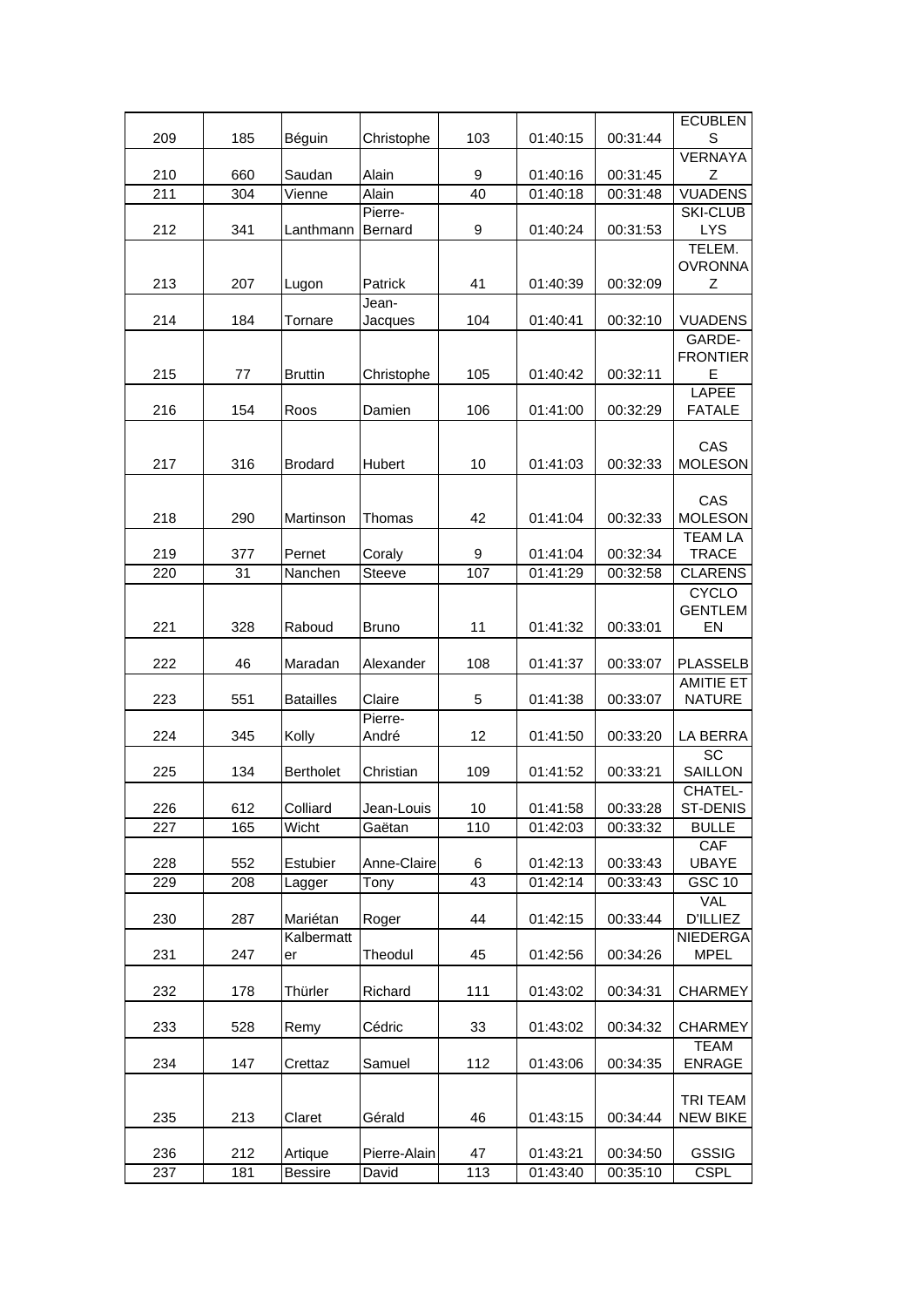|     |     |                 |                |                |          |          | LAUSANN         |
|-----|-----|-----------------|----------------|----------------|----------|----------|-----------------|
| 238 | 242 | Wilhelm         | Christophe     | 48             | 01:43:44 | 00:35:13 | E               |
|     |     |                 |                |                |          |          | SC              |
|     |     |                 |                |                |          |          | <b>WILDHOR</b>  |
| 239 | 268 | Sermier         | Roland         | 49             | 01:43:53 | 00:35:23 | N               |
| 240 | 164 | Zamofing        | Bertrand       | 114            | 01:43:56 | 00:35:25 | <b>POSIEUX</b>  |
|     |     |                 |                |                |          |          | LAUSANN         |
| 241 | 349 | Beaumont        | Olivier        | 13             | 01:44:08 | 00:35:38 | Ε               |
|     |     |                 |                |                |          |          | <b>SC LES</b>   |
|     |     |                 |                |                |          |          | <b>CHEVALET</b> |
| 242 | 406 | Ruffieux        | Benoît         | 8              | 01:44:10 | 00:35:39 | S               |
|     |     |                 |                |                |          |          | <b>FOOTING</b>  |
| 243 | 135 | Jotterand       | Frank          | 115            | 01:44:26 | 00:35:55 | <b>CLUBLS</b>   |
|     |     |                 |                |                |          |          | <b>VIRAGE</b>   |
| 244 | 166 | Jordan          | <b>Nicolas</b> | 116            | 01:44:47 | 00:36:17 | <b>SPORT</b>    |
|     |     |                 |                |                |          |          |                 |
|     |     |                 |                |                |          |          | CAF             |
| 245 | 554 | Baud            | Angélique      | $\overline{7}$ | 01:44:49 | 00:36:19 | <b>CHABLAIS</b> |
|     |     |                 |                |                |          |          | <b>ACA</b>      |
| 246 | 221 | Jenny           | Christian      | 50             | 01:44:51 | 00:36:21 | <b>AVULLY</b>   |
|     |     |                 |                |                |          |          | <b>CS</b>       |
|     |     |                 |                |                |          |          | VALLEE          |
| 247 | 93  | Mesot           | Thierry        | 117            | 01:44:55 | 00:36:25 | DU FLON         |
|     |     |                 |                |                |          |          |                 |
| 248 | 354 | Oehrli          | Hansruedi      | 14             | 01:44:56 | 00:36:25 | <b>GSTAAD</b>   |
| 249 | 123 | Bourqui         | Benoît         | 118            | 01:45:12 | 00:36:42 | <b>BILLENS</b>  |
|     |     |                 |                |                |          |          | <b>CHASSER</b>  |
| 250 | 373 | Membrez         | Isabelle       | 10             | 01:45:30 | 00:37:00 | AL.             |
|     |     |                 |                |                |          |          | OXIG.           |
|     |     |                 |                |                |          |          | <b>MONTAGN</b>  |
| 251 | 109 | Tinguely        | Patrick        | 119            | 01:45:55 | 00:37:25 | Е               |
|     |     |                 |                |                |          |          | <b>LAPEE</b>    |
| 252 | 151 | Magnin          | Michel         | 120            | 01:46:22 | 00:37:51 | <b>FATALE</b>   |
| 253 | 133 | <b>Broccard</b> | Alain          | 121            | 01:46:23 | 00:37:52 | <b>SIERRE</b>   |
|     |     |                 |                |                |          |          | AS CGFR         |
| 254 | 219 | Moulin          | Christophe     | 51             | 01:46:24 | 00:37:54 | Ш               |
|     |     |                 | Pierre-        |                |          |          |                 |
| 255 | 112 | Parrat          | Andre          | 122            | 01:46:25 | 00:37:54 | <b>BULLE</b>    |
|     |     | Sonnentrue      |                |                |          |          | SAC MT.         |
| 256 | 313 | cker            | Fidelis        | 15             | 01:46:27 | 00:37:56 | <b>ROSA</b>     |
|     |     |                 |                |                |          |          | <b>TEAM LA</b>  |
| 257 | 292 | Nicollier       | François       | 52             | 01:46:31 | 00:38:01 | <b>TRACE</b>    |
|     |     |                 |                |                |          |          | <b>VOLLEGE</b>  |
| 258 | 500 | Delitroz        | Maxime         | 34             | 01:46:32 | 00:38:01 | S               |
| 259 | 309 | Julen           | Wendelin       | 16             | 01:46:37 | 00:38:07 | <b>ZERMATT</b>  |
| 260 |     | Cosendai        |                |                |          | 00:38:23 | SASSEL          |
|     | 173 |                 | Stéphane       | 123            | 01:46:53 |          |                 |
|     |     |                 |                |                |          |          | <b>VEROSSA</b>  |
| 261 | 606 | Imesch          | Sébastien      | 11             | 01:46:55 | 00:38:24 | Z               |
| 262 | 275 | Nanchen         | Bertrand       | 53             | 01:47:08 | 00:38:37 | <b>BLONAY</b>   |
|     |     | Tchagauno       |                |                |          |          | <b>ECHICHEN</b> |
| 263 | 232 | va              | Philippe       | 54             | 01:47:09 | 00:38:38 | S               |
|     |     |                 |                |                |          |          | <b>CLUB</b>     |
|     |     |                 |                |                |          |          | <b>ALPIN</b>    |
| 264 | 80  | Dieussaert      | Joris          | 124            | 01:47:19 | 00:38:49 | <b>BELGE</b>    |
|     |     |                 |                |                |          |          | OXYG.           |
|     |     |                 |                |                |          |          | <b>MONTAGN</b>  |
| 265 | 303 | <b>Brodard</b>  | Philippe       | 55             | 01:47:29 | 00:38:58 | Е               |
|     |     |                 |                |                |          |          |                 |
| 266 | 102 | Canapa          | Damiano        | 125            | 01:47:30 | 00:38:59 | <b>SC GRYON</b> |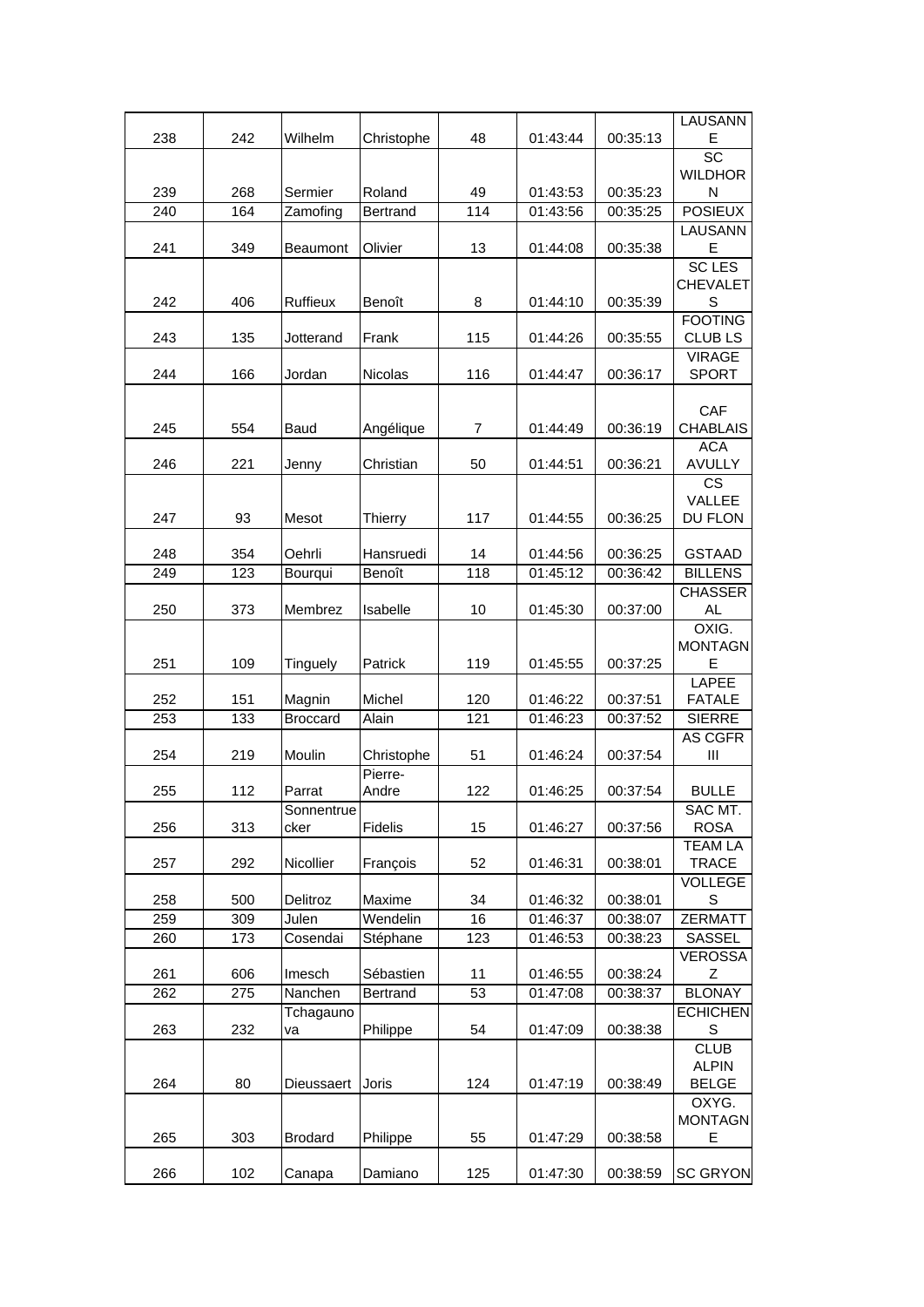|     |     |                      |                |     |          |          | PASSE-                      |
|-----|-----|----------------------|----------------|-----|----------|----------|-----------------------------|
|     |     |                      |                |     |          |          | <b>MONTAGN</b>              |
| 267 | 676 | Gigandet             | Fabienne       | 12  | 01:47:31 | 00:39:00 | E                           |
| 268 | 234 | Schwitzgue<br>bel    | René           | 56  | 01:47:32 | 00:39:01 | <b>CHERNEX</b>              |
| 269 | 647 | Luisier              | Anne-Laure     | 13  | 01:47:33 | 00:39:02 | <b>TROTTEU</b><br><b>RS</b> |
| 270 | 150 | Sciboz               | Raphaël        | 126 | 01:47:50 | 00:39:19 | <b>BULLE</b>                |
|     |     |                      |                |     |          |          |                             |
|     |     |                      |                |     |          |          | <b>SC AYENT-</b>            |
| 271 | 315 | Gillioz              | Michel         | 17  | 01:48:00 | 00:39:29 | ANZERE                      |
|     |     | Van Der              |                |     |          |          | <b>EGGERBE</b>              |
| 272 | 131 | Sluis                | lebe           | 127 | 01:48:28 | 00:39:58 | <b>RG</b>                   |
|     |     |                      |                |     |          |          | <b>MONTSAL</b>              |
| 273 | 413 | <b>Bapst</b>         | Philippe       | 9   | 01:48:45 | 00:40:15 | <b>VENS</b>                 |
|     |     |                      |                |     |          |          | <b>VAL</b><br>D'ABONDA      |
| 274 | 536 | Grenat               | Gabriel        | 35  | 01:48:47 | 00:40:16 | <b>NCE</b>                  |
|     |     |                      |                |     |          |          | <b>GRANDVA</b>              |
| 275 | 35  | Lainé                | Tanguy         | 128 | 01:48:52 | 00:40:22 | <b>UX</b>                   |
|     |     |                      |                |     |          |          |                             |
| 276 | 264 | Walpen               | <b>Bernard</b> | 57  | 01:48:53 | 00:40:23 | <b>NEW BIKE</b>             |
|     |     |                      |                |     |          |          |                             |
| 277 | 323 | Grundisch            | Hanspeter      | 18  | 01:48:54 | 00:40:24 | <b>GSTAAD</b>               |
|     |     |                      | Marc-          |     |          |          |                             |
| 278 | 251 | <b>Perruchoud</b>    | Antoine        | 58  | 01:48:57 | 00:40:27 | <b>VERCORIN</b>             |
| 279 | 252 | Perruchoud Jean-Paul |                | 59  | 01:48:58 | 00:40:27 | <b>BRAMOIS</b>              |
|     |     |                      |                |     |          |          | <b>TRI-CLUB</b>             |
| 280 | 48  | Vacheron             | Jacques        | 129 | 01:48:59 | 00:40:28 | VEVEY                       |
| 281 | 378 | Waridel              | Corinne        | 11  | 01:49:12 | 00:40:41 | <b>PULLY</b>                |
|     |     |                      | Jean-          |     |          |          | LAUSANN                     |
| 282 | 214 | Emeri                | Francois       | 60  | 01:49:22 | 00:40:51 | Е                           |
|     |     |                      |                |     |          |          | CAS                         |
| 283 | 177 | Rey                  | Philippe       | 130 | 01:49:59 | 00:41:28 | <b>SIERRE</b>               |
|     |     |                      |                |     |          |          |                             |
| 284 | 306 | <b>Bapst</b>         | Pascal         | 61  | 01:50:12 | 00:41:42 | LA ROCHE<br><b>FR</b>       |
|     |     |                      |                |     |          |          |                             |
| 285 | 375 | Martinson            | Catherine      | 12  | 01:50:20 | 00:41:49 | <b>FRIBOURG</b>             |
|     |     |                      |                |     |          |          | <b>ECHANDE</b>              |
| 286 | 665 | Cyril                | Mutzenberg     | 14  | 01:50:25 | 00:41:55 | <b>NS</b>                   |
| 287 | 43  | Favre                | Alain          | 131 | 01:50:27 | 00:41:57 | <b>ZURICH</b>               |
|     |     |                      |                |     |          |          |                             |
| 288 | 310 | Wegelin              | Christophe     | 19  | 01:50:34 | 00:42:04 | CAS                         |
| 289 | 244 | Gandillon            | Michel         | 62  | 01:50:35 | 00:42:05 | <b>GRYON</b>                |
|     | 187 | Maret                |                |     | 01:50:47 | 00:42:17 | SC GD<br><b>COMBIN</b>      |
| 290 |     |                      | Vital          | 132 |          |          | <b>SCGRANG</b>              |
| 291 | 675 | Pagani               | Sébastien      | 15  | 01:51:03 | 00:42:33 | ES-MD                       |
|     |     |                      |                |     |          |          | CAS                         |
|     |     |                      |                |     |          |          | LAUSANN                     |
| 292 | 658 | Philpott             | David          | 16  | 01:51:17 | 00:42:47 | Е                           |
|     |     |                      |                |     |          |          | <b>CARPE</b>                |
| 293 | 370 | Ritler               | Cornelia       | 13  | 01:51:19 | 00:42:49 | <b>DIEM</b>                 |
|     |     |                      |                |     |          |          | <b>TROTTEU</b>              |
| 294 | 648 | Sigrist              | Daniela        | 17  | 01:51:22 | 00:42:51 | <b>RS</b>                   |
| 295 | 298 | Nanchen              | Gilbert        | 63  | 01:51:34 | 00:43:04 | <b>SIERRE</b>               |
| 296 | 539 | Page                 | Alain          | 36  | 01:51:45 | 00:43:15 | <b>AIGLE</b>                |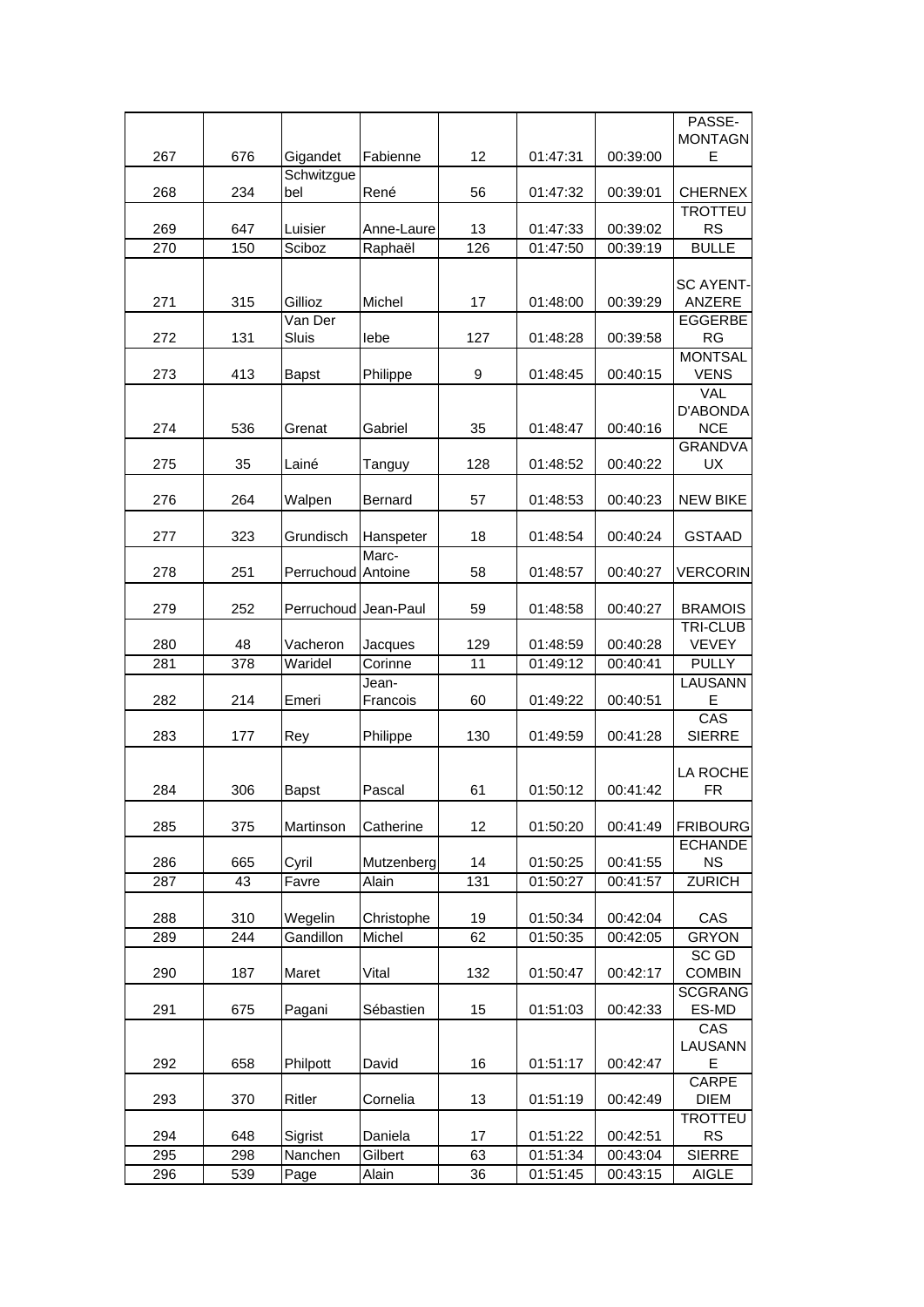|     |     |                 | Jean-         |     |          |          |                       |
|-----|-----|-----------------|---------------|-----|----------|----------|-----------------------|
| 297 | 89  | Delacoste       | Philippe      | 133 | 01:51:53 | 00:43:22 | <b>CHOEX</b>          |
|     |     |                 |               |     |          |          | <b>CLUB</b>           |
|     |     |                 |               |     |          |          | <b>ALPIN</b>          |
| 298 | 226 | Tecqmenne Luc   |               | 64  | 01:52:38 | 00:44:07 | <b>BELGE</b>          |
|     |     |                 |               |     |          |          | <b>CLUB</b>           |
|     |     |                 |               |     |          |          | <b>ALPIN</b>          |
| 299 | 227 | Masy            | Daniel        | 65  | 01:52:43 | 00:44:12 | <b>BELGE</b>          |
| 300 | 66  | Rey             | Matthieu      | 134 | 01:52:47 | 00:44:17 | <b>VEYRAS</b>         |
| 301 | 338 | Bagnoud         | Cyrille       | 20  | 01:53:14 | 00:44:44 | <b>SIERRE</b>         |
| 302 | 33  | Jobin           | Nicolas       | 135 | 01:53:25 | 00:44:55 | <b>UNICIBLE</b>       |
| 303 | 674 | Vuadens         | Samuel        | 18  | 01:53:49 | 00:45:18 | <b>FINHAUT</b>        |
|     |     |                 |               |     |          |          | GARDE-                |
|     |     |                 |               |     |          |          | <b>FRONTIER</b>       |
| 304 | 148 | Wulf            | Thomas        | 136 | 01:53:50 | 00:45:20 | E                     |
| 305 | 28  | Imboden         | Yan           | 137 | 01:53:52 | 00:45:21 | VOUVRY                |
| 306 | 249 | Reis            | Manuel        | 66  | 01:53:55 | 00:45:24 | <b>APPLES</b>         |
|     |     |                 |               |     |          |          | <b>SC PORT-</b>       |
| 307 | 188 | Winiger         | William       | 138 | 01:54:00 | 00:45:30 | <b>VALAIS</b>         |
| 308 | 311 | Cruz            | Bernard       | 21  | 01:54:20 | 00:45:49 | <b>BERNEX</b>         |
|     |     |                 |               |     |          |          | <b>MASSONG</b>        |
| 309 | 289 | <b>Berthoud</b> | Alain         | 67  | 01:54:21 | 00:45:50 | EX                    |
|     |     |                 |               |     |          |          |                       |
|     |     |                 |               |     |          |          | <b>ESTAVAYE</b>       |
| 310 | 368 | Clément         | Fabienne      | 14  | 01:54:24 | 00:45:54 | R-LE-LAC              |
|     |     |                 |               |     |          |          | C.A.R.E               |
| 311 | 254 | Umbehr          | Marc          | 68  | 01:54:26 | 00:45:56 | <b>VEVEY</b>          |
| 312 | 241 | <b>Buffon</b>   | Jean-Marc     | 69  | 01:54:36 | 00:46:05 | <b>CHALLEX</b>        |
|     |     |                 |               |     |          |          | SC                    |
| 313 | 68  | Bender          | Alain         | 139 | 01:54:41 | 00:46:10 | SAILLON               |
| 314 | 302 | Dubach          | Rolf          | 70  | 01:54:42 | 00:46:11 | <b>SUSTEN</b>         |
|     |     |                 |               |     |          |          |                       |
| 315 | 263 | Bernasconi      | Jean-Paul     | 71  | 01:54:51 | 00:46:21 | <b>MURAZ</b>          |
| 316 | 635 | Imboden         | Heinrich      | 19  | 01:54:53 | 00:46:22 | <b>ZERMATT</b>        |
|     |     |                 |               |     |          |          | LA                    |
|     |     |                 |               |     |          |          | <b>COMBALL</b>        |
| 317 | 141 | Gailland        | Samuel        | 140 | 01:55:16 | 00:46:45 | AZ                    |
|     |     |                 |               |     |          |          | <b>TOUTANG</b>        |
| 318 | 107 | Bender          | <b>Benoit</b> | 141 | 01:55:16 | 00:46:46 | <b>UEULES</b>         |
| 319 | 211 | Waridel         | François      | 72  | 01:55:17 | 00:46:47 | <b>PULLY</b>          |
| 320 | 380 | Pharisa         | Armelle       | 15  | 01:55:21 | 00:46:50 | <b>CS</b><br>NEIRIVUE |
|     |     |                 |               |     |          |          |                       |
| 321 | 260 | Boesch          | Marc-Henri    | 73  | 01:55:48 | 00:47:18 | <b>MORGES</b>         |
|     |     |                 |               |     |          |          |                       |
| 322 | 686 | Carron          | Jean - Marc   | 20  | 01:56:00 | 00:47:29 | <b>FULLY</b>          |
| 323 | 616 | Gisclon         | Philippe      | 21  | 01:56:19 | 00:47:48 | <b>VIONNAZ</b>        |
|     |     |                 |               |     |          |          |                       |
|     |     |                 |               |     |          |          | <b>CABV</b>           |
| 324 | 627 | Saillen         | Lionel        | 22  | 01:56:20 | 00:47:49 | <b>MARTIGNY</b>       |
| 325 | 283 | Schnegg         | Serge         | 74  | 01:56:20 | 00:47:50 | YVONAND               |
|     |     |                 |               |     |          |          | <b>ORSONNE</b>        |
| 326 | 677 | Schlaefli       | Laurent       | 23  | 01:56:30 | 00:48:00 | <b>NS</b>             |
|     |     |                 |               |     |          |          |                       |
|     |     |                 |               |     |          |          | CAS                   |
| 327 | 273 | Michellod       | Raphaël       | 75  | 01:56:32 | 00:48:02 | <b>MARTIGNY</b>       |
| 328 | 271 | Tarantino       | Frank         | 76  | 01:56:55 | 00:48:25 | CNN - TRI             |
| 329 | 615 | Farquet         | Norbert       | 24  | 01:56:56 | 00:48:25 | SAILLON               |
|     |     |                 |               |     |          |          |                       |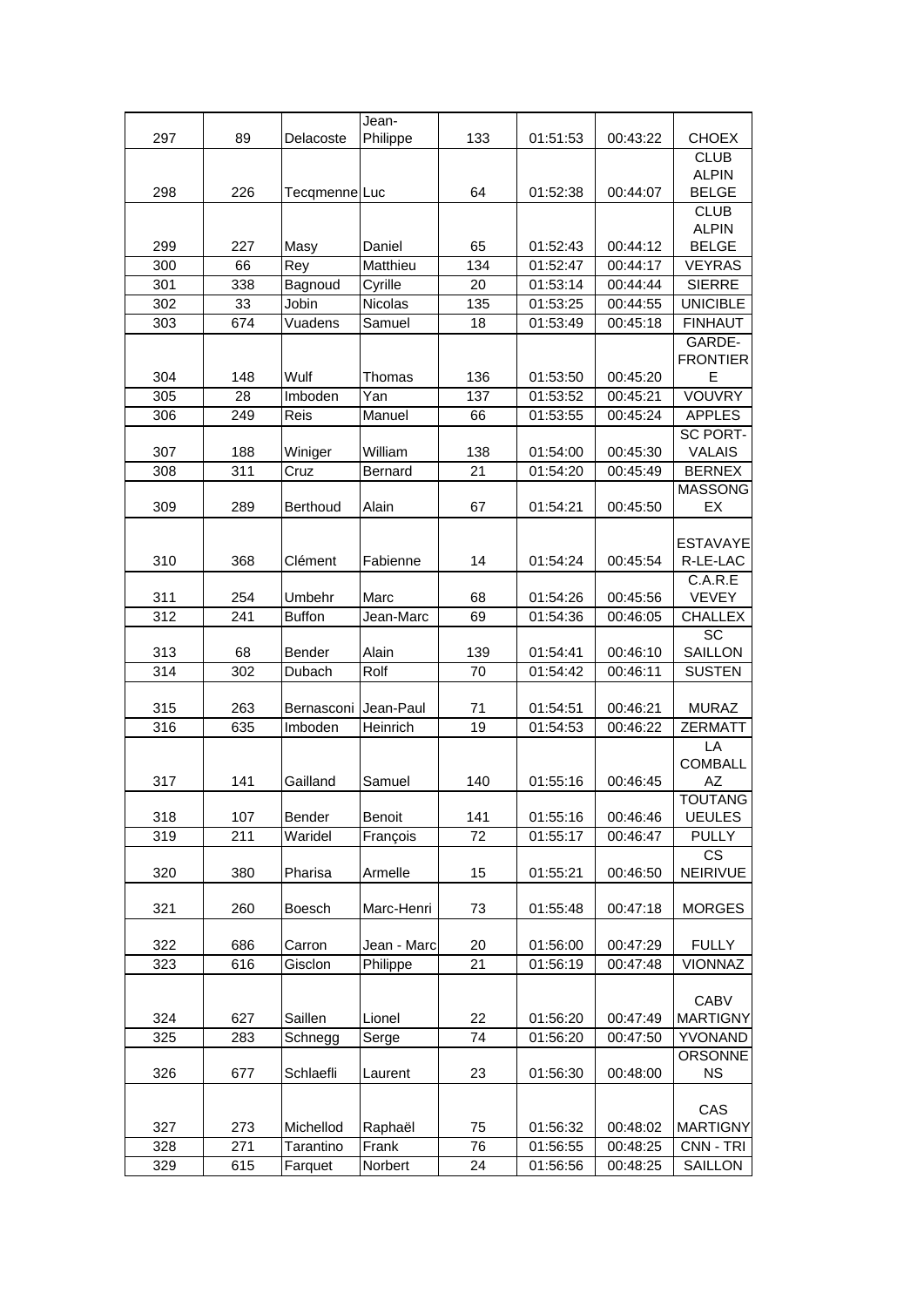|     |     |               | Jean-        |     |          |          |                                  |
|-----|-----|---------------|--------------|-----|----------|----------|----------------------------------|
| 330 | 269 | Allaman       | Daniel       | 77  | 01:57:02 | 00:48:32 | <b>ALTI FUN</b>                  |
| 331 | 620 | Lattion       | Patrick      | 25  | 01:57:03 | 00:48:33 | <b>REPPAZ</b>                    |
|     |     |               |              |     |          |          | <b>SKI CLUB</b>                  |
| 332 | 75  | Ayer          | Sylvain      | 142 | 01:57:26 | 00:48:56 | <b>NESTLE</b>                    |
|     |     |               |              |     |          |          | <b>VAL</b>                       |
| 333 | 286 | Gillabert     | Denis        | 78  | 01:57:35 | 00:49:04 | <b>D'ILLIEZ</b>                  |
|     |     |               |              |     |          |          |                                  |
|     |     |               |              |     |          |          | CAS                              |
| 334 | 281 | <b>Ducret</b> | Romain       | 79  | 01:57:48 | 00:49:18 | <b>GRUYERE</b>                   |
|     |     |               |              |     |          |          | <b>SKI CLUB</b>                  |
| 335 | 95  | Gürtler       | Stephan      | 143 | 01:57:52 | 00:49:22 | <b>NESTLE</b>                    |
| 336 | 371 | Wright        | Tracey       | 16  | 01:58:02 | 00:49:32 | <b>HUEMOZ</b>                    |
|     |     |               |              |     |          |          |                                  |
| 337 | 169 | Camélique     | Alain        | 144 | 01:58:06 | 00:49:35 | <b>MARSENS</b>                   |
|     |     |               |              |     |          |          | CAS                              |
|     |     |               |              |     |          |          | <b>NEUCHAT</b>                   |
| 338 | 172 | Malherbe      | Yves         | 145 | 01:58:20 | 00:49:50 | <b>EL</b>                        |
|     |     |               |              |     |          |          | VAL-                             |
| 339 | 155 | Monnier       | Stéphane     | 146 | 01:58:21 | 00:49:50 | <b>D'ILLIEZ</b>                  |
|     |     |               |              |     |          |          | <b>SC LES</b><br><b>CHEVALET</b> |
| 340 | 556 | Charrière     | Stéphanie    | 8   | 01:59:01 | 00:50:30 | S                                |
| 341 | 193 | Weber         | Stéphane     | 147 | 01:59:18 | 00:50:48 | <b>AYENT</b>                     |
|     |     |               |              |     |          |          |                                  |
|     |     | Brodard-      |              |     |          |          | OXYG.<br><b>MONTAGN</b>          |
| 342 | 382 | Clerc         | Valérie      | 17  | 01:59:26 | 00:50:56 | Е                                |
|     |     |               |              |     |          |          | <b>TEAM LA</b>                   |
| 343 | 160 | Carron        | Pierre-Joe   | 148 | 01:59:52 | 00:51:21 | <b>TRACE</b>                     |
|     |     |               |              |     |          |          |                                  |
| 344 | 657 | Ferrin        | Dominique    | 26  | 01:59:53 | 00:51:23 | <b>NOVELIS</b>                   |
|     |     |               |              |     |          |          | LE                               |
| 345 | 153 | Joris         | Guillaume    | 149 | 02:00:04 | 00:51:34 | <b>CHABLE</b>                    |
|     |     |               |              |     |          |          |                                  |
|     |     |               |              |     |          |          | SC                               |
| 346 | 288 | Raymond       | Claudy       | 80  | 02:00:34 | 00:52:04 | <b>TOBROUK</b>                   |
|     |     |               |              |     |          |          | LAUSANN                          |
| 347 | 255 | Amaudruz      | Yves         | 81  | 02:00:46 | 00:52:16 | Е                                |
| 348 | 693 | Seydoux       | Isabelle     | 27  | 02:01:00 | 00:52:30 | BULLE                            |
|     |     |               |              |     |          |          | ST-                              |
| 349 | 236 | Delaloye      | Michel       | 82  | 02:01:01 | 00:52:31 | <b>MAURICE</b>                   |
| 350 | 203 | Florey        | Norbert      | 83  | 02:01:06 | 00:52:36 | LOC                              |
|     |     |               |              |     |          |          | <b>MONTSAL</b>                   |
| 351 | 320 | Choffet       | Henri        | 22  | 02:01:13 | 00:52:43 | <b>VENS</b>                      |
|     |     |               |              |     |          |          |                                  |
| 352 | 605 | Métrailler    | Bernard      | 28  | 02:01:24 | 00:52:53 | <b>MONTHEY</b>                   |
| 353 | 127 | Cornut        | Eddy         | 150 | 02:01:35 | 00:53:04 | VOUVRY                           |
|     |     |               |              |     |          |          | Luxembour                        |
| 354 | 100 | Luci          | Sandro       | 151 | 02:01:36 | 00:53:06 | $\overline{g}$                   |
|     |     |               |              |     |          |          |                                  |
| 355 | 340 | Proz          | Pierre-Alain | 23  | 02:02:12 | 00:53:42 | <b>VEYRIER</b>                   |
|     |     |               |              |     |          |          | CAS                              |
| 356 | 210 | Chevalley     | Didier       | 84  | 02:02:20 | 00:53:49 | <b>JAMAN</b>                     |
|     |     |               |              |     |          |          |                                  |
| 357 | 666 | Cardenoso     | Céline       | 29  | 02:02:31 | 00:54:01 | CAROUGE                          |
| 358 | 364 | Ansermoz      | Armelle      | 18  | 02:02:45 | 00:54:15 | <b>CSCL</b>                      |
| 359 | 649 | Besson        | Antoine      | 30  | 02:02:46 | 00:54:16 | <b>GENEVE</b>                    |
| 360 | 97  | Dardel        | Mathieu      | 152 | 02:02:50 | 00:54:20 | <b>ANIERES</b>                   |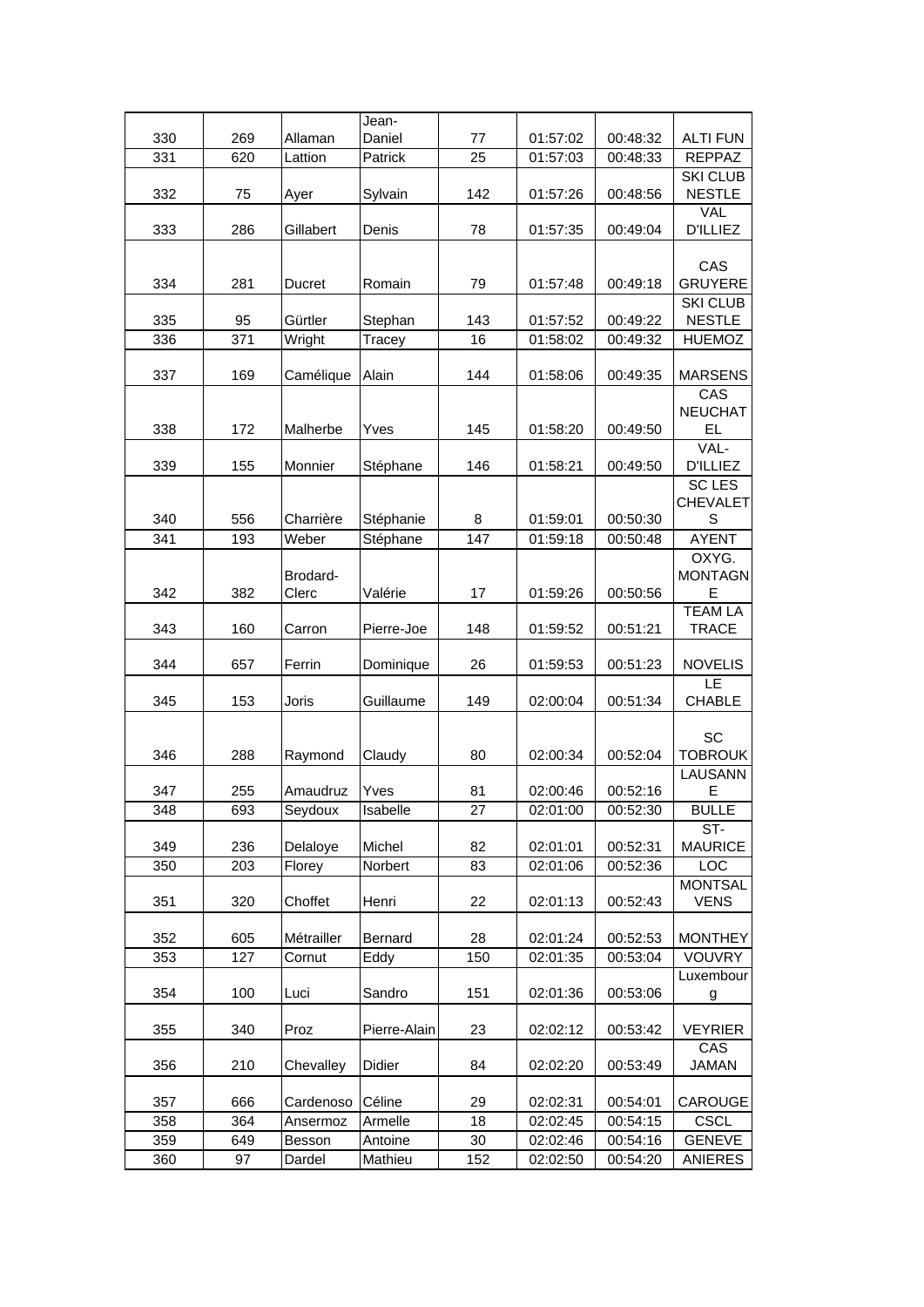| 327<br>De L'espee<br>Edouard<br>24<br>CAS<br>361<br>02:03:31<br>00:55:00<br><b>SC</b><br><b>NEIRIVUE</b><br>362<br>653<br>Pernet<br>Patrice<br>31<br>02:03:34<br>00:55:03<br>153<br>363<br>101<br>Fellay<br><b>CHOEX</b><br>02:03:47<br>00:55:16<br>Jacques<br>ST-<br>364<br>50<br>Damien<br>154<br>02:03:48<br>00:55:18<br><b>MAURICE</b><br>Revaz<br>Pierre-<br>365<br>171<br>Olivier<br>155<br>00:55:19<br>VOUVRY<br><b>Bridevaux</b><br>02:03:50<br>624<br>32<br><b>RECHY</b><br>366<br><b>Bovier</b><br>02:04:02<br>00:55:31<br>Daniel<br>625<br>367<br>Christian<br>33<br>00:55:32<br><b>RECHY</b><br><b>Bovier</b><br>02:04:03<br>368<br>384<br>Staubli<br>Sylvie<br>19<br>02:04:04<br>00:55:34<br><b>GRYON</b><br>LAUSANN<br>E<br>369<br>655<br>Tricot<br>34<br>02:04:15<br>00:55:44<br>Lionel<br>LE CRET<br>370<br>140<br>Pittet<br>Christian<br>156<br>02:04:40<br>00:56:09<br>TRI CLUB<br><b>GENEVE</b><br>371<br>559<br>Christelle<br>9<br>02:04:55<br>Sommer<br>00:56:25<br><b>CLUB</b><br><b>ALPIN</b><br><b>BELGE</b><br>372<br>84<br>Koen<br>157<br>00:56:32<br>Leeten<br>02:05:03<br>348<br><b>PAYERNE</b><br>373<br>Huguelet<br>Roland<br>25<br>02:05:03<br>00:56:33<br>374<br>673<br>Salamin<br>Michel<br>35<br>00:57:05<br>02:05:35<br>Jean-<br>325<br>02:06:31<br>00:58:00<br><b>GFY</b><br>375<br>Andrey<br>Claude<br>26<br>664<br>376<br>Clerc<br>36<br>02:06:46<br>00:58:16<br><b>AUBONNE</b><br>Laurence<br>LE<br><b>LEVRON</b><br>403<br>10<br>00:58:18<br>377<br>Marc<br>02:06:48<br>Farquet<br>TRI CLUB<br><b>GENEVE</b><br>558<br>Sandrine<br>00:58:47<br>378<br>Sommer<br>10<br>02:07:18<br>37<br>379<br>626<br>Jean<br>02:07:22<br><b>VICH</b><br>Sommer<br>00:58:52<br><b>CHESEAU</b><br>380<br>631<br>38<br>02:07:23<br>00:58:53<br>Hosner<br><b>Birgit</b><br>Х<br><b>GRYON</b><br>656<br>Rolli<br>Gilbert<br>39<br>381<br>02:07:35<br>00:59:04<br>$\overline{\text{cs}}$<br>382<br>654<br>L'homme<br>Pascal<br>40<br>02:07:46<br>00:59:15<br><b>NEIRIVUE</b><br>LAUSANN<br>E<br>383<br>279<br>Rosa<br>Philippe<br>85<br>00:59:21<br>02:07:52<br><b>VUISTERN</b><br><b>ENS</b><br>384<br>321<br>Daniel<br>27<br>02:08:05<br>00:59:35<br>Andrey<br>CAS-<br><b>MOLESON</b><br>385<br>99<br>158<br>02:08:23<br>00:59:53<br>Chassot<br>Frédéric<br><b>CLUB</b><br><b>ALPIN</b><br>Viviane<br><b>JAMAN</b><br>386<br>381<br>Lador<br>20<br>02:08:25<br>00:59:54<br>Goetschma<br>387<br>284<br>Nicolas<br><b>CLARENS</b><br>86<br>02:08:28<br>00:59:57<br>nn<br>388<br>206<br>87<br>00:59:58<br><b>MONTHEY</b><br>Pignat<br><b>Thierry</b><br>02:08:29<br><b>CLUB</b><br><b>ALPIN</b><br>Lahaye-<br>Goffart<br><b>BELGE</b><br>389<br>86<br>Frederic<br>159<br>02:08:45<br>01:00:15<br>390<br>553<br>Sajous<br>Julia<br>11<br>02:08:57<br>$\overline{01}$ :00:26<br><b>ANT</b><br><b>CRISSIER</b><br>391<br>367<br>Chastellain<br>Victoria<br>21<br>02:09:15<br>01:00:44<br>Cédric<br>392<br>73<br>160<br>02:09:17<br>01:00:46<br><b>GENEVE</b><br>Bugnon |  |  |  |  |
|---------------------------------------------------------------------------------------------------------------------------------------------------------------------------------------------------------------------------------------------------------------------------------------------------------------------------------------------------------------------------------------------------------------------------------------------------------------------------------------------------------------------------------------------------------------------------------------------------------------------------------------------------------------------------------------------------------------------------------------------------------------------------------------------------------------------------------------------------------------------------------------------------------------------------------------------------------------------------------------------------------------------------------------------------------------------------------------------------------------------------------------------------------------------------------------------------------------------------------------------------------------------------------------------------------------------------------------------------------------------------------------------------------------------------------------------------------------------------------------------------------------------------------------------------------------------------------------------------------------------------------------------------------------------------------------------------------------------------------------------------------------------------------------------------------------------------------------------------------------------------------------------------------------------------------------------------------------------------------------------------------------------------------------------------------------------------------------------------------------------------------------------------------------------------------------------------------------------------------------------------------------------------------------------------------------------------------------------------------------------------------------------------------------------------------------------------------------------------------------------------------------------------------------------------------------------------------------------------------------------------------------------------------------------------------------------------------------------------------------------------------------------------------------------------------------------------------------------------------------------------------------------------------------------------------------------------------------------------------------|--|--|--|--|
|                                                                                                                                                                                                                                                                                                                                                                                                                                                                                                                                                                                                                                                                                                                                                                                                                                                                                                                                                                                                                                                                                                                                                                                                                                                                                                                                                                                                                                                                                                                                                                                                                                                                                                                                                                                                                                                                                                                                                                                                                                                                                                                                                                                                                                                                                                                                                                                                                                                                                                                                                                                                                                                                                                                                                                                                                                                                                                                                                                                       |  |  |  |  |
| <b>MARTIGNY</b>                                                                                                                                                                                                                                                                                                                                                                                                                                                                                                                                                                                                                                                                                                                                                                                                                                                                                                                                                                                                                                                                                                                                                                                                                                                                                                                                                                                                                                                                                                                                                                                                                                                                                                                                                                                                                                                                                                                                                                                                                                                                                                                                                                                                                                                                                                                                                                                                                                                                                                                                                                                                                                                                                                                                                                                                                                                                                                                                                                       |  |  |  |  |
|                                                                                                                                                                                                                                                                                                                                                                                                                                                                                                                                                                                                                                                                                                                                                                                                                                                                                                                                                                                                                                                                                                                                                                                                                                                                                                                                                                                                                                                                                                                                                                                                                                                                                                                                                                                                                                                                                                                                                                                                                                                                                                                                                                                                                                                                                                                                                                                                                                                                                                                                                                                                                                                                                                                                                                                                                                                                                                                                                                                       |  |  |  |  |
|                                                                                                                                                                                                                                                                                                                                                                                                                                                                                                                                                                                                                                                                                                                                                                                                                                                                                                                                                                                                                                                                                                                                                                                                                                                                                                                                                                                                                                                                                                                                                                                                                                                                                                                                                                                                                                                                                                                                                                                                                                                                                                                                                                                                                                                                                                                                                                                                                                                                                                                                                                                                                                                                                                                                                                                                                                                                                                                                                                                       |  |  |  |  |
|                                                                                                                                                                                                                                                                                                                                                                                                                                                                                                                                                                                                                                                                                                                                                                                                                                                                                                                                                                                                                                                                                                                                                                                                                                                                                                                                                                                                                                                                                                                                                                                                                                                                                                                                                                                                                                                                                                                                                                                                                                                                                                                                                                                                                                                                                                                                                                                                                                                                                                                                                                                                                                                                                                                                                                                                                                                                                                                                                                                       |  |  |  |  |
|                                                                                                                                                                                                                                                                                                                                                                                                                                                                                                                                                                                                                                                                                                                                                                                                                                                                                                                                                                                                                                                                                                                                                                                                                                                                                                                                                                                                                                                                                                                                                                                                                                                                                                                                                                                                                                                                                                                                                                                                                                                                                                                                                                                                                                                                                                                                                                                                                                                                                                                                                                                                                                                                                                                                                                                                                                                                                                                                                                                       |  |  |  |  |
|                                                                                                                                                                                                                                                                                                                                                                                                                                                                                                                                                                                                                                                                                                                                                                                                                                                                                                                                                                                                                                                                                                                                                                                                                                                                                                                                                                                                                                                                                                                                                                                                                                                                                                                                                                                                                                                                                                                                                                                                                                                                                                                                                                                                                                                                                                                                                                                                                                                                                                                                                                                                                                                                                                                                                                                                                                                                                                                                                                                       |  |  |  |  |
|                                                                                                                                                                                                                                                                                                                                                                                                                                                                                                                                                                                                                                                                                                                                                                                                                                                                                                                                                                                                                                                                                                                                                                                                                                                                                                                                                                                                                                                                                                                                                                                                                                                                                                                                                                                                                                                                                                                                                                                                                                                                                                                                                                                                                                                                                                                                                                                                                                                                                                                                                                                                                                                                                                                                                                                                                                                                                                                                                                                       |  |  |  |  |
|                                                                                                                                                                                                                                                                                                                                                                                                                                                                                                                                                                                                                                                                                                                                                                                                                                                                                                                                                                                                                                                                                                                                                                                                                                                                                                                                                                                                                                                                                                                                                                                                                                                                                                                                                                                                                                                                                                                                                                                                                                                                                                                                                                                                                                                                                                                                                                                                                                                                                                                                                                                                                                                                                                                                                                                                                                                                                                                                                                                       |  |  |  |  |
|                                                                                                                                                                                                                                                                                                                                                                                                                                                                                                                                                                                                                                                                                                                                                                                                                                                                                                                                                                                                                                                                                                                                                                                                                                                                                                                                                                                                                                                                                                                                                                                                                                                                                                                                                                                                                                                                                                                                                                                                                                                                                                                                                                                                                                                                                                                                                                                                                                                                                                                                                                                                                                                                                                                                                                                                                                                                                                                                                                                       |  |  |  |  |
|                                                                                                                                                                                                                                                                                                                                                                                                                                                                                                                                                                                                                                                                                                                                                                                                                                                                                                                                                                                                                                                                                                                                                                                                                                                                                                                                                                                                                                                                                                                                                                                                                                                                                                                                                                                                                                                                                                                                                                                                                                                                                                                                                                                                                                                                                                                                                                                                                                                                                                                                                                                                                                                                                                                                                                                                                                                                                                                                                                                       |  |  |  |  |
|                                                                                                                                                                                                                                                                                                                                                                                                                                                                                                                                                                                                                                                                                                                                                                                                                                                                                                                                                                                                                                                                                                                                                                                                                                                                                                                                                                                                                                                                                                                                                                                                                                                                                                                                                                                                                                                                                                                                                                                                                                                                                                                                                                                                                                                                                                                                                                                                                                                                                                                                                                                                                                                                                                                                                                                                                                                                                                                                                                                       |  |  |  |  |
|                                                                                                                                                                                                                                                                                                                                                                                                                                                                                                                                                                                                                                                                                                                                                                                                                                                                                                                                                                                                                                                                                                                                                                                                                                                                                                                                                                                                                                                                                                                                                                                                                                                                                                                                                                                                                                                                                                                                                                                                                                                                                                                                                                                                                                                                                                                                                                                                                                                                                                                                                                                                                                                                                                                                                                                                                                                                                                                                                                                       |  |  |  |  |
|                                                                                                                                                                                                                                                                                                                                                                                                                                                                                                                                                                                                                                                                                                                                                                                                                                                                                                                                                                                                                                                                                                                                                                                                                                                                                                                                                                                                                                                                                                                                                                                                                                                                                                                                                                                                                                                                                                                                                                                                                                                                                                                                                                                                                                                                                                                                                                                                                                                                                                                                                                                                                                                                                                                                                                                                                                                                                                                                                                                       |  |  |  |  |
|                                                                                                                                                                                                                                                                                                                                                                                                                                                                                                                                                                                                                                                                                                                                                                                                                                                                                                                                                                                                                                                                                                                                                                                                                                                                                                                                                                                                                                                                                                                                                                                                                                                                                                                                                                                                                                                                                                                                                                                                                                                                                                                                                                                                                                                                                                                                                                                                                                                                                                                                                                                                                                                                                                                                                                                                                                                                                                                                                                                       |  |  |  |  |
|                                                                                                                                                                                                                                                                                                                                                                                                                                                                                                                                                                                                                                                                                                                                                                                                                                                                                                                                                                                                                                                                                                                                                                                                                                                                                                                                                                                                                                                                                                                                                                                                                                                                                                                                                                                                                                                                                                                                                                                                                                                                                                                                                                                                                                                                                                                                                                                                                                                                                                                                                                                                                                                                                                                                                                                                                                                                                                                                                                                       |  |  |  |  |
|                                                                                                                                                                                                                                                                                                                                                                                                                                                                                                                                                                                                                                                                                                                                                                                                                                                                                                                                                                                                                                                                                                                                                                                                                                                                                                                                                                                                                                                                                                                                                                                                                                                                                                                                                                                                                                                                                                                                                                                                                                                                                                                                                                                                                                                                                                                                                                                                                                                                                                                                                                                                                                                                                                                                                                                                                                                                                                                                                                                       |  |  |  |  |
|                                                                                                                                                                                                                                                                                                                                                                                                                                                                                                                                                                                                                                                                                                                                                                                                                                                                                                                                                                                                                                                                                                                                                                                                                                                                                                                                                                                                                                                                                                                                                                                                                                                                                                                                                                                                                                                                                                                                                                                                                                                                                                                                                                                                                                                                                                                                                                                                                                                                                                                                                                                                                                                                                                                                                                                                                                                                                                                                                                                       |  |  |  |  |
|                                                                                                                                                                                                                                                                                                                                                                                                                                                                                                                                                                                                                                                                                                                                                                                                                                                                                                                                                                                                                                                                                                                                                                                                                                                                                                                                                                                                                                                                                                                                                                                                                                                                                                                                                                                                                                                                                                                                                                                                                                                                                                                                                                                                                                                                                                                                                                                                                                                                                                                                                                                                                                                                                                                                                                                                                                                                                                                                                                                       |  |  |  |  |
|                                                                                                                                                                                                                                                                                                                                                                                                                                                                                                                                                                                                                                                                                                                                                                                                                                                                                                                                                                                                                                                                                                                                                                                                                                                                                                                                                                                                                                                                                                                                                                                                                                                                                                                                                                                                                                                                                                                                                                                                                                                                                                                                                                                                                                                                                                                                                                                                                                                                                                                                                                                                                                                                                                                                                                                                                                                                                                                                                                                       |  |  |  |  |
|                                                                                                                                                                                                                                                                                                                                                                                                                                                                                                                                                                                                                                                                                                                                                                                                                                                                                                                                                                                                                                                                                                                                                                                                                                                                                                                                                                                                                                                                                                                                                                                                                                                                                                                                                                                                                                                                                                                                                                                                                                                                                                                                                                                                                                                                                                                                                                                                                                                                                                                                                                                                                                                                                                                                                                                                                                                                                                                                                                                       |  |  |  |  |
|                                                                                                                                                                                                                                                                                                                                                                                                                                                                                                                                                                                                                                                                                                                                                                                                                                                                                                                                                                                                                                                                                                                                                                                                                                                                                                                                                                                                                                                                                                                                                                                                                                                                                                                                                                                                                                                                                                                                                                                                                                                                                                                                                                                                                                                                                                                                                                                                                                                                                                                                                                                                                                                                                                                                                                                                                                                                                                                                                                                       |  |  |  |  |
|                                                                                                                                                                                                                                                                                                                                                                                                                                                                                                                                                                                                                                                                                                                                                                                                                                                                                                                                                                                                                                                                                                                                                                                                                                                                                                                                                                                                                                                                                                                                                                                                                                                                                                                                                                                                                                                                                                                                                                                                                                                                                                                                                                                                                                                                                                                                                                                                                                                                                                                                                                                                                                                                                                                                                                                                                                                                                                                                                                                       |  |  |  |  |
|                                                                                                                                                                                                                                                                                                                                                                                                                                                                                                                                                                                                                                                                                                                                                                                                                                                                                                                                                                                                                                                                                                                                                                                                                                                                                                                                                                                                                                                                                                                                                                                                                                                                                                                                                                                                                                                                                                                                                                                                                                                                                                                                                                                                                                                                                                                                                                                                                                                                                                                                                                                                                                                                                                                                                                                                                                                                                                                                                                                       |  |  |  |  |
|                                                                                                                                                                                                                                                                                                                                                                                                                                                                                                                                                                                                                                                                                                                                                                                                                                                                                                                                                                                                                                                                                                                                                                                                                                                                                                                                                                                                                                                                                                                                                                                                                                                                                                                                                                                                                                                                                                                                                                                                                                                                                                                                                                                                                                                                                                                                                                                                                                                                                                                                                                                                                                                                                                                                                                                                                                                                                                                                                                                       |  |  |  |  |
|                                                                                                                                                                                                                                                                                                                                                                                                                                                                                                                                                                                                                                                                                                                                                                                                                                                                                                                                                                                                                                                                                                                                                                                                                                                                                                                                                                                                                                                                                                                                                                                                                                                                                                                                                                                                                                                                                                                                                                                                                                                                                                                                                                                                                                                                                                                                                                                                                                                                                                                                                                                                                                                                                                                                                                                                                                                                                                                                                                                       |  |  |  |  |
|                                                                                                                                                                                                                                                                                                                                                                                                                                                                                                                                                                                                                                                                                                                                                                                                                                                                                                                                                                                                                                                                                                                                                                                                                                                                                                                                                                                                                                                                                                                                                                                                                                                                                                                                                                                                                                                                                                                                                                                                                                                                                                                                                                                                                                                                                                                                                                                                                                                                                                                                                                                                                                                                                                                                                                                                                                                                                                                                                                                       |  |  |  |  |
|                                                                                                                                                                                                                                                                                                                                                                                                                                                                                                                                                                                                                                                                                                                                                                                                                                                                                                                                                                                                                                                                                                                                                                                                                                                                                                                                                                                                                                                                                                                                                                                                                                                                                                                                                                                                                                                                                                                                                                                                                                                                                                                                                                                                                                                                                                                                                                                                                                                                                                                                                                                                                                                                                                                                                                                                                                                                                                                                                                                       |  |  |  |  |
|                                                                                                                                                                                                                                                                                                                                                                                                                                                                                                                                                                                                                                                                                                                                                                                                                                                                                                                                                                                                                                                                                                                                                                                                                                                                                                                                                                                                                                                                                                                                                                                                                                                                                                                                                                                                                                                                                                                                                                                                                                                                                                                                                                                                                                                                                                                                                                                                                                                                                                                                                                                                                                                                                                                                                                                                                                                                                                                                                                                       |  |  |  |  |
|                                                                                                                                                                                                                                                                                                                                                                                                                                                                                                                                                                                                                                                                                                                                                                                                                                                                                                                                                                                                                                                                                                                                                                                                                                                                                                                                                                                                                                                                                                                                                                                                                                                                                                                                                                                                                                                                                                                                                                                                                                                                                                                                                                                                                                                                                                                                                                                                                                                                                                                                                                                                                                                                                                                                                                                                                                                                                                                                                                                       |  |  |  |  |
|                                                                                                                                                                                                                                                                                                                                                                                                                                                                                                                                                                                                                                                                                                                                                                                                                                                                                                                                                                                                                                                                                                                                                                                                                                                                                                                                                                                                                                                                                                                                                                                                                                                                                                                                                                                                                                                                                                                                                                                                                                                                                                                                                                                                                                                                                                                                                                                                                                                                                                                                                                                                                                                                                                                                                                                                                                                                                                                                                                                       |  |  |  |  |
|                                                                                                                                                                                                                                                                                                                                                                                                                                                                                                                                                                                                                                                                                                                                                                                                                                                                                                                                                                                                                                                                                                                                                                                                                                                                                                                                                                                                                                                                                                                                                                                                                                                                                                                                                                                                                                                                                                                                                                                                                                                                                                                                                                                                                                                                                                                                                                                                                                                                                                                                                                                                                                                                                                                                                                                                                                                                                                                                                                                       |  |  |  |  |
|                                                                                                                                                                                                                                                                                                                                                                                                                                                                                                                                                                                                                                                                                                                                                                                                                                                                                                                                                                                                                                                                                                                                                                                                                                                                                                                                                                                                                                                                                                                                                                                                                                                                                                                                                                                                                                                                                                                                                                                                                                                                                                                                                                                                                                                                                                                                                                                                                                                                                                                                                                                                                                                                                                                                                                                                                                                                                                                                                                                       |  |  |  |  |
|                                                                                                                                                                                                                                                                                                                                                                                                                                                                                                                                                                                                                                                                                                                                                                                                                                                                                                                                                                                                                                                                                                                                                                                                                                                                                                                                                                                                                                                                                                                                                                                                                                                                                                                                                                                                                                                                                                                                                                                                                                                                                                                                                                                                                                                                                                                                                                                                                                                                                                                                                                                                                                                                                                                                                                                                                                                                                                                                                                                       |  |  |  |  |
|                                                                                                                                                                                                                                                                                                                                                                                                                                                                                                                                                                                                                                                                                                                                                                                                                                                                                                                                                                                                                                                                                                                                                                                                                                                                                                                                                                                                                                                                                                                                                                                                                                                                                                                                                                                                                                                                                                                                                                                                                                                                                                                                                                                                                                                                                                                                                                                                                                                                                                                                                                                                                                                                                                                                                                                                                                                                                                                                                                                       |  |  |  |  |
|                                                                                                                                                                                                                                                                                                                                                                                                                                                                                                                                                                                                                                                                                                                                                                                                                                                                                                                                                                                                                                                                                                                                                                                                                                                                                                                                                                                                                                                                                                                                                                                                                                                                                                                                                                                                                                                                                                                                                                                                                                                                                                                                                                                                                                                                                                                                                                                                                                                                                                                                                                                                                                                                                                                                                                                                                                                                                                                                                                                       |  |  |  |  |
|                                                                                                                                                                                                                                                                                                                                                                                                                                                                                                                                                                                                                                                                                                                                                                                                                                                                                                                                                                                                                                                                                                                                                                                                                                                                                                                                                                                                                                                                                                                                                                                                                                                                                                                                                                                                                                                                                                                                                                                                                                                                                                                                                                                                                                                                                                                                                                                                                                                                                                                                                                                                                                                                                                                                                                                                                                                                                                                                                                                       |  |  |  |  |
|                                                                                                                                                                                                                                                                                                                                                                                                                                                                                                                                                                                                                                                                                                                                                                                                                                                                                                                                                                                                                                                                                                                                                                                                                                                                                                                                                                                                                                                                                                                                                                                                                                                                                                                                                                                                                                                                                                                                                                                                                                                                                                                                                                                                                                                                                                                                                                                                                                                                                                                                                                                                                                                                                                                                                                                                                                                                                                                                                                                       |  |  |  |  |
|                                                                                                                                                                                                                                                                                                                                                                                                                                                                                                                                                                                                                                                                                                                                                                                                                                                                                                                                                                                                                                                                                                                                                                                                                                                                                                                                                                                                                                                                                                                                                                                                                                                                                                                                                                                                                                                                                                                                                                                                                                                                                                                                                                                                                                                                                                                                                                                                                                                                                                                                                                                                                                                                                                                                                                                                                                                                                                                                                                                       |  |  |  |  |
|                                                                                                                                                                                                                                                                                                                                                                                                                                                                                                                                                                                                                                                                                                                                                                                                                                                                                                                                                                                                                                                                                                                                                                                                                                                                                                                                                                                                                                                                                                                                                                                                                                                                                                                                                                                                                                                                                                                                                                                                                                                                                                                                                                                                                                                                                                                                                                                                                                                                                                                                                                                                                                                                                                                                                                                                                                                                                                                                                                                       |  |  |  |  |
|                                                                                                                                                                                                                                                                                                                                                                                                                                                                                                                                                                                                                                                                                                                                                                                                                                                                                                                                                                                                                                                                                                                                                                                                                                                                                                                                                                                                                                                                                                                                                                                                                                                                                                                                                                                                                                                                                                                                                                                                                                                                                                                                                                                                                                                                                                                                                                                                                                                                                                                                                                                                                                                                                                                                                                                                                                                                                                                                                                                       |  |  |  |  |
|                                                                                                                                                                                                                                                                                                                                                                                                                                                                                                                                                                                                                                                                                                                                                                                                                                                                                                                                                                                                                                                                                                                                                                                                                                                                                                                                                                                                                                                                                                                                                                                                                                                                                                                                                                                                                                                                                                                                                                                                                                                                                                                                                                                                                                                                                                                                                                                                                                                                                                                                                                                                                                                                                                                                                                                                                                                                                                                                                                                       |  |  |  |  |
|                                                                                                                                                                                                                                                                                                                                                                                                                                                                                                                                                                                                                                                                                                                                                                                                                                                                                                                                                                                                                                                                                                                                                                                                                                                                                                                                                                                                                                                                                                                                                                                                                                                                                                                                                                                                                                                                                                                                                                                                                                                                                                                                                                                                                                                                                                                                                                                                                                                                                                                                                                                                                                                                                                                                                                                                                                                                                                                                                                                       |  |  |  |  |
|                                                                                                                                                                                                                                                                                                                                                                                                                                                                                                                                                                                                                                                                                                                                                                                                                                                                                                                                                                                                                                                                                                                                                                                                                                                                                                                                                                                                                                                                                                                                                                                                                                                                                                                                                                                                                                                                                                                                                                                                                                                                                                                                                                                                                                                                                                                                                                                                                                                                                                                                                                                                                                                                                                                                                                                                                                                                                                                                                                                       |  |  |  |  |
|                                                                                                                                                                                                                                                                                                                                                                                                                                                                                                                                                                                                                                                                                                                                                                                                                                                                                                                                                                                                                                                                                                                                                                                                                                                                                                                                                                                                                                                                                                                                                                                                                                                                                                                                                                                                                                                                                                                                                                                                                                                                                                                                                                                                                                                                                                                                                                                                                                                                                                                                                                                                                                                                                                                                                                                                                                                                                                                                                                                       |  |  |  |  |
|                                                                                                                                                                                                                                                                                                                                                                                                                                                                                                                                                                                                                                                                                                                                                                                                                                                                                                                                                                                                                                                                                                                                                                                                                                                                                                                                                                                                                                                                                                                                                                                                                                                                                                                                                                                                                                                                                                                                                                                                                                                                                                                                                                                                                                                                                                                                                                                                                                                                                                                                                                                                                                                                                                                                                                                                                                                                                                                                                                                       |  |  |  |  |
|                                                                                                                                                                                                                                                                                                                                                                                                                                                                                                                                                                                                                                                                                                                                                                                                                                                                                                                                                                                                                                                                                                                                                                                                                                                                                                                                                                                                                                                                                                                                                                                                                                                                                                                                                                                                                                                                                                                                                                                                                                                                                                                                                                                                                                                                                                                                                                                                                                                                                                                                                                                                                                                                                                                                                                                                                                                                                                                                                                                       |  |  |  |  |
|                                                                                                                                                                                                                                                                                                                                                                                                                                                                                                                                                                                                                                                                                                                                                                                                                                                                                                                                                                                                                                                                                                                                                                                                                                                                                                                                                                                                                                                                                                                                                                                                                                                                                                                                                                                                                                                                                                                                                                                                                                                                                                                                                                                                                                                                                                                                                                                                                                                                                                                                                                                                                                                                                                                                                                                                                                                                                                                                                                                       |  |  |  |  |
|                                                                                                                                                                                                                                                                                                                                                                                                                                                                                                                                                                                                                                                                                                                                                                                                                                                                                                                                                                                                                                                                                                                                                                                                                                                                                                                                                                                                                                                                                                                                                                                                                                                                                                                                                                                                                                                                                                                                                                                                                                                                                                                                                                                                                                                                                                                                                                                                                                                                                                                                                                                                                                                                                                                                                                                                                                                                                                                                                                                       |  |  |  |  |
|                                                                                                                                                                                                                                                                                                                                                                                                                                                                                                                                                                                                                                                                                                                                                                                                                                                                                                                                                                                                                                                                                                                                                                                                                                                                                                                                                                                                                                                                                                                                                                                                                                                                                                                                                                                                                                                                                                                                                                                                                                                                                                                                                                                                                                                                                                                                                                                                                                                                                                                                                                                                                                                                                                                                                                                                                                                                                                                                                                                       |  |  |  |  |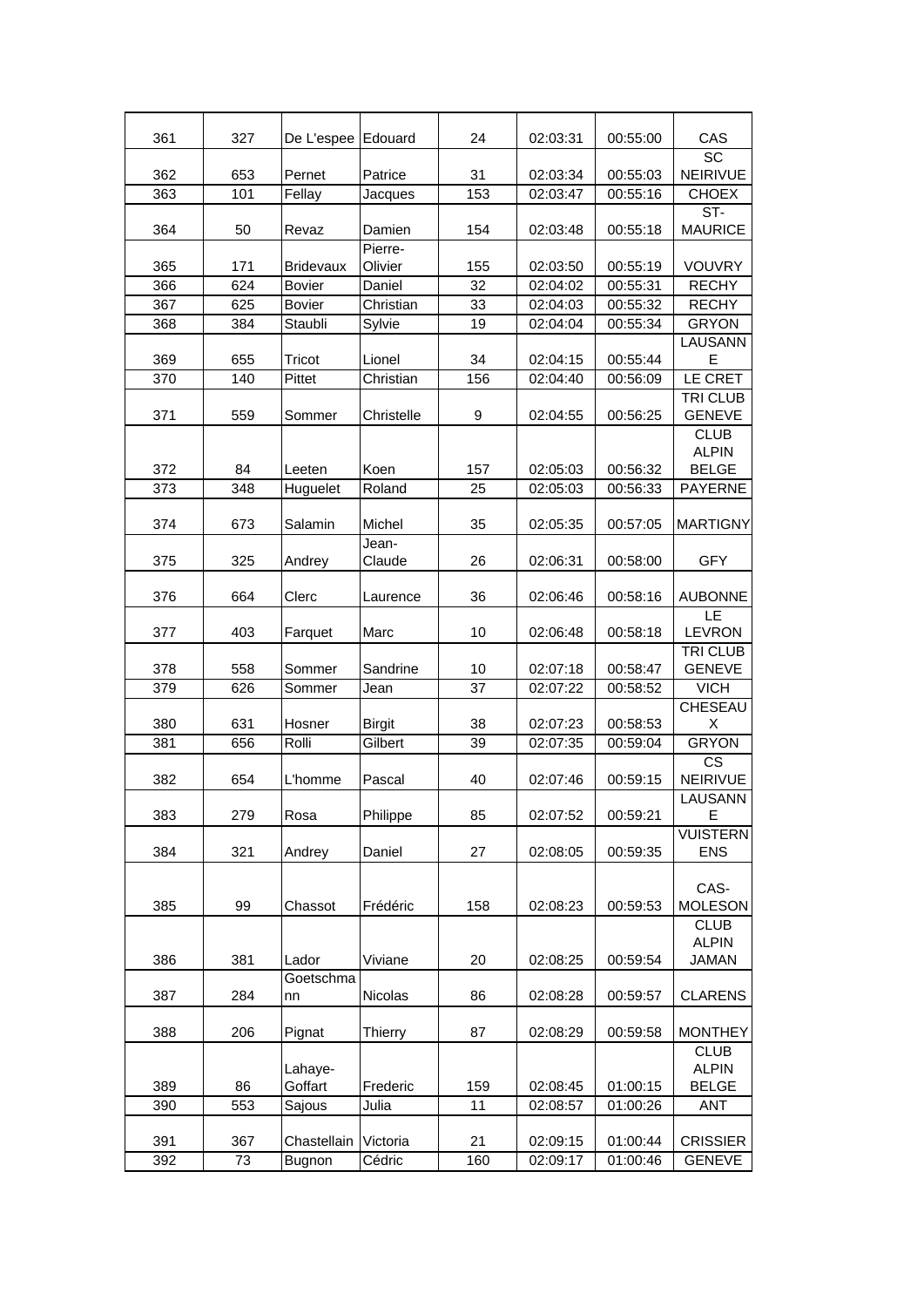| 393 | 217 | Cornut          | <b>Thierry</b>    | 88  | 02:09:18 | 01:00:47 | <b>MONTHEY</b>                              |
|-----|-----|-----------------|-------------------|-----|----------|----------|---------------------------------------------|
| 394 | 672 | <b>Nissille</b> | Jacques           | 41  | 02:09:19 | 01:00:48 | <b>SC CIME</b><br>DE L'EST                  |
| 395 | 250 | Lauber          | Anton             | 89  | 02:09:25 | 01:00:55 | <b>ZERMATT</b>                              |
| 396 | 98  | Scyboz          | Pierre            | 161 | 02:09:47 | 01:01:16 | CAS-<br><b>MOLESON</b>                      |
| 397 | 215 | Laville         | Jean-<br>Philippe | 90  | 02:10:59 | 01:02:28 | GS<br><b>TABEILLO</b><br>N                  |
| 398 | 238 | Doffey          | Philippe          | 91  | 02:10:59 | 01:02:29 | <b>DV</b>                                   |
| 399 | 694 | Fournier        | Simon             | 42  | 02:11:03 | 01:02:32 | HAUTE-<br><b>NENDAZ</b>                     |
| 400 | 685 | Vulliez         | Sandrine          | 43  | 02:11:04 | 01:02:33 | <b>PUBLIER</b>                              |
| 401 | 614 | <b>Burlet</b>   | Klaus             | 44  | 02:12:15 | 01:03:44 | CAAS                                        |
| 402 | 256 | Gabler          | Clark             | 92  | 02:12:23 | 01:03:53 | CAS<br><b>DIABLERE</b><br><b>TS</b>         |
| 403 | 103 | Jodry           | David<br>Pierre-  | 162 | 02:12:33 | 01:04:03 | CAS<br><b>MOLESON</b>                       |
| 404 | 60  | <b>Barman</b>   | Louis             | 163 | 02:12:42 | 01:04:12 | <b>CHOEX</b>                                |
| 405 | 296 | Vaucher         | Jean-Pierre       | 93  | 02:14:50 | 01:06:19 | LE<br><b>PAQUIER</b>                        |
| 406 | 644 | Charrière       | Doris             | 45  | 02:15:28 | 01:06:57 | $\overline{\text{cs}}$<br>VALLEE<br>DU FLON |
| 407 | 602 | <b>Bruchez</b>  | Guy               | 46  | 02:15:56 | 01:07:26 | $ST-$<br><b>MAURICE</b>                     |
| 408 | 183 | Vannotti        | Matthias          | 164 | 02:16:04 | 01:07:33 | LAUSANN<br>E                                |
| 409 | 337 | <b>Bochud</b>   | Robert            | 28  | 02:16:05 | 01:07:34 | <b>VUIPPENS</b>                             |
| 410 | 237 | Lehmann         | Daniel            | 94  | 02:16:15 | 01:07:44 | DV                                          |
| 411 | 372 | Geiser          | Françoise         | 22  | 02:16:19 | 01:07:49 | <b>LAUSANN</b><br>Е                         |
| 412 | 113 | Jacquier        | Cédric            | 165 | 02:16:30 | 01:08:00 | LES<br><b>MARECOT</b><br><b>TES</b>         |
| 413 | 59  | <b>Bohnet</b>   | Nicolas           | 166 | 02:16:36 | 01:08:06 | <b>LAUSANN</b><br>Е<br><b>CHEXBRE</b>       |
| 414 | 88  | Vacheron        | Thierry           | 167 | 02:16:37 | 01:08:06 | S<br><b>SKI CLUB</b>                        |
| 415 | 350 | Glauser         | Patrick           | 29  | 02:16:39 | 01:08:08 | <b>NESTLE</b>                               |
| 416 | 374 | Edder           | Nicole            | 23  | 02:17:32 | 01:09:02 | <b>MORGES</b>                               |
| 417 | 239 | Ducrey          | Jean-Marc         | 95  | 02:17:46 | 01:09:16 | <b>ARDON</b>                                |
|     |     |                 |                   |     |          |          | SC<br><b>GRATTAV</b>                        |
| 418 | 680 | <b>Blatti</b>   | Sandrine          | 47  | 02:17:48 | 01:09:17 | <b>ACHE</b>                                 |
| 419 | 305 | Antille         | <b>Bruno</b>      | 96  | 02:17:51 | 01:09:20 | <b>JONGNY</b>                               |
| 420 | 330 | Duca            | Giovanni          | 30  | 02:18:08 | 01:09:38 | <b>ALPIN</b>                                |
| 421 | 402 | Farquet         | François          | 11  | 02:18:24 | 01:09:54 | LE<br><b>LEVRON</b>                         |
| 422 | 404 | Meizoz          | Grégoire          | 12  | 02:18:28 | 01:09:57 | LE<br><b>LEVRON</b>                         |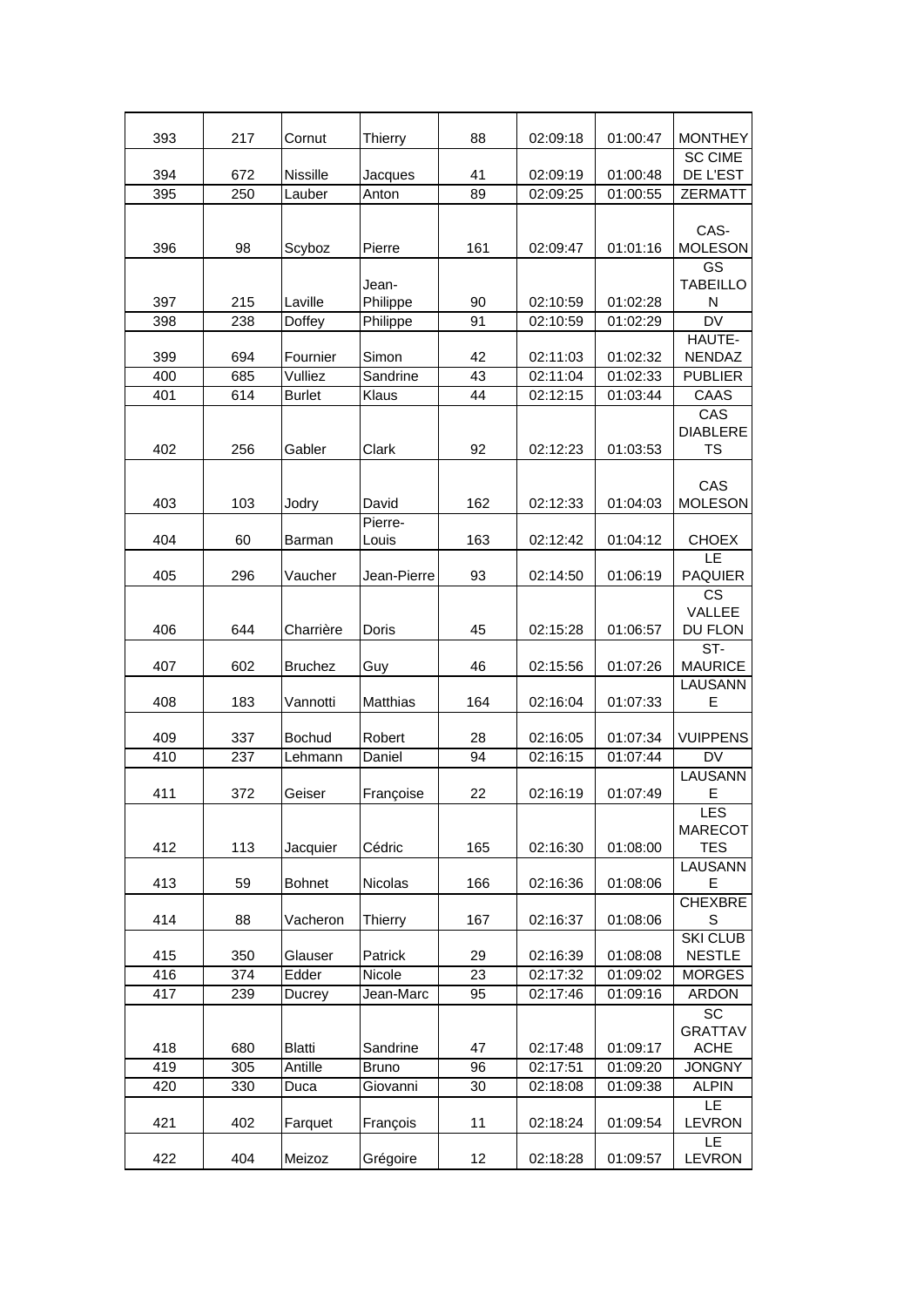| 423        | 691       | Pitteloud         | Dominique        | 48        | 02:18:44             | 01:10:14             | <b>MORGES</b>                         |
|------------|-----------|-------------------|------------------|-----------|----------------------|----------------------|---------------------------------------|
| 424        | 278       | Caillet-Bois      | Etienne          | 97        | 02:19:22             | 01:10:51             | VAL-<br><b>D'ILLIEZ</b>               |
| 425        | 329       | Muller            | Gabriel          | 31        | 02:19:26             | 01:10:56             | G.F.Y.                                |
|            |           |                   |                  |           |                      |                      | <b>LAUSANN</b>                        |
| 426        | 659       | Ronny             | André            | 49        | 02:20:23             | 01:11:52             | E                                     |
| 427        | 39        | Progin            | Patrick          | 168       | 02:20:33             | 01:12:02             | <b>LENTIGNY</b>                       |
| 428        | 295       | Kolly             | Jean-<br>Claude  | 98        | 02:20:41             | 01:12:10             | <b>NIEDERW</b><br><b>ANGEN</b>        |
| 429        | 243       | Peers             | Steven           | 99        | 02:20:44             | 01:12:14             | CAS                                   |
|            |           |                   |                  |           |                      |                      |                                       |
| 430        | 690       | <b>Briffod</b>    | Charles          | 50        | 02:20:48             | 01:12:17             | <b>ST-LEGIER</b>                      |
| 431        | 314       | Wurlod            | Daniel           | 32        | 02:21:06             | 01:12:35             | <b>PULLY</b>                          |
| 432        | 643       | Moulin            | Vincent          | 51        | 02:22:30             | 01:13:59             | SCST-<br><b>GINGOLPH</b>              |
| 433        | 667       | Luyet             | Stéphane         | 52        | 02:22:41             | 01:14:10             | <b>SAVIESE</b>                        |
| 434<br>435 | 76<br>383 | Aymon             | Pascal<br>Nicole | 169<br>24 | 02:24:24<br>02:24:44 | 01:15:54<br>01:16:13 | ST-<br><b>LEONARD</b><br><b>GRYON</b> |
| 436        | 687       | Amiguet<br>Carron | Gabriel          | 53        | 02:24:56             | 01:16:26             | <b>FULLY</b>                          |
|            |           | De                |                  |           |                      |                      |                                       |
| 437        | 336       | Moustier          | Patrick          | 33        | 02:25:06             | 01:16:35             | <b>GENEVE</b>                         |
| 438        | 353       | Delacrétaz        | Jean             | 34        | 02:26:03             | 01:17:32             | CAS -"LA<br><b>DÔLE</b>               |
| 439        | 603       | Perruchoud Sabine |                  | 54        | 02:26:52             | 01:18:21             | <b>CHALAIS</b>                        |
| 440        | 604       | Zabloz            | Geneviève        | 55        | 02:27:07             | 01:18:36             | <b>RECHY</b>                          |
| 441        | 562       | Multone           | Cécile           | 12        | 02:27:07             | 01:18:37             | <b>MONTHEY</b>                        |
| 442        | 67        | Graber            | Patrick          | 170       | 02:27:47             | 01:19:17             | YVERDON                               |
| 443        | 331       | Wisler            | Daniel           | 35        | 02:29:50             | 01:21:20             | <b>ORON</b>                           |
| 444        | 671       | Fort              | Pierre-<br>André | 56        | 02:31:01             | 01:22:30             | <b>MARTIGNY</b>                       |
| 445        | 186       | Baud              | David            | 171       | 02:31:15             | 01:22:44             | <b>MARTIGNY</b>                       |
|            |           |                   |                  |           |                      |                      | ST-                                   |
| 446        | 601       | <b>Bruchez</b>    | Xavier           | 57        | 02:31:24             | 01:22:53             | <b>MAURICE</b>                        |
| 447        | 622       | Normand           | Jean-Luc         | 58        | 02:31:48             | 01:23:18             | <b>BONNAGO</b><br><b>TT</b>           |
| 448        | 621       | Kluska            | Céline           | 59        | 02:32:35             | 01:24:05             | CAF<br><b>MULHOUS</b><br>Е            |
|            |           |                   |                  |           |                      |                      | <b>SPECK</b>                          |
| 449        | 678       | <b>Krebs</b>      | Thomas           | 60        | 02:32:36             | 01:24:05             | <b>SPORTS</b><br><b>CLUB</b>          |
| 450        | 82        | Tempels           | Jean             | 172       | 02:32:36             | 01:24:06             | <b>ALPIN</b><br><b>BELGE</b>          |
| 451        | 651       | Jordan            | Pierre-Alain     | 61        | 02:33:01             | 01:24:31             | <b>CS</b><br>NEIRIVUE                 |
| 452        | 276       | Fontana           | Christophe       | 100       | 02:33:57             | 01:25:27             | A2CMIEUX                              |
| 453        | 157       | Rosado            | Michel           | 173       | 02:34:08             | 01:25:38             | <b>MONTHEY</b>                        |
|            |           |                   |                  |           |                      |                      |                                       |